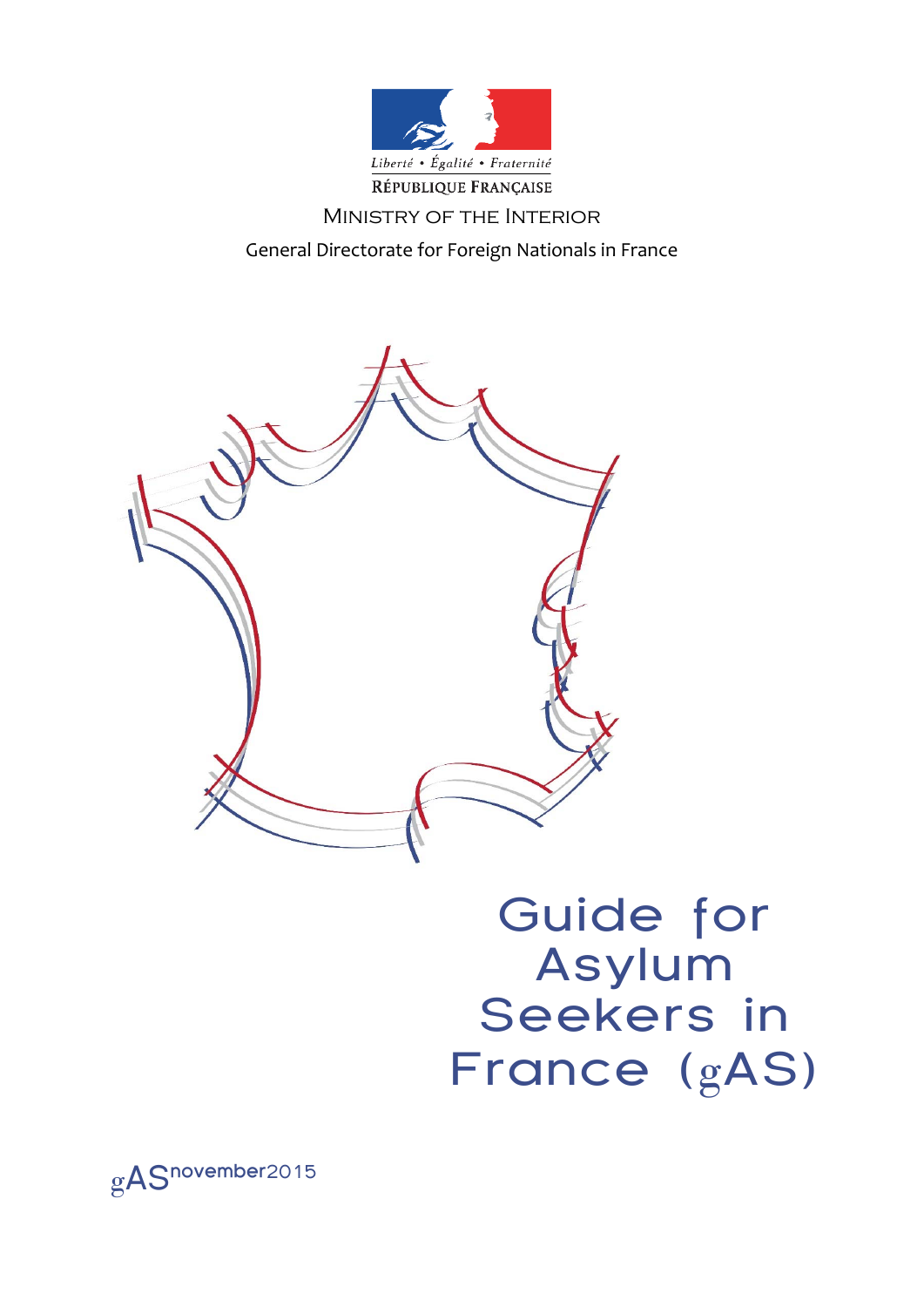

## **CONTENTS**

| 2. Access to the procedure and the right to remain on French territory 6                     |  |
|----------------------------------------------------------------------------------------------|--|
| 2.1. Deciding on the State responsible for considering your asylum application 6             |  |
|                                                                                              |  |
| 3. How an asylum application is considered – the different bodies concerned9                 |  |
| 3.1. Examination by the French Office for the Protection of Refugees and Stateless Persons   |  |
|                                                                                              |  |
|                                                                                              |  |
|                                                                                              |  |
|                                                                                              |  |
| <b>The examination of your application under the normal or the accelerated procedure  10</b> |  |
|                                                                                              |  |
|                                                                                              |  |
|                                                                                              |  |
|                                                                                              |  |
|                                                                                              |  |
|                                                                                              |  |
|                                                                                              |  |
|                                                                                              |  |
|                                                                                              |  |
|                                                                                              |  |
|                                                                                              |  |
|                                                                                              |  |
|                                                                                              |  |
|                                                                                              |  |
|                                                                                              |  |
|                                                                                              |  |
|                                                                                              |  |
|                                                                                              |  |
|                                                                                              |  |
|                                                                                              |  |
|                                                                                              |  |
|                                                                                              |  |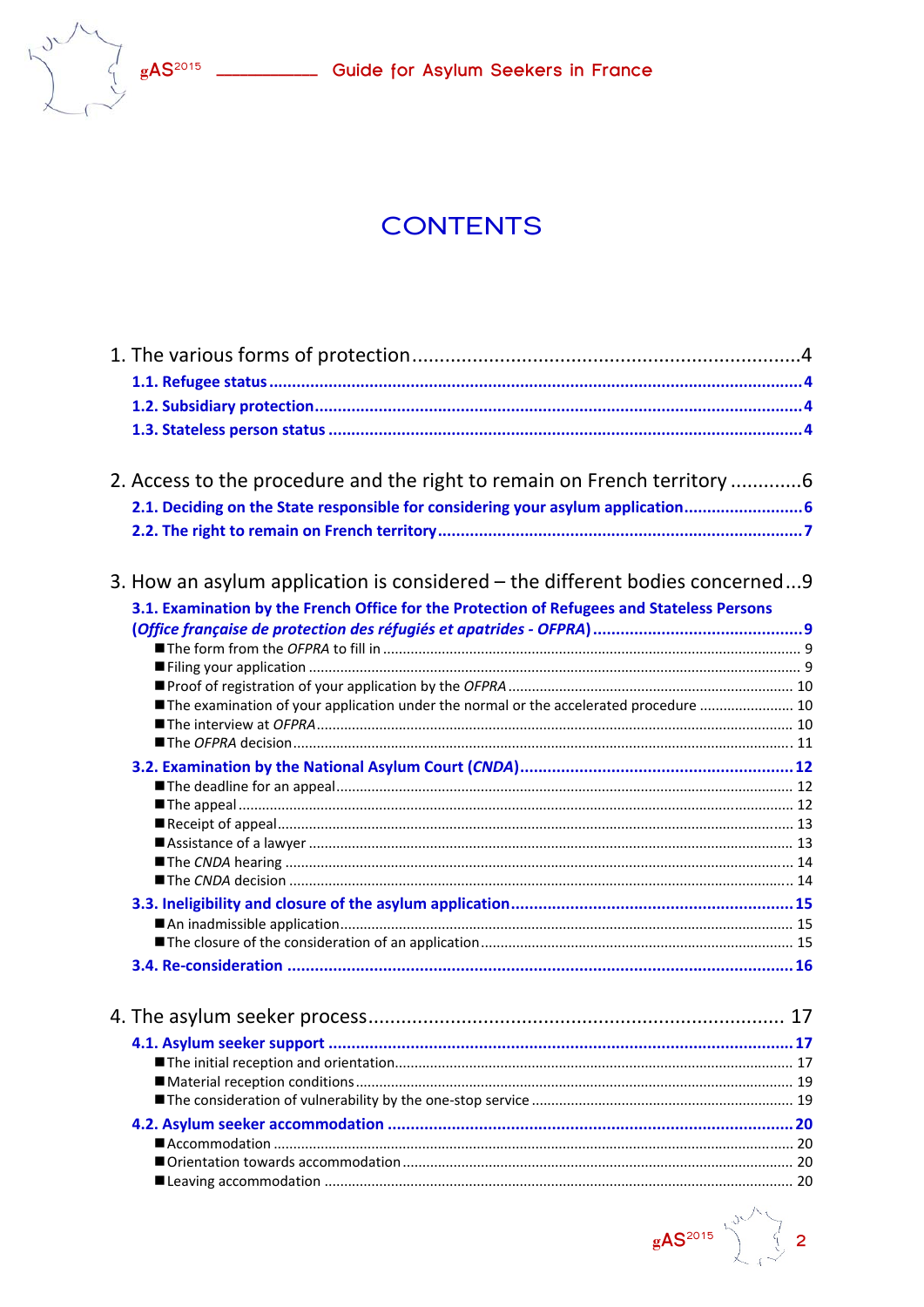

| 6. Consequences of the refusal of an asylum application on the right to remain               |  |
|----------------------------------------------------------------------------------------------|--|
|                                                                                              |  |
|                                                                                              |  |
|                                                                                              |  |
|                                                                                              |  |
|                                                                                              |  |
|                                                                                              |  |
|                                                                                              |  |
|                                                                                              |  |
|                                                                                              |  |
|                                                                                              |  |
|                                                                                              |  |
| Signature of the welcome and integration contract with the French Office for Immigration and |  |
|                                                                                              |  |
|                                                                                              |  |
|                                                                                              |  |
|                                                                                              |  |
|                                                                                              |  |
|                                                                                              |  |
|                                                                                              |  |
|                                                                                              |  |
|                                                                                              |  |
|                                                                                              |  |
|                                                                                              |  |
|                                                                                              |  |
|                                                                                              |  |
|                                                                                              |  |
| ■ Territorial addresses of the French Office for Immigration and Integration (OFII)  39      |  |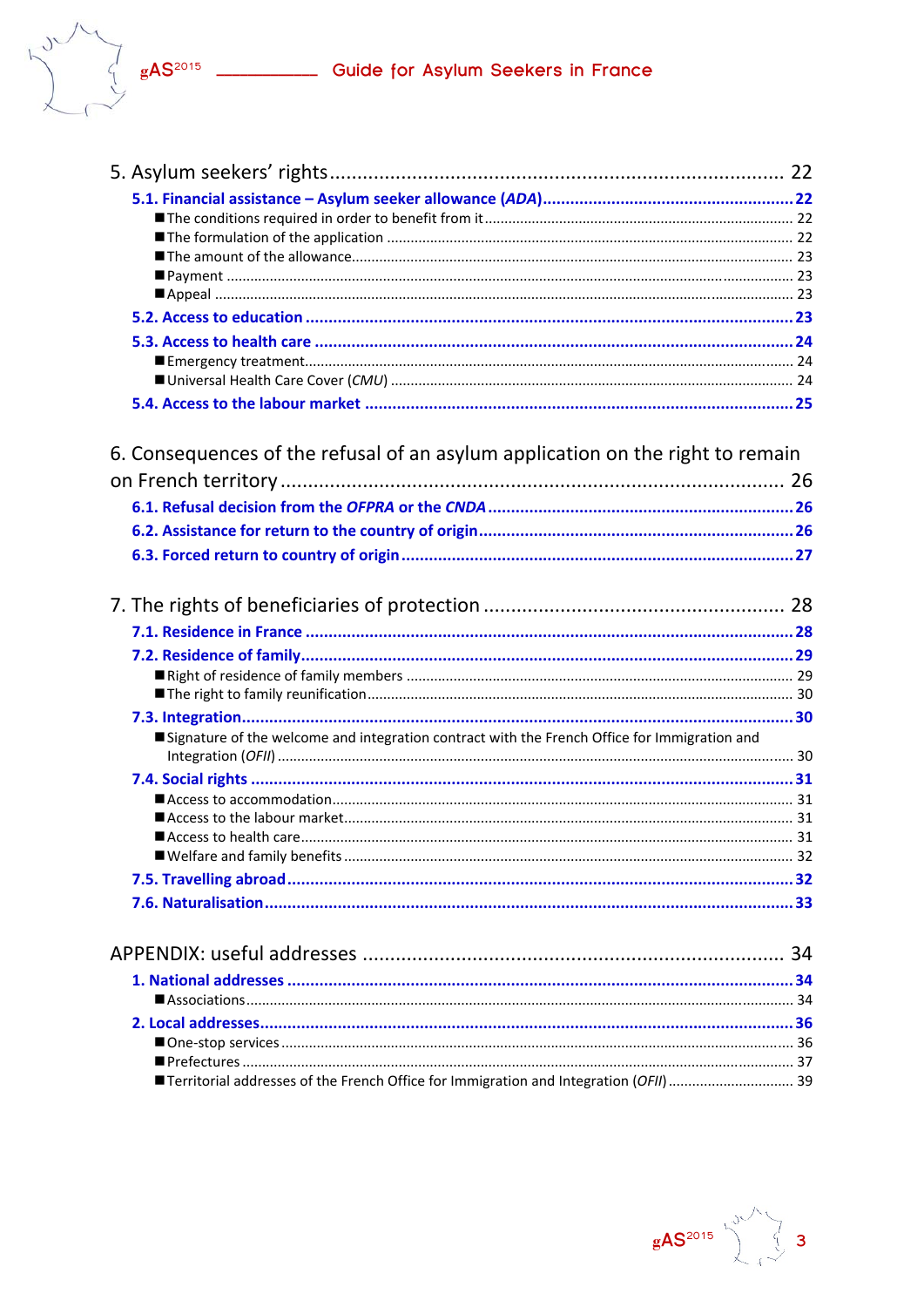

## 1. The various forms of protection

There are three forms of protection in France: refugee status, subsidiary protection and stateless person status.

## 1.1. Refugee status

Refugee status can be granted on one of the 3 following grounds:

- **The Geneva Convention** dated 28 July 1951 on the status of refugees: refugee status is granted to "any person who [...] owing to well‐founded fear of being persecuted for reasons of race, religion, nationality, membership of a particular social group or political opinion, is outside the country of his nationality and is unable, or owing to such fear, is unwilling to avail himself or herself of the protection of that country";
- The asylum generally referred to as **constitutional asylum,** relying on the fourth paragraph of the Preamble of the 1946 Constitution: refugee status is granted to "whoever is persecuted for his or her activities in pursuit of freedom";
- **The mandate of the United Nations High Commission for Refugees (UNHCR):** if you have refugee status granted by the UNHCR on the basis of Articles 6 and 7 of its Statute.

## 1.2. Subsidiary protection

Subsidiary protection is granted to any person who does not meet the requirements laid down for refugee status, but who has serious and proven reasons to believe that he or she would run the risk of one of the following serious breaches in his or her country of origin:

- the death penalty or execution;
- torture and inhumane or degrading treatment;
- for a civilian, a direct and individual serious threat against his or her life or well-being owing to generalised violence resulting from an internal or international armed conflict.

In France, refugee status and subsidiary protection are granted by the French Office for the Protection of Refugees and Stateless Persons (*OFPRA*), under the judicial control of the National Asylum Court (Cour nationale de droit d'asile – *CNDA*).

## 1.3. Stateless person status

According to the New York Convention dated 28 September 1954 on the status of stateless persons, this status can be granted to any person "who is not considered as a national by any State under the operation of its law". This status is different from the other two forms of protection and only concerns persons who have no nationality. It does not take risks of persecution into account.

Stateless person status is granted by the *OFPRA*, under the control of the administrative court.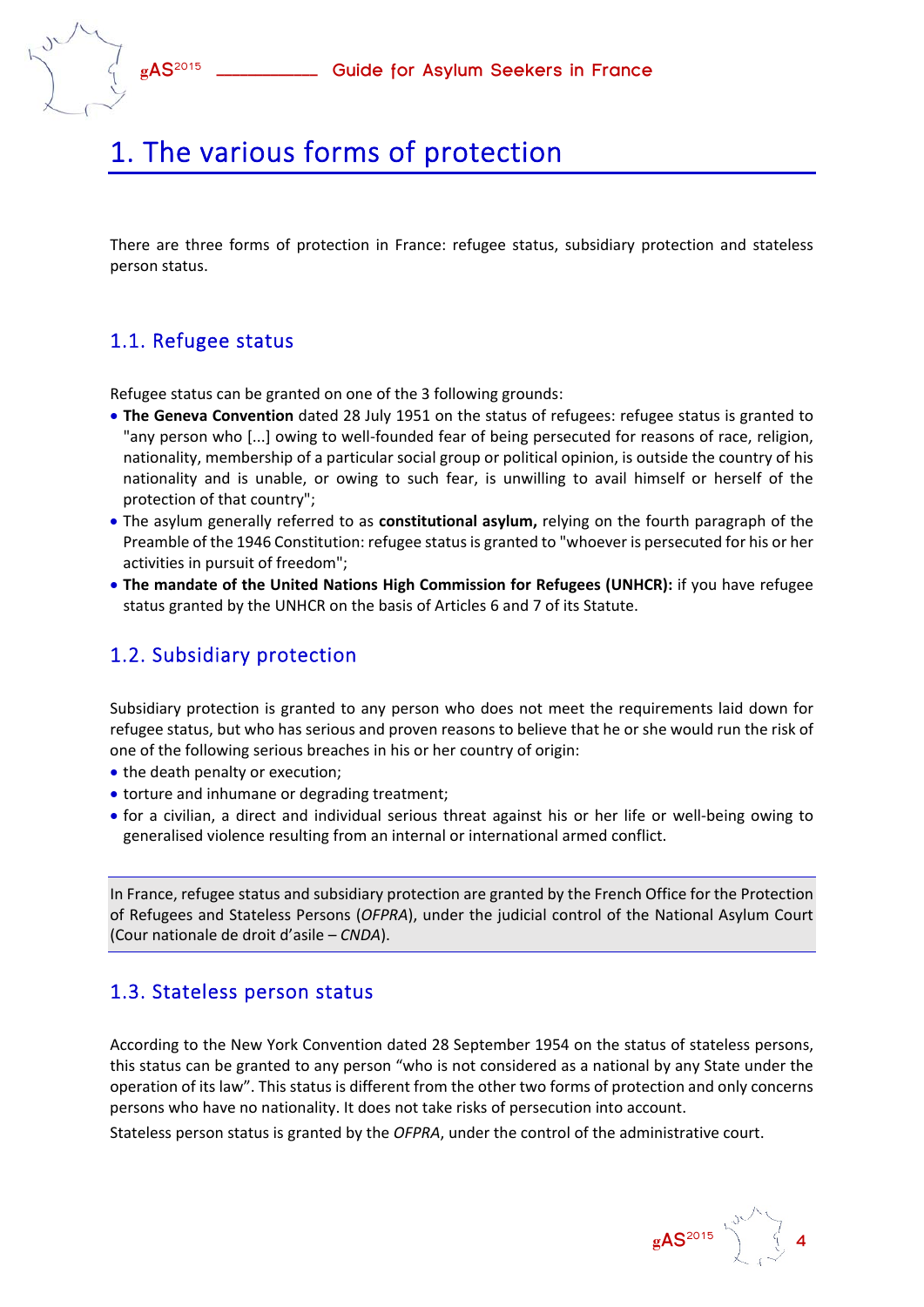

Unlike an asylum seeker, a foreign national who requests the stateless person status does not benefit from the right to remain on French territory during the processing of his application.

Therefore you must not contact the prefecture, instead you must write directly to the *OFPRA*, indicating your first names, surnames and address, as well as the reasons motivating your application.

The *OFPRA* will send you a stateless person status application form. You must fill it in and explain the circumstances which lead you to think that you do not have a nationality from any State. You mustsign the form and attach 2 recent ID photographs and, if you have them, your travel document, civil status documents and a copy of your still valid residency permit.

The form must be sent to the *OFPRA* via "registered post with recorded delivery".

You will be called to the *OFPRA* for an interview. Unlike an asylum seeker, you cannot come accompanied by a lawyer or a representative from an association.

You will be understood in the language of your choice, unless there is another language that you understand or one in which you are able to communicate clearly.

The *OFPRA* will inform you of their decision via "registered post with recorded delivery".

- **If the** *OFPRA* **grants you stateless person status,** you will benefit from the same rights as the other beneficiaries of protection (see 7. The rights of beneficiaries of protection), notably the right to a residency permit, the right to a travel permit and the right to lead a normal family life.
- **If the** *OFPRA* **refuses to grant you stateless person status,** you can appeal this decision before the administrative court of the area of your residence within 2 months from the notification date of the *OFPRA's* decision.

This appeal has no suspensive effect, which means that you can be subject to a removal order from French territory (obligation to leave French soil) which may be implemented without waiting for the administrative court to make its decision.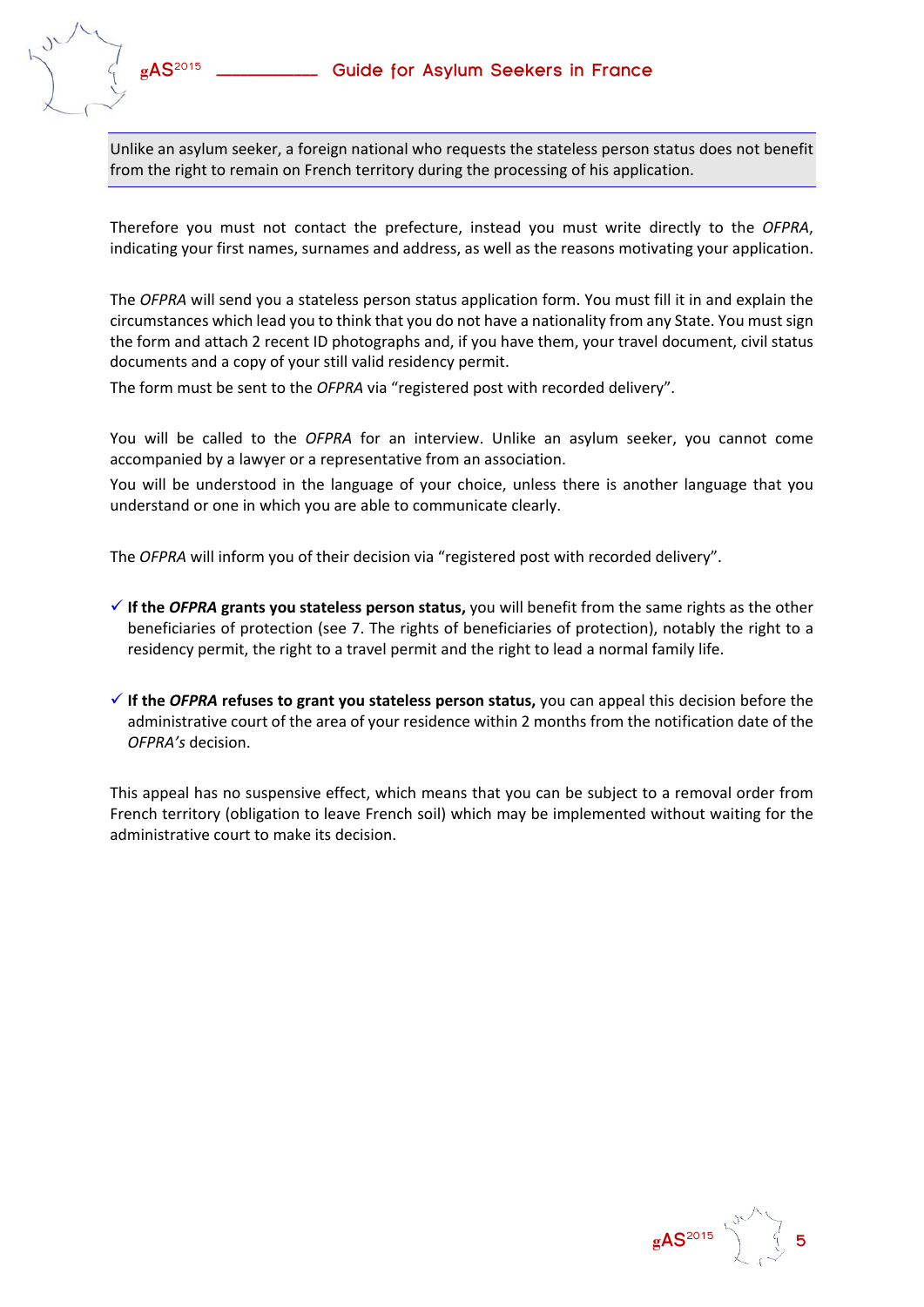## 2. Access to the procedure and the right to remain on French territory

If you wish to seek asylum in France, you must submit an asylum application with the French Office for the Protection of Refugees and Stateless Persons (*OFPRA*).

You can seek asylum if you are a legal immigrant in France. You can also seek asylum if you are illegal in terms of right of residence or if you have entered France illegally.

If you have entered France with a visa, it is nevertheless advisable to apply before your visa expires.

To be able to submit your asylum seeker application to the OFPRA, you must first of all register yourself at the one‐stop asylum seeker welcome service upon which you depend (see 4. The asylum seeker process).

Initially, an official from the prefecture checks all of the information sent to the one‐stop service.

Secondly, an official of the French Office for Immigration and Integration (*OFII*) carries out the assessment of your personal situation.

As soon as you meet the conditions, you will be issued with an attestation of asylum application, valid for one month, authorising you to remain on French territory.

## 2.1. Deciding on the State responsible for considering your asylum application

In order to determine if France is responsible for considering your asylum application, upon submitting your application, an official from the prefecture records your 10 fingerprints and proceeds with an individual interview, designed to retrace your journey from your country of origin and to establish the possible links, for example familial, that you may have with other Member States. It is on the basis of all of these elements that the country responsible for considering your asylum application will be determined, in accordance with Regulation no. 604/2013 of the European Parliament and Council of 26 June 2013, called the Dublin III Regulation.

#### **The States concerned by the Dublin III Regulation**

The 28 members of the European Union and the 4 associated countries: Germany, Austria, Belgium, Bulgaria, Croatia, Cyprus, Denmark\*, Spain, Estonia, Finland, France, Greece, Hungary, Ireland, Italy, Latvia, Lithuania, Luxembourg, Malta, the Netherlands, Poland, Portugal, the Czech Republic, Romania, the UK, Slovakia, Slovenia and Sweden and also, as associated states: Iceland, Norway, Switzerland and Liechtenstein.

\* Denmark is not subject to the "Dublin III" Regulation, but continues to apply the Dublin Convention, signed on 15 June 1990.

**It may be that a European State other than France isresponsible for the consideration of your asylum application, for example:**

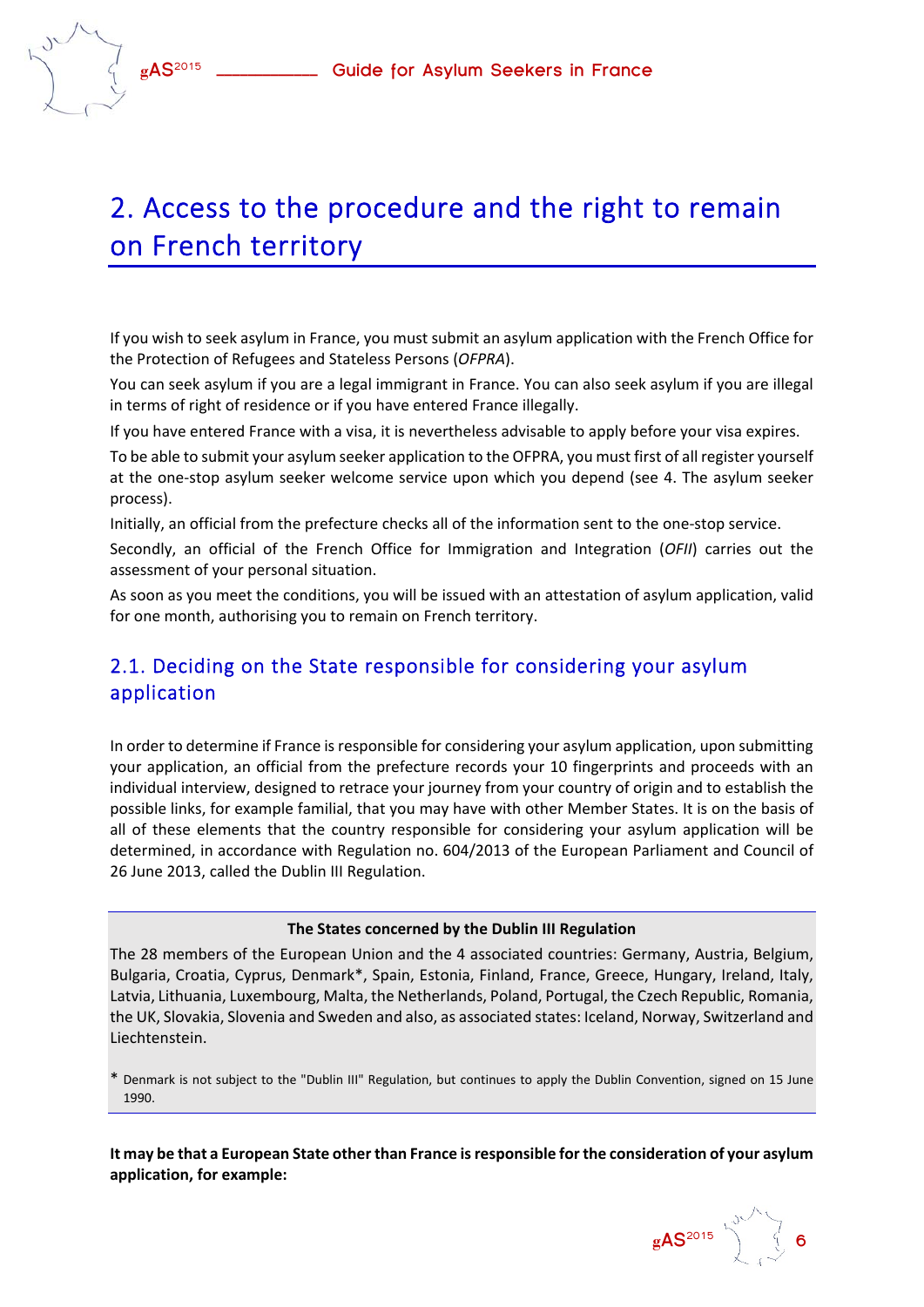- - if another Member State has issued you with a residency permit or a visa that is still valid
	- if it is established that you crossed the external border of another Member State illegally, by land, air or sea;
	- if you entered the European Union by initially crossing the borders of a Member State for which you do not need a visa;
	- if you have already applied for asylum in another Member State.

**The processing of your asylum application by another Member State**: if a Member State other than France is responsible for considering your asylum application, the prefecture will then approach that State to ask it to process your application.

You will then be given an attestation of asylum application authorising you to be able to remain on French soil until your transfer to the State which has recognised their responsibility.

This transfer will be organised by the departments of the prefecture which will notify you of a transfer decision, specifying the methods of your departure. You have 15 days to appeal against this decision before the administrative court.

**The processing of your asylum application by France**: in the event that the Dublin procedure reveals that the consideration of your application is the responsibility of France, the procedure will continue according to the conditions described below (see 2.2).

## 2.2. The right to remain on French territory

When France is responsible for considering your application, you are provided with an initial asylum application attestation, valid for one month. The prefecture can refuse to issue you an asylum application attestation in the following cases:

- you are making a new re-consideration application (see 3.4.);
- you are subject to a definitive extradition decision to a country other than your country of origin or a decision to be handed over on the basis of a European arrest warrant or a request to be handed over from an international criminal court.

During this time period of one month, within 21 days you must hand in or send the asylum seeker application form to the *OFPRA* (see 3. How an asylum application is considered – the different bodies concerned).

If your application is complete, the *OFPRA* acknowledges its receipt by letter. You must present this letter to the prefecture of your place of residence to get your asylum application attestation renewed.

The attestation is renewed throughout the processing of your asylum application, until notification of the decision of the *OFPRA* or, in the event of an appeal before the *CNDA*, upon presentation of the acknowledgment receipt of the appeal (see 3.2 Examination by the National Asylum Court (*CNDA*)), until the notification of their decision.

With each renewal request, you must present, in support of your application, the documents requested by the prefecture, notably the proof of address of where you have your residence or you are housed, or the indication of the address of the authorised body which is housing you.

After the first renewal, the second attestation is valid for 9 months under the normal procedure or 6 months under the accelerated procedure.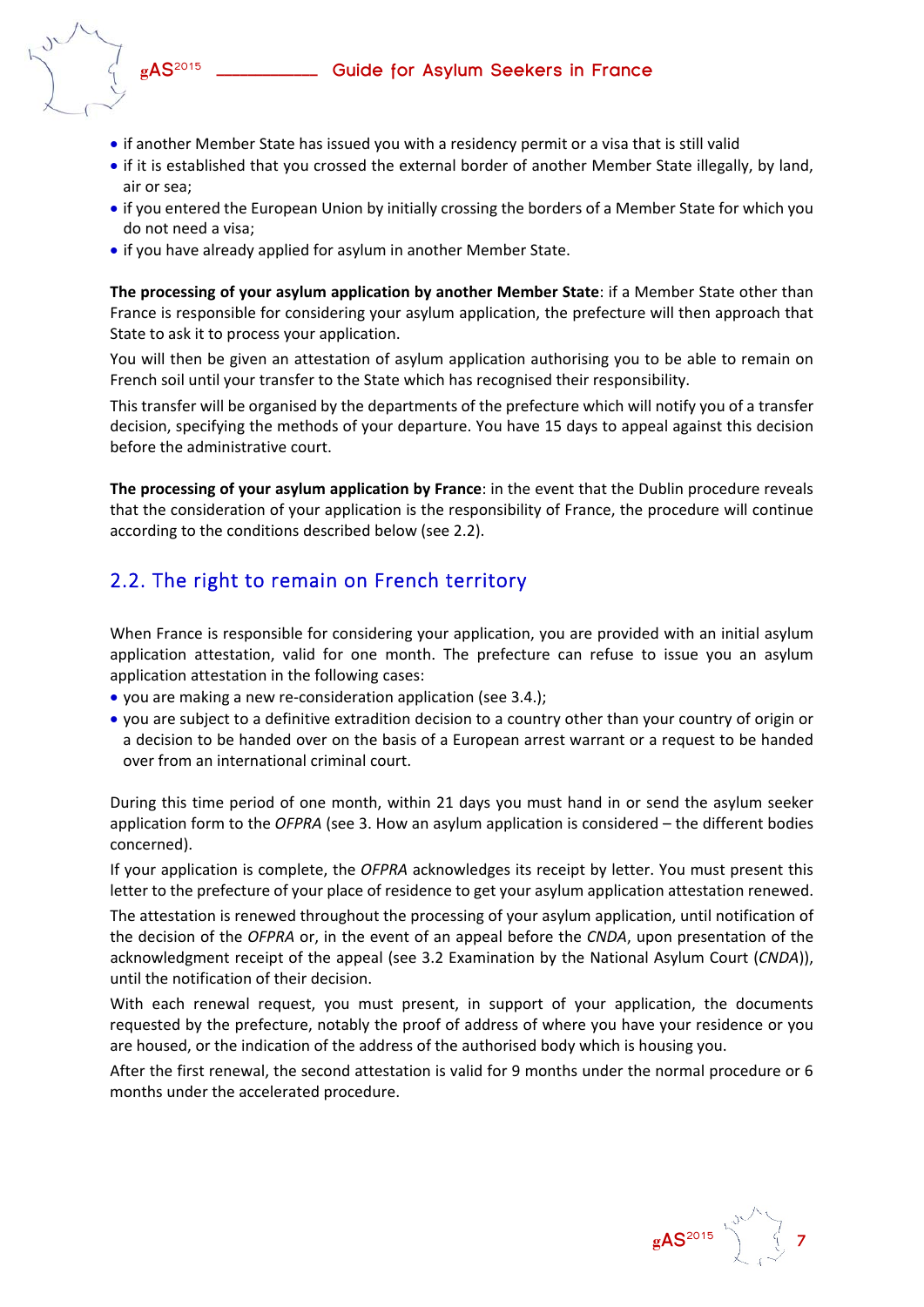

After the next renewal, the attestation is valid for 6 months under the normal procedure and 3 months under the accelerated procedure.

When the consideration of your application is likely to be the responsibility of another country from the European Union and the Dublin procedure has been implemented, the initial attestation is valid for one month. It is renewed for 4 months (see 2.1 Deciding on the State responsible for considering your asylum application).

N.B.: The asylum application attestation does not allow you to circulate freely in the other countries of the European Union.

The prefecture can withdraw or refuse to renew your asylum application attestation in the following cases:

- the *OFPRA* has declared your asylum application inadmissible (see 3.3. Ineligibility and closure);
- you have informed the *OFPRA* of the withdrawal of your asylum application (see 3.3. Ineligibility and closure);
- the *OFPRA* has taken a decision to discontinue the examination and you have not requested that your application be reopened (see 3.3.);
- you have submitted a re-consideration request, which is subject to an inadmissibility decision, with the sole goal of stopping an expulsion measure (see 3.4. Re‐consideration);
- you are submitting a new re‐consideration application (see 3.4.);
- you are subject to a definitive extradition decision to a country other than your country of origin or a decision to be handed over on the basis of a European arrest warrant or a request to be handed over from an international criminal court.

In these cases, you must leave French territory, under penalty of being subject to an obligation to leave French soil.

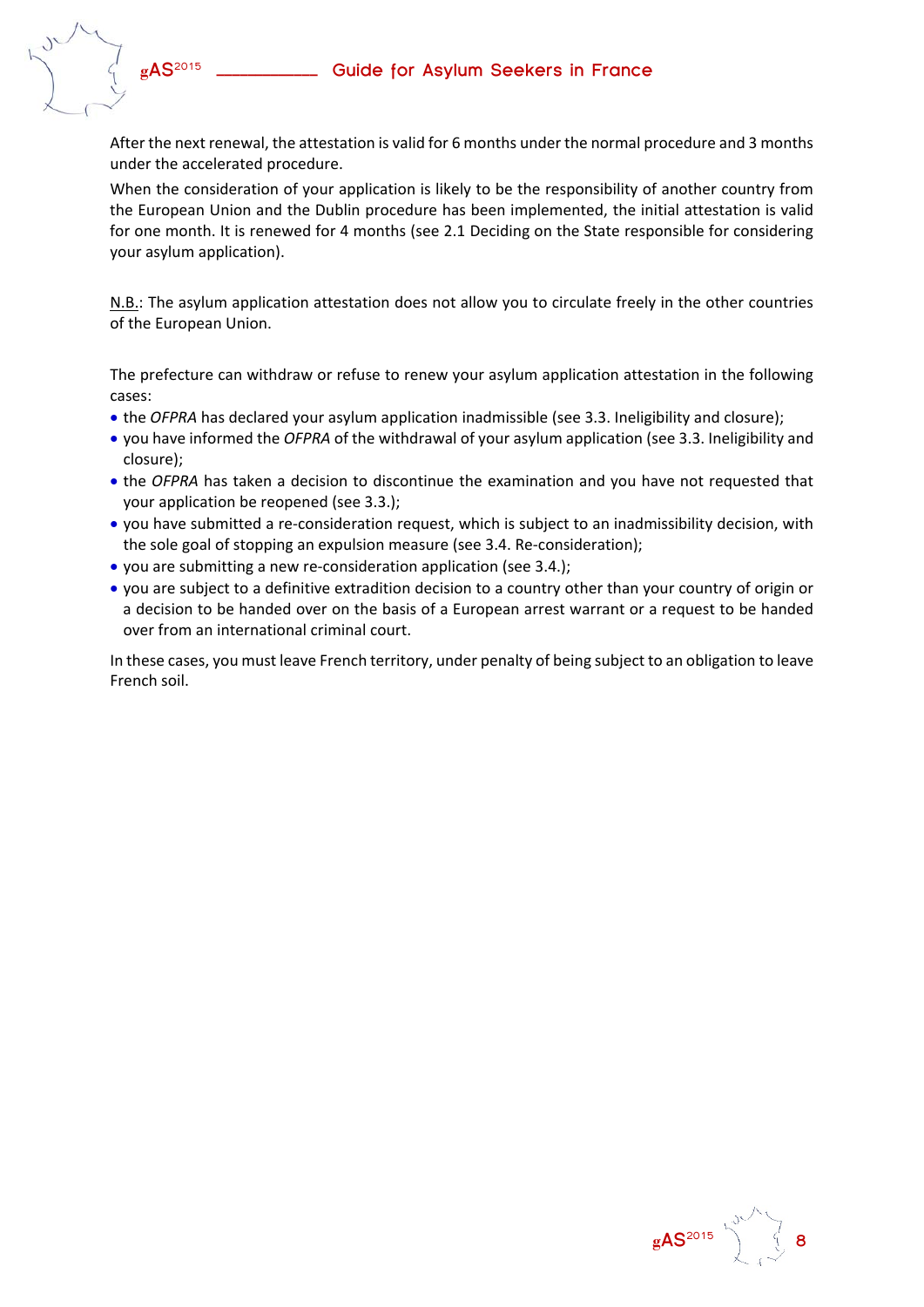## 3. How an asylum application is considered – the different bodies concerned

## 3.1. Examination by the French Office for the Protection of Refugees and Stateless Persons (*Office française de protection des réfugiés et apatrides ‐ OFPRA*)

At the same time as the asylum application attestation, the prefecture gives you an asylum seeker application form that you must fill in and send to the *OFPRA*.

When you submit your asylum application, you do not need to specify the type of protection that you want to get (refugee status or subsidiary protection). It is a unique procedure during which time your application will be studied by the *OFPRA,* firstly from a refugee status angle, then, if your situation does not apply to this, from a subsidiary protection angle.

If the *OFPRA* does not grant you refugee status or the benefit of subsidiary protection, you can make an appeal before the *CNDA* (see 3.2. Examination by the National Asylum Court (*CNDA*)). Likewise, you can make an appeal before the *CNDA* if you want to contest the *OFPRA* decision to only grant you subsidiary protection.

The information contained in your asylum application is confidential and under no circumstances will it be communicated to the authorities of your country of origin.

#### **The form from the** *OFPRA* **to fill in**

**The form must be completed in French**, signed and accompanied by a photocopy of the valid asylum application attestation, 2 ID photographs and any travel documentation that may be in your possession. These items are essential so that your application is registered by the *OFPRA*.

#### **Filing your application**

Once the application is complete, **you must send it, at the latest, by the 21st day** (excluding cases of a re-consideration request) following the issue of your asylum application attestation and only via post, to the following address:

> OFPRA 201, rue Carnot 94 136 FONTENAY‐SOUS‐BOIS CEDEX

For example, if your asylum application attestation was delivered on 10<sup>th</sup> January, you must have sent your application to the *OFPRA* at the latest by 31<sup>st</sup> January. The postmark will be taken as proof of submission.

It is strongly advisable to send your application via "registered post with recorded delivery", clearly mentioning your name on the "sender" part.

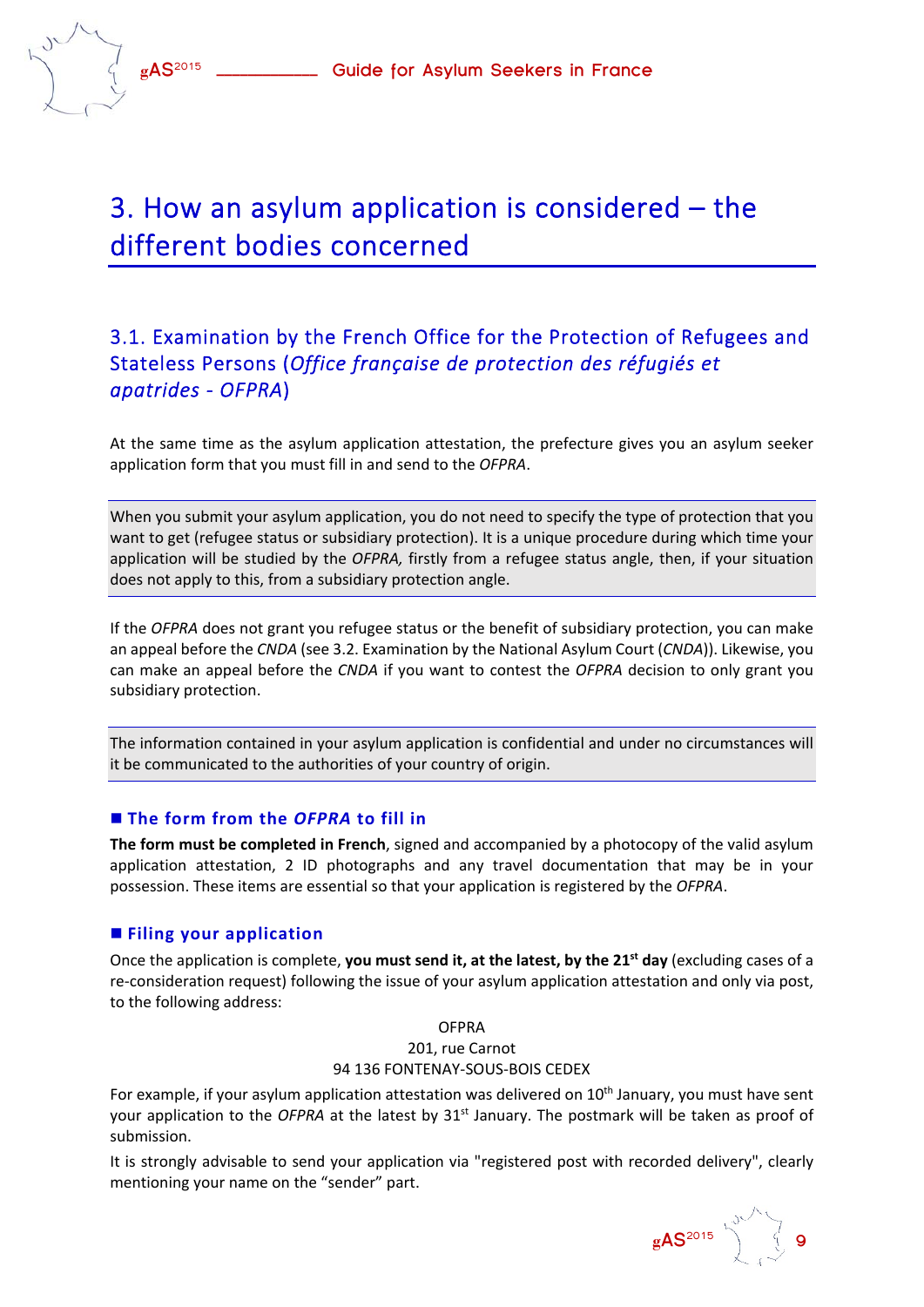

If your application is not complete, the *OFPRA* sendsit back to you and gives you an additional deadline of 8 days to complete it and send it back. If you do not return your application within this time period, the *OFPRA* will close your application and your asylum application attestation will not be renewed.

You can always, at any time during the procedure, send the *OFPRA* additional elements. However, do not forget to mention on each addressed mail to the *OFPRA*, your application number which appears on the registration letter of your asylum application.

In the event of a change of address, it is essential to inform the *OFPRA* as soon as possible by post, preferably "registered with recorded delivery". The *OFPRA* will send you any correspondence to your last known address, notably the summons to interview and the decision it will have taken regarding your asylum application.

Keep a copy of all the correspondence you send to the *OFPRA* as well as those received from the office and the proofs of dispatch and receipt by the Post Office.

#### **Proof of registration of your application by the** *OFPRA*

When your application is complete and has arrived within the deadline, the *OFPRA* sends you a letter, informing you of the registration of your application and your application number. This document is the official proof that your asylum application has been registered with the *OFPRA*. It is this document which allows you to renew your initial asylum application attestation.

#### **The examination of your application under the normal or the accelerated procedure**

Your asylum application is examined by the *OFPRA*, either under the normal procedure, or under the accelerated procedure.

Under the accelerated procedure, the examination timeframes are shortened to 15 days but you benefit from the same guarantees as under the normal procedure. Moreover, the *OFPRA* always has the option of reclassifying your application under the normal procedure if it deemsit necessary in view of your application or your particular situation.

Your application is examined by the *OFPRA* under the accelerated procedure when it has been placed under the accelerated procedure from the one‐stop service stage (see 4. The asylum seeker process).

The *OFPRA* can also place it under the accelerated procedure in the following cases:

- you have presented false documents, provided false statements or hidden information or documents with the aim of misleading the *OFPRA*;
- you have presented other asylum applications under different identities;
- you have only raised questions that do not relate to a need for protection in support of your asylum application;
- your declarations are incoherent, contradictory, manifestly false or not very plausible and contradict what the office knows about your country of origin.

If you wish to appeal your placement under the accelerated procedure, you can only do so during an appeal before the *CNDA*.

#### **The interview at** *OFPRA*

Once your application has been registered by the *OFPRA*, you will get called to an interview.

You can be exempt from an interview under two cases only:

 when the information that you have provided in your application is sufficient for the *OFPRA* to grant you refugee status;

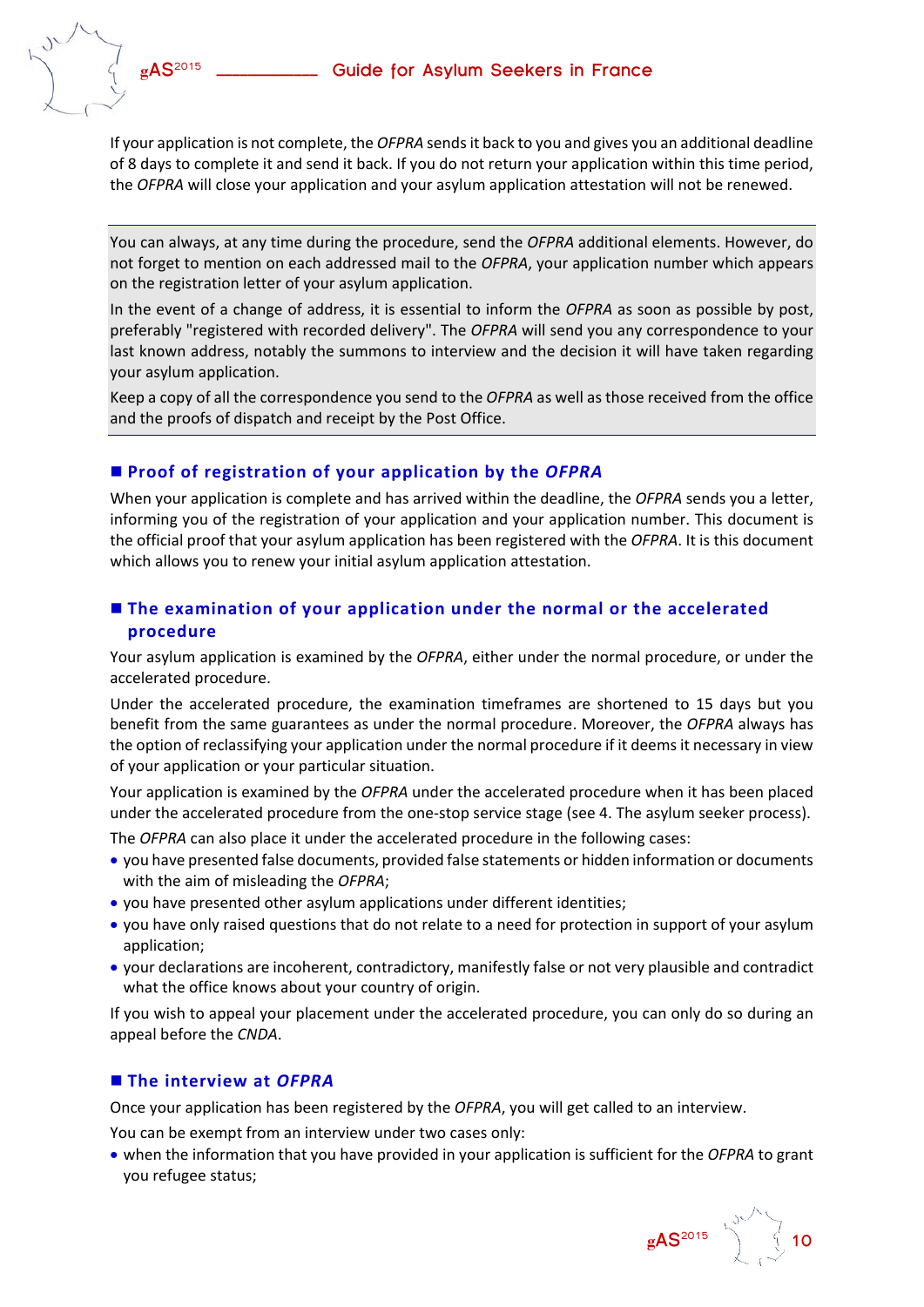

 when long‐term medical reasons, out of your control, stop you from attending and taking part in an interview.

If you are called to an interview, you must go to the head office of the OFPRA, in Fontenay-sous-Bois. There you will be interviewed by an *OFPRA* officer called a "protection officer" and in the presence, if it is necessary, of an interpreter, provided by the *OFPRA* and speaking a language you have declared you speak on the asylum application form, or which it is reasonable to consider that you speak.

If you do not attend this interview, your absence may have negative consequences on your asylum application, notably leading to the closure of your application. Therefore it is essential, in the event of an impediment, to notify the *OFPRA* at least 48 hours in advance, or to give notice of any delay.

You can, if you wish, come to the interview, accompanied either by a lawyer, or an authorised representative of an association accredited by the *OFPRA* who may make observations following the interview. However, the interview will not be deferred if the lawyer or the representative of the association is not present at the time of the summons.

If you wish, due to difficulties in revealing the reasons for your application, for the interview to take place with an officer from the office and/or an interpreter of the sex of your choice, you can request this of the *OFPRA*.

The interview is confidential. Your declarations will appear in a report written by the protection officer with whom your interview took place and which, if you request it, will be sent to you before the decision is taken (under the normal procedure) or, at the latest, at the same time as the decision (under the accelerated procedure).

The interview is also subject to an audio recording, which you will only be able to access in the event of a negative decision by the *OFPRA* and in the context of an appeal against this decision.

#### **Interview via videoconferencing**

It may be the case that your interview, due to your geographical distance (notably when you are in an overseas territory) or due to your particular situation (when, for health or familial reasons, you are unable to travel or if you are being held in a place of deprivation of liberty), does not take place in Fontenay‐sous‐Bois and, instead, is undertaken remotely, via an audio‐visual communication method. In this case, the lawyer or the representative of the association who is helping you will be, if required, present at your side. The interpreter will be alongside the protection officer.

There is a branch of the *OFPRA* in Basse-Terre (the department of Guadeloupe), with jurisdiction in relation to asylum applications placed in the 3 French departments of America: Guadeloupe, Martinique and French Guyana. If you have submitted your asylum request in one of these 3 departments, you will be interviewed either directly in Basse‐Terre, via video‐conferencing, or during a fact finding mission in the department in which you are living in.

#### **The** *OFPRA* **decision**

#### **The timeframes**

The timeframes to obtain a decision from the *OFPRA* are variable: 15 days on average under the accelerated procedure and up to several months under the normal procedure. If you do not hear anything back from the OFPRA for a while, this does not mean that your application has been rejected. If the *OFPRA* is unable to make a decision within 6 months, it will inform you of this via mail. You must therefore check your post regularly.

 **gAS**<sup>2015</sup> **11**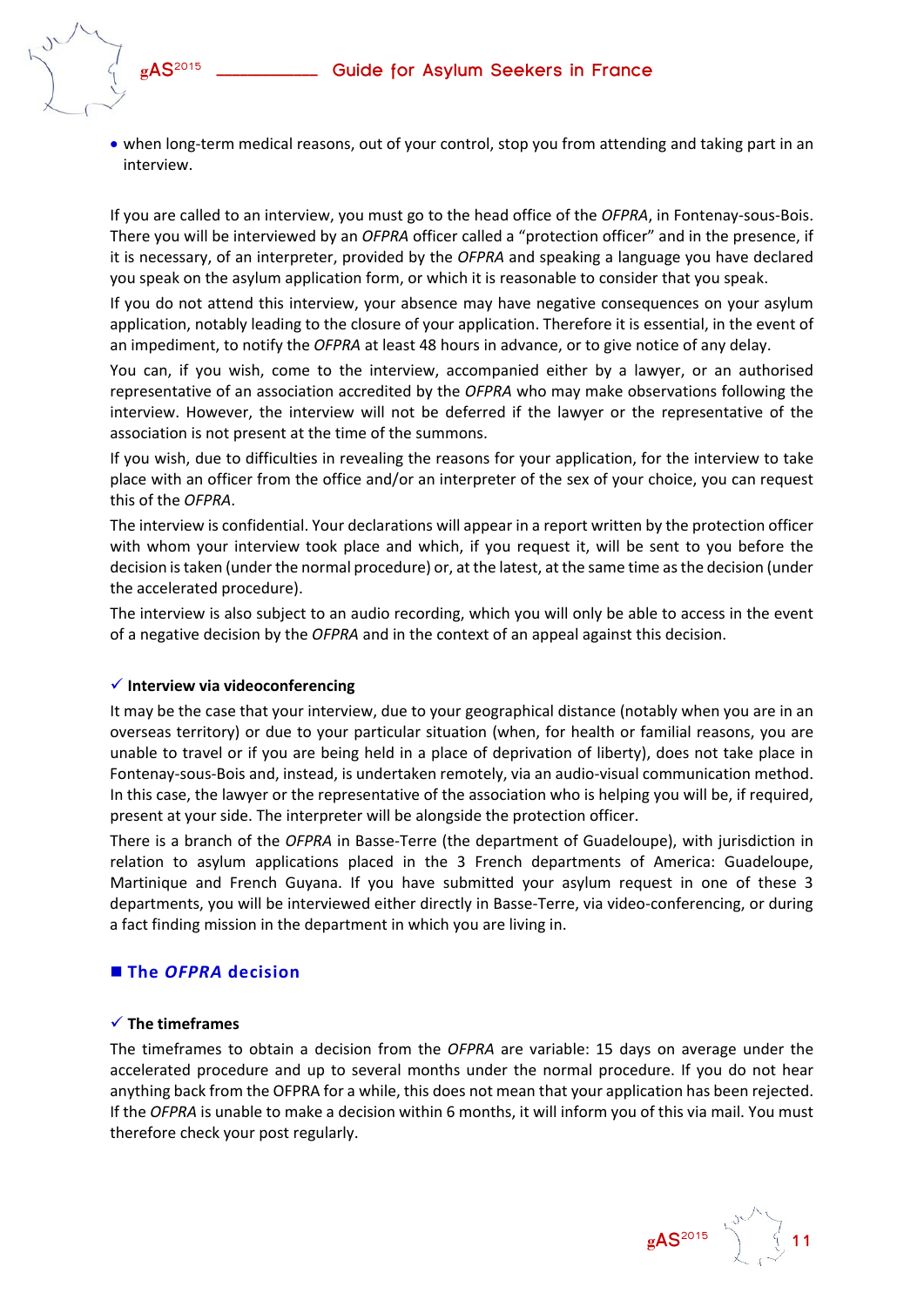

#### **A favourable decision**

If your application is subject to a favourable decision, you will be:

- either recognised as a refugee and the *OFPRA* will therefore send you the decision recognising your refugee status;
- or allowed to benefit from subsidiary protection and the OFPRA will send you the decision granting you the benefit of subsidiary protection.

#### **An unfavourable decision**

If your asylum application is rejected, the *OFPRA* will send you the decision written in French as well as a document, translated into a language which it is reasonable to think that you speak, indicating to you that your request has been rejected.

You can appeal this decision before the *CNDA* within a month from the notification date.

If you want to benefit from legal aid to form your appeal, you must make the request either within 15 days from the notification of the rejection decision, or when submitting your appeal.

If you have not submitted an appeal before the *CNDA* within one month following the notification of the *OFPRA*'s rejection decision, your right to remain on French territory comes to an end and you must leave France.

## 3.2. Examination by the National Asylum Court (*CNDA*)

#### **The deadline for an appeal**

You have a deadline of one month from the OFPRA rejection notification to present your appeal to the *CNDA*. You can either request for protection to be granted in the event of a rejection decision from the OFPRA, or request the recognition of refugee status in the event of the granting of subsidiary protection. In this case, if the *CNDA* does not recognise you as a refugee, it cannot reverse the granting of the subsidiary protection obtained from the *OFPRA*.

This appeal must reach the *CNDA* before the expiration of this one month deadline (for example, if you get your rejection decision in the post on 20<sup>th</sup> January, your appeal must be entered into the register at the *CNDA* by 21<sup>st</sup> February at the latest). Your appeal must therefore be sent before the deadline of one month. You can either choose to submit your appeal via registered post with recorded delivery, via regular post or via fax. If this one month deadline has been exceeded when the court receives your appeal, it will not be able to be considered, in other words it will be rejected without an audience or consideration.

#### **The appeal**

The following conditions must be adhered to:

- First of all, read carefully all the explanations on the back of *OFPRA* decision to reject the application.
- The appeal must be written in French on plain paper (there is no special form): you indicate your surname(s), first name(s), full information about dates of birth, marriage, children, etc., previous occupation and address. You must state that it is an appeal and give the registration number of your OFPRA asylum application.
- It is compulsory to enclose a copy of OFPRA's decision with your appeal.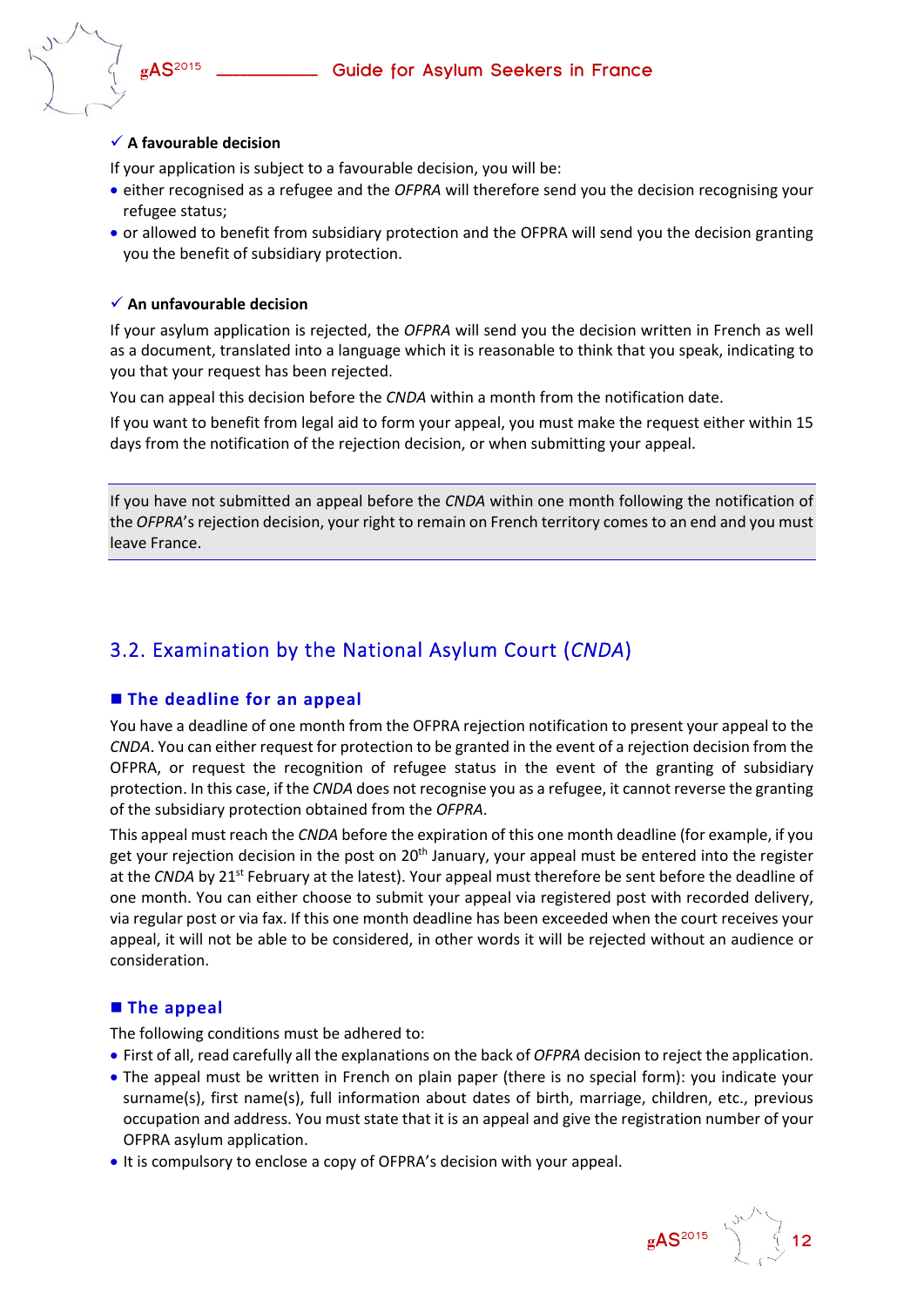

- You must justify your appeal. In other words, you must explain why you do not agree with the reasons put forward by OFPRA for its rejection or with the reasons which led OFPRA to grant you subsidiary protection and not refugee status.
- You must enclose the documents in your possession that prove your identity and your nationality.
- You must also enclose documents that complete your account of events.
- You must indicate in your appeal, which language you want to be heard in by the court on the day of the hearing.

For the documents proving your nationality, it is preferable to enclose a copy of your passport or your identity card with your appeal and to keep the original, if you have these documents. You will need the original at the post office to collect the letters that the court will send to you by registered letter. You will be able to show the originals on the day of the hearing if formally requested to do so by the court.

For the documents proving your account of events, it is preferable that you submit the originals to the court, keeping a copy of them for your records. These documents will be returned to you on the day of the hearing if you ask for them, or sent to you at a later date by post. The documents proving your account of events must be translated into French. If there is no translation, the *CNDA* will not be able to use them. It is not essential that the translation is done by an accredited translator, except for civil status or legal and police documents.

- You must sign your appeal. If you are a minor, your legal representative must sign it.
- You must keep the proof that you sent and submitted your appeal, as well as a copy of it.
- You must inform the *CNDA* of any change of address.
- You can ask for your application to be sent to you after registering your appeal.

If your appeal is called before a public hearing, you will be personally summoned to this hearing. You can, in this case, bring additional written information up until a deadline which you will be informed of in your summons.

If your appeal does not show any serious element that could call the reasons for *OFPRA*'s decision into question, the *CNDA* may issue a written adjudication after a court officer has examined your dossier, without calling you to a hearing.

#### **Receipt of appeal**

When the *CNDA* has received your appeal, they send you a document entitled "receipt of appeal" (*accusé de réception d'un recours*) to the address you have indicated. This document acknowledges that your appeal has been registered. It allows you to request that your asylum application attestation be renewed, as you are authorised to remain in France until the *CNDA* rules on your request.

#### **Assistance of a lawyer**

You have an option of being assisted by a lawyer at the CNDA hearing.

You can request a lawyer under the legal aid system. When you have legal aid, the costs are then totally or partially paid by the State and the lawyer will not ask for any fees. To request legal aid you must either go to the legal aid office of the *CNDA*, within 15 days of the *OFPRA*'s rejection decision, to request legal aid to present an appeal, or present a legal aid request at the latest in your appeal.

Address of the Legal Aid Office (*BAJ ‐ Bureau d'Aide Juridictionnelle*) of the *CDNA*:

Cour nationale du droit d'asile 35, rue Cuvier 93 558 MONTREUIL‐SOUS‐BOIS

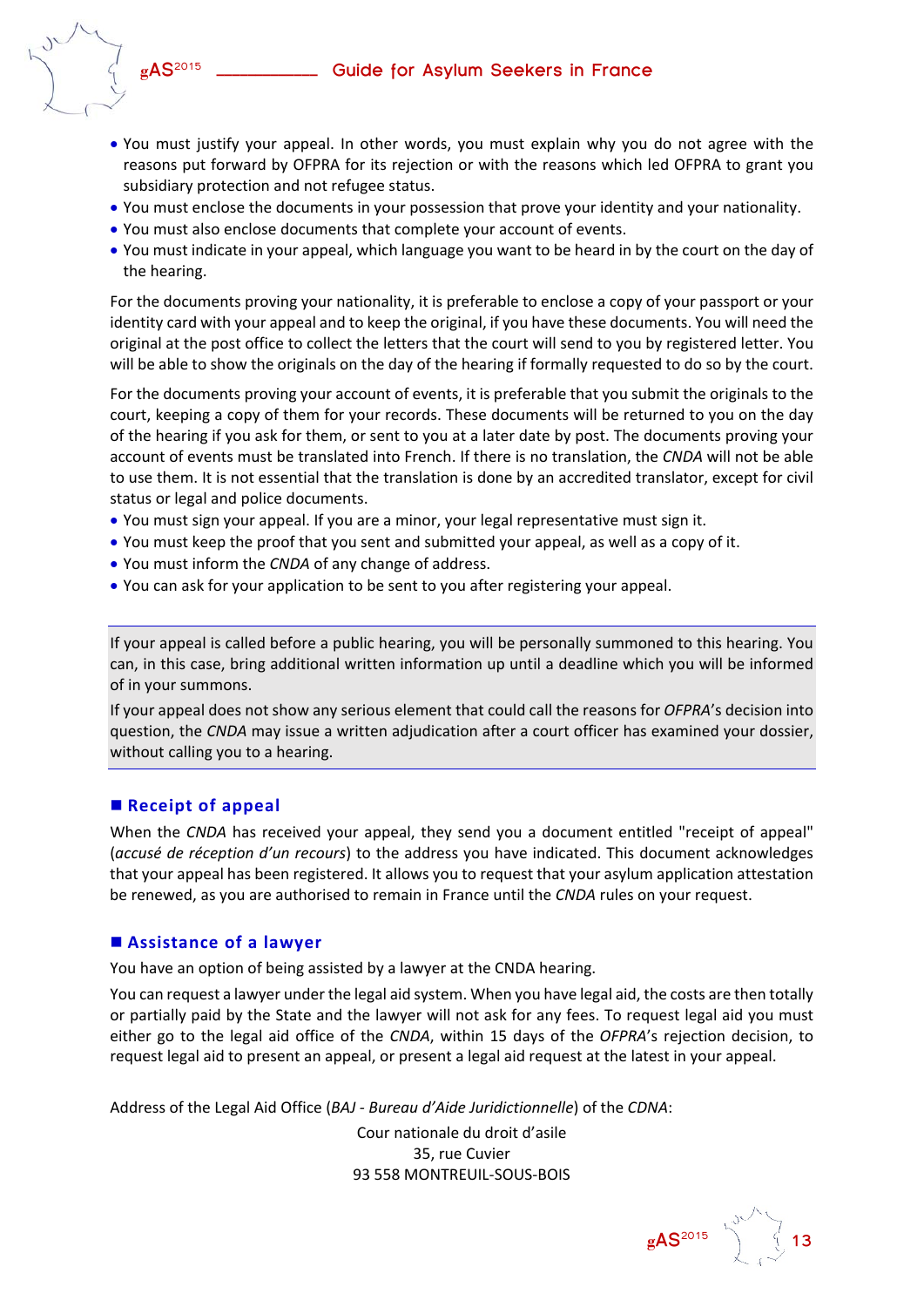You can give the name of a lawyer who has accepted legal aid or ask the CNDA to appoint one for you. If you have the right to legal aid, you must not pay the lawyer appointed, even if he asks you to do so. Your request for legal aid can only be refused if your appeal appears as manifestly inadmissible.

#### **The** *CNDA* **hearing**

The *CNDA* will call you to a hearing to examine your appeal. You will receive this notice by post at least 1 month before the date of the hearing, except if your appeal is being examined under the accelerated procedure, in which case you will be called 15 days before the hearing. This hearing will take place in the premises of the *CNDA* which islocated in Montreuil or via video‐conference hearing in the overseas department where you have submitted your application.

The composition of the *CNDA* that considers your appeal is chaired by a judge and includes a qualified person appointed by the United Nations High Commissioner for Refugees (UNHCR). First of all, the court hears a reporting officer, who analyses your asylum application without taking sides in the decision making process, on the basis of your explanations and those of your lawyer, if you have one.

When your application has been placed under the accelerated procedure or when it is believed that your application was inadmissible, a special judge from the *CNDA* rules on your appeal within 5 weeks.

On its own initiative or at your request, the Court can still decide to rule as a panel of arbitrators, if it believes that the application does not come under the accelerated procedure, is not inadmissible and does not present a serious problem.

The *CNDA* provides an interpreter in the language you have requested in your appeal or, by default or if this is not possible, in the language you have used in the *OFPRA*. It is strongly recommended that you attend the hearing. If you are unable to attend or are late, you must inform the *CNDA*. If you cannot attend the hearing, you can ask for a postponement, explaining in writing why you cannot attend. There is no automatic right to a postponement, it is the judge who chairs the composition of the *CNDA* who alone decides whether it is appropriate to postpone your hearing to a later date.

The hearing is public. However, you can ask the magistrate for it to be held behind closed doors, in other words, to ask for your case to be heard without the public being present. In this case, a hearing behind closed doors will automatically be granted. The magistrate can also decide this.

#### **The** *CNDA* **decision**

The *CNDA* sends you its decision (written in French) by "registered letter with acknowledgement of receipt" (*recommandé avec avis de reception*), together with a document translated into a language that it is reasonable to expect that you understand, explaining the meaning of this decision.

The *CNDA* can:

- overturn the *OFPRA*'s rejection and grant you refugee status or the benefit of subsidiary protection. You will then benefit from the same rights as if *OFPRA* had accepted you under one of the two protection statuses;
- quash the *OFPRA*'s decision to grant you subsidiary protection and grant you refugee status;
- confirm *OFPRA*'s decision and reject your appeal;
- under certain cases, quash the *OFPRA*'s decision and ask them to re-examine your application.

A further appeal against the *CNDA*'s decision may be made to the Council of State. The Council of State does not re-consider the whole of your application but only certain legal questions. It is a long procedure that requires a specialised lawyer (but legal aid may be applied for). It will not allow you to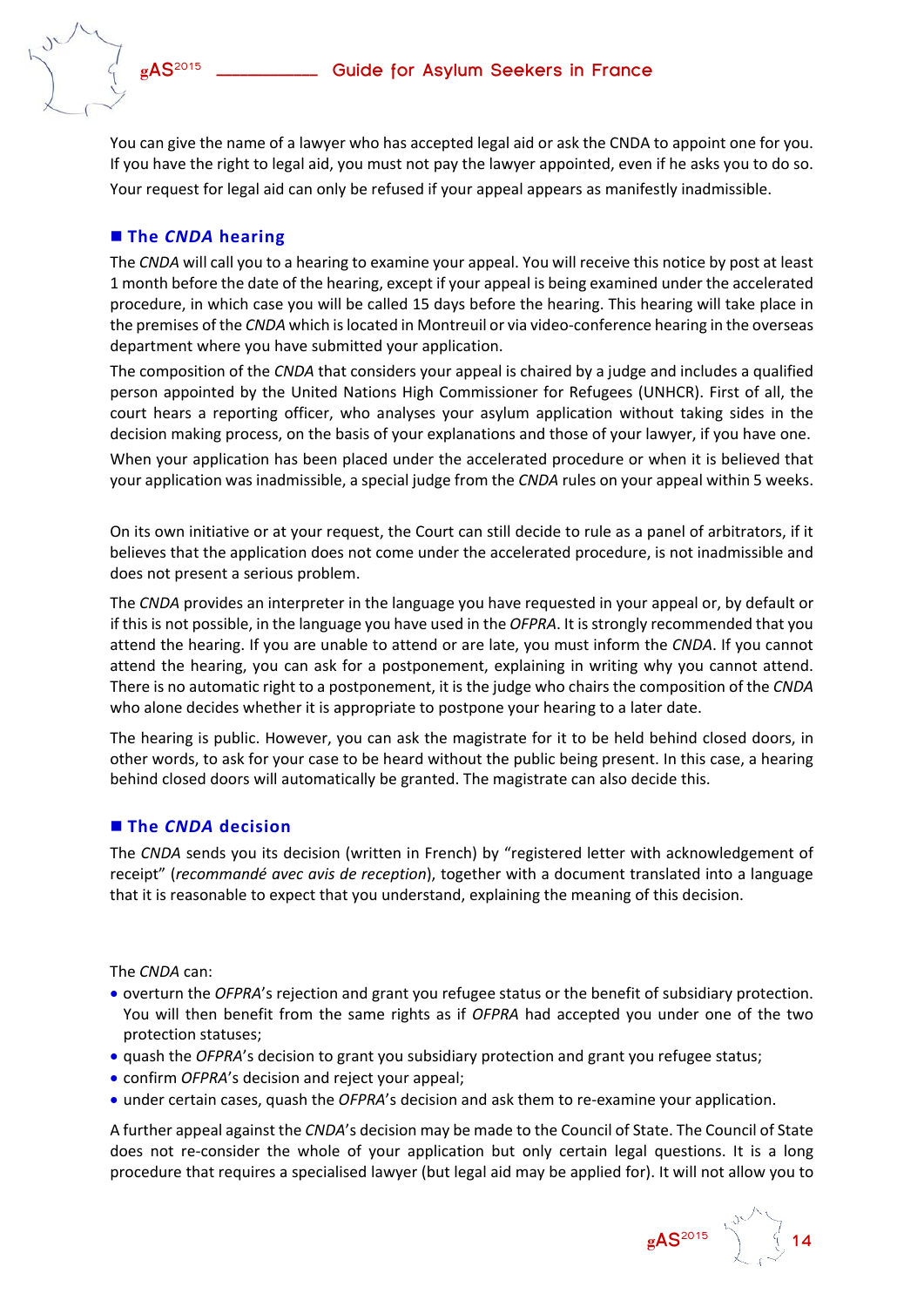extend your stay in France and will not prevent you from being returned to your country of origin. You should seek advice from an association or a lawyer.

## 3.3. Ineligibility and closure of the asylum application

#### **An inadmissible application**

The *OFPRA* can decide that your application is inadmissible when:

- You are already benefiting from an asylum protection in another Member State of the European Union.
- You benefit from refugee status and protection in another State or you are requalifying for them there.

You can appeal this decision before the *CNDA*.

In the event that your application is inadmissible, you no longer benefit from the right to remain on French territory and you must leave France, even in the event that you are making an appeal before the *CNDA*.

#### **The closure of the consideration of an application**

#### **The case for closure**

The *OFPRA* can close your application when:

- You ha've informed them that you are withdrawing your asylum application during the interview or via a letter.
- You have not submitted your application within the deadline of 21 days or you are not there at the interview.
- You are deliberately refusing to provide essential information for the examination of your application.
- You cannot be contacted, for lack of sending your address to the office within a reasonable time period.

In the event your application is closed, you no longer benefit from the right to remain on French territory and you must leave France.

#### **Reopening**

In the event that the consideration of your application is closed, you can ask for it to be reopened within the 9 months following the decision to discontinue the examination.

For this, you must go to the prefecture to register again.

You then have 8 days from this registration in the prefecture to submit your reopening request to the *OFPRA*, who will therefore reopen your file and reconsider your asylum application from the stage where it was interrupted.

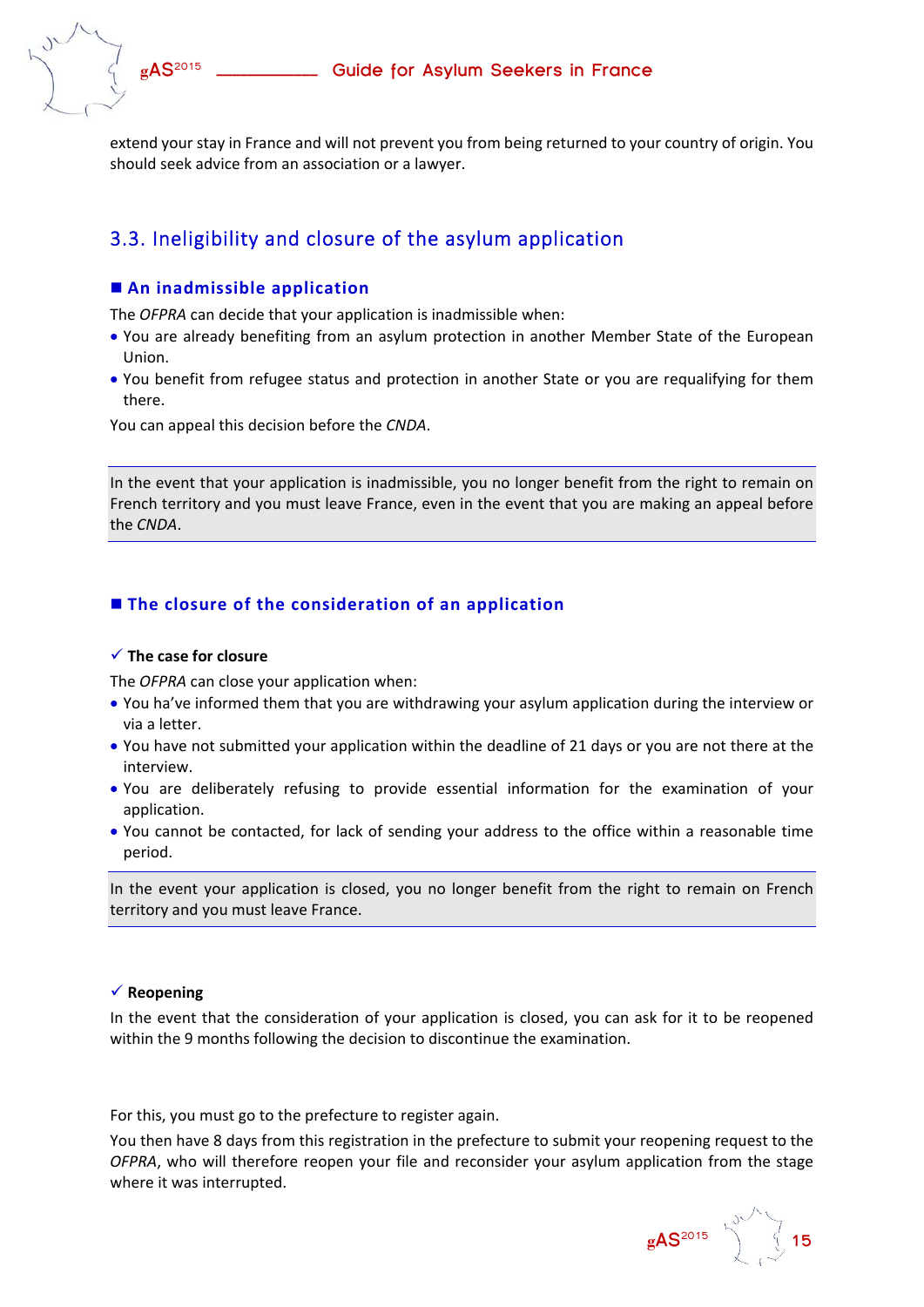In the event that you request a reopening within the 9 month deadline, you once again benefit from the right to remain on French territory and an asylum application attestation is delivered to you. After the 9 month deadline, your reopening request will be treated as a re-consideration request (see 3.4. Re‐consideration).

## 3.4. Re‐consideration

If your asylum application has been rejected by the *CNDA*, or if you have not made an appeal in the one month deadline following notification of the *OFPRA* decision, you can ask *OFPRA* to re‐consider your application, but only if you have a "new element", that is:

- subsequent to the date of the *CNDA* decision or prior to this decision but you only learnt about this element after that date,
- of such a nature as to justify the personal fears that you cite of persecution or serious threats if you return to your own country.

You can take advice from an association or a lawyer.

You must go to the prefecture to register your request.

You then have 8 days from this new registration to submit your re-consideration request to the *OFPRA*. If your request is not complete, the office will ask you to complete it within a 4 day deadline.

The *OFPRA* will then conduct a preliminary examination of your request and make a decision on the admissibility within the 8 days following its submission. During this examination, you will not necessarily be called to interview.

Following this examination, the *OFPRA* may declare your reconsideration request inadmissible if the facts or items that you offer do not significantly increase the probability of access to protection.

If the *OFPRA* declares that your request is admissible, it will be processed, unless decided otherwise, under the accelerated procedure.

In the event of an initial re-consideration request, if the prefecture considers that your request was presented with the sole aim of stopping an expulsion measure and the *OFPRA* declares it inadmissible, you no longer benefit from the right to remain on French territory from the moment of *OFPRA*'s decision.

In the event of a second request for reconsideration, you also no longer benefit from this right to remain.

In both these cases, you may be refused the asylum application attestation or it may not be renewed and you may be subject to an expulsion measure, even in the event of an appeal before the *CNDA*.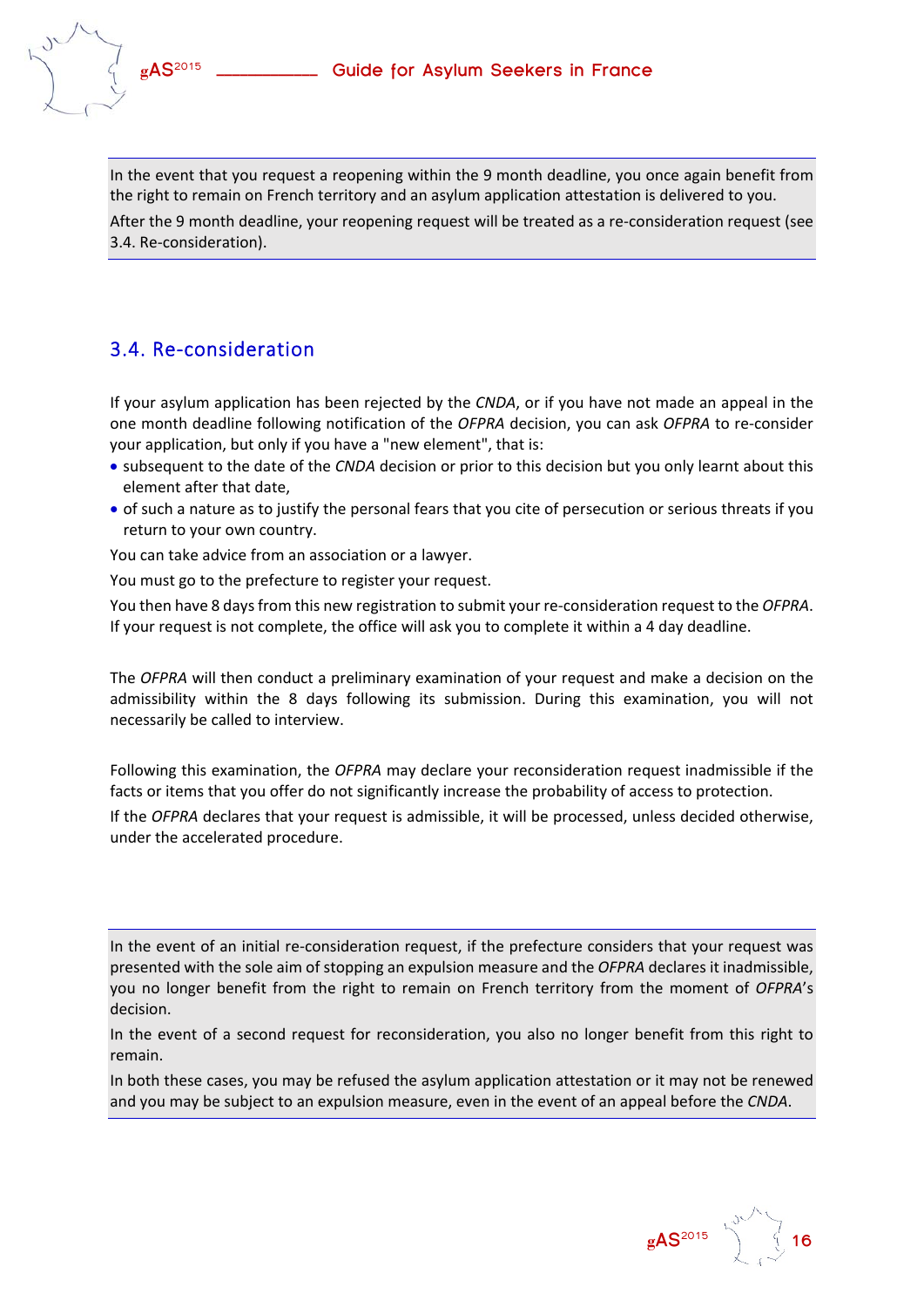## 4. The asylum seeker process

## 4.1. Asylum seeker support

#### **The initial reception and orientation**

To submit your asylum application to the *OFPRA*, you must have registered your asylum request beforehand with a one‐stop service.

The one‐stop service is made up of officials from the prefecture and officials from the French Office for Immigration and Integration (*OFII*), brought together specifically to take care of your reception.

There are 34 one‐stop services spread throughout mainland France (you can consult the list in the appendix).

You do not need to have a domiciliation (a postal address) to register your asylum application.

Before going to the one‐stop service, you must go to an initial reception association, responsible for supporting you in your procedures. Details of these can be obtained from the one-stop service that you depend upon.

#### **The associations in charge of initial reception**

The role of the associations in charge of initial reception is to:

- Give information on the asylum application electronic registration form which indicates your identity and your family makeup;
- Make an appointment at the one-stop service for you, supplying you with a summons letting you know the place, day and time at which you must go to the one‐stop service. This meeting takes place, at the latest, 3 days after you go to the association. It may be extended to 10 days in busy periods;
- Take the identity photographs which will be requested at the one‐stop service.

Your entire application is sent to the one‐stop service digitally.

N.B.: You must stick to the date and time which appear on the summons. If you are late, you may not be received and you will have to go back to the initial reception association to get a new meeting.

#### **The role of the one‐stop service**

The registering of your asylum application at the one-stop service is broken down into 3 stages.

**During the first stage**, an official from the prefecture checks all the information sent to the one‐stop service by the initial reception body.

This official also takes your fingerprints<sup>1</sup> and then proceeds with an individual interview designed to retrace your journey from your country of origin, with a view to determining the country responsible for considering your asylum application (see 2.1. Deciding on the State responsible for considering your asylum application).

Following this first stage, you are informed of the procedure which applies to the examination of your asylum application.



 $1$  Compulsory from 14 years of age.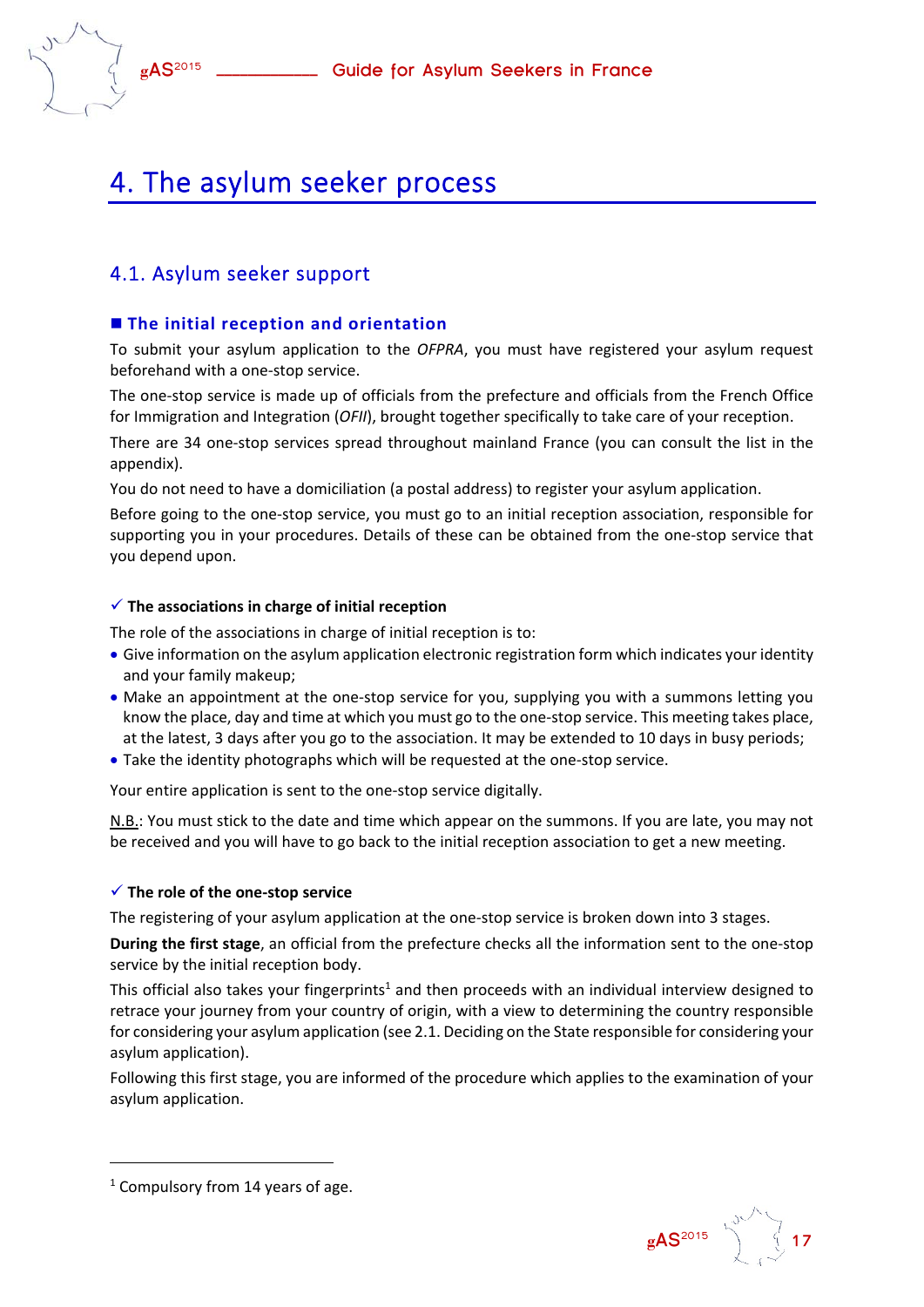

If your asylum application is likely to be the responsibility of another country, the Dublin III Regulation is implemented (see 2.1. Deciding on the State responsible for considering your asylum application).

If France is responsible for your asylum application, the *OFPRA* is authorised to examine it, under the normal procedure and under the accelerated procedure. Under the accelerated procedure, the time period for examination by the *OFPRA* is, as a general rule, fifteen days, but the guarantees are the same under the two procedures.

**Your application is automatically placed under the accelerated procedure**, from the one‐stop service, in the following 2 cases:

- When you have a nationality from a country considered as a safe country of origin (a list of these countries is available in the prefecture or on the *OFPRA* website).
- When you have made an initial asylum application which was definitively rejected and you are requesting that it be re‐considered.

**You application may be placed under the accelerated procedure**, from the one‐stop service, in the following cases:

- If you refuse to allow your fingerprints to be taken;
- If you seek to mislead the authorities by presenting false documents, making false statements or hiding certain information;
- If you submit several applications under different identities;
- If you have delayed seeking asylum since your arrival in France (over 120 days);
- If you are only seeking asylum to stop an expulsion measure;
- If your presence constitutes a serious threat to public order, public safety or the security of the State.

Following the registration, an asylum application attestation valid for one month is given to you. During this time period, you must send your completed asylum application form to the *OFPRA* (see 3‐1).

**During the second stage**, an *OFII* official carries out the assessment of your personal situation via a questionnaire (see 4.1. Asylum seekersupport). This assessment will not be about the reasonsfor your asylum application, which will be discussed before the *OFPRA*.

If you do not already have accommodation and you ask for this to be taken care of, this official will look accommodation to direct you towards (see 4.2. Asylum seeker accommodation).

Lastly they will give you the right to financial assistance for asylum seekers (see 5.1. Financial assistance – Asylum seeker allowance (ADA)).

#### **Support after going through the one‐stop service**

After going through the one-stop service, support will be offered to you within the area you are housed in, if your accommodation takes the form of an asylum‐seekers' accommodation centre (*CADA*) or emergency accommodation described as stable (not hotels).

If you are not housed in such a place, your support will be ensured via a specialised organisation which the *OFII* will direct you towards.

This support includes an access to a postal address and help completing your asylum application that you must send to the *OFPRA*.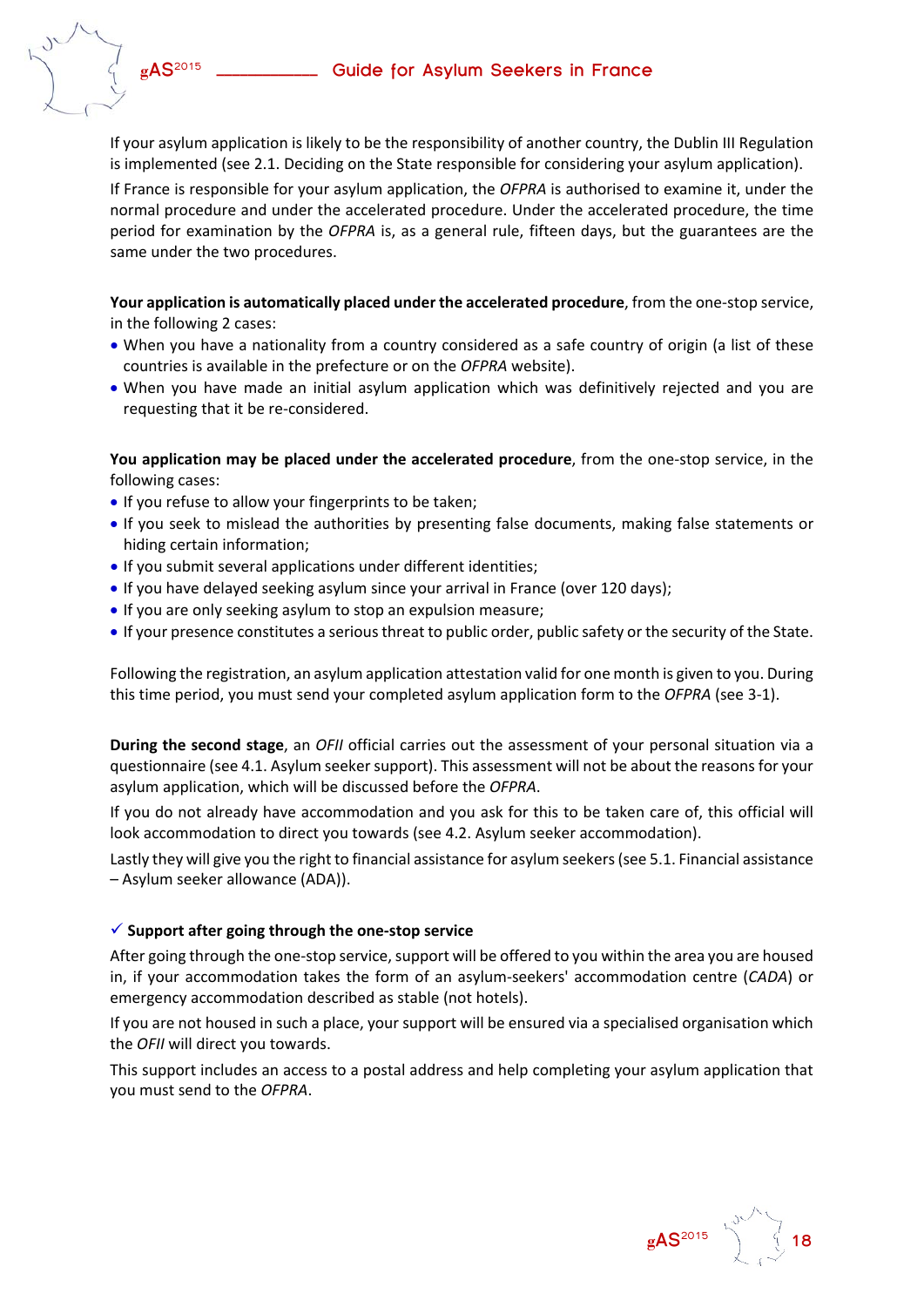

#### **Material reception conditions**

During your meeting at the one‐stop service to register your asylum application, the *OFII* will offer you a care package. By accepting this offer, you can benefit from specific material reception conditions, valid throughout your asylum process.

The material reception conditions include:

- Accommodation in an asylum seekers' accommodation centre (*CADA*) or an emergency accommodation centre, for you and, if required, the members of your family;
- Support with your social and administrative processes in order to ensure the monitoring of your asylum application file as well as access to the social rights which are granted to you;
- Monthly financial assistance (asylum seeker allowance ‐ *ADA*), the amount of which will be adapted to the makeup of your family.

If you refuse the care offer, you lose the benefit of all the material reception conditions.

The care package which is offered to you is linked to the asylum seeker status. You will therefore no longer be eligible for it once a definitive decision concerning your asylum application has been taken. If another country is responsible for processing your asylum application, you can benefit from material reception conditions until you are transferred to this country.

#### **The consideration of vulnerability by the one‐stop service**

When you go through the one‐stop service and after registering your asylum application, an *OFII* official will personally meet you in order to assess your individual needs in terms of reception.

The interview will be confidential.

You will be asked a list of questions to determine if you need to benefit from specific reception conditions. If your situation requires it, the *OFII* official will take into account these elements to direct you towards suitable accommodation.

You are free to accept or refuse to answer the questionnaire. If you refuse, the administration may not be held responsible for directing you to accommodation which may not be suitable for your needs. Neither can they be held responsible for not making the *OFPRA* aware of your situation.

If you arrive in France with a medical file, the *OFII* official will send your application via sealed confidential envelope to the *OFII* doctor who will decide if your situation requires an adaptation in the reception conditions. If you are in ill health, you will be directed towards healthcare services or towards the emergency service of the nearest hospital.

If the *OFII* official detects a vulnerable situation, they can, with your agreement, notify the *OFPRA*. The purpose of this information is to prepare, if required, the instruction conditions of your asylum application by the *OFPRA* (for example, adapting access for disabled people, or making a sign language interpreter available). The OFPRA will assess the necessary arrangements.

Needs linked to a vulnerable situation may be taken into account throughout the assessment of your asylum application by social workers in housing organisations or associations responsible for supporting you in the administrative and social procedures.

 **gAS**<sup>2015</sup> **19**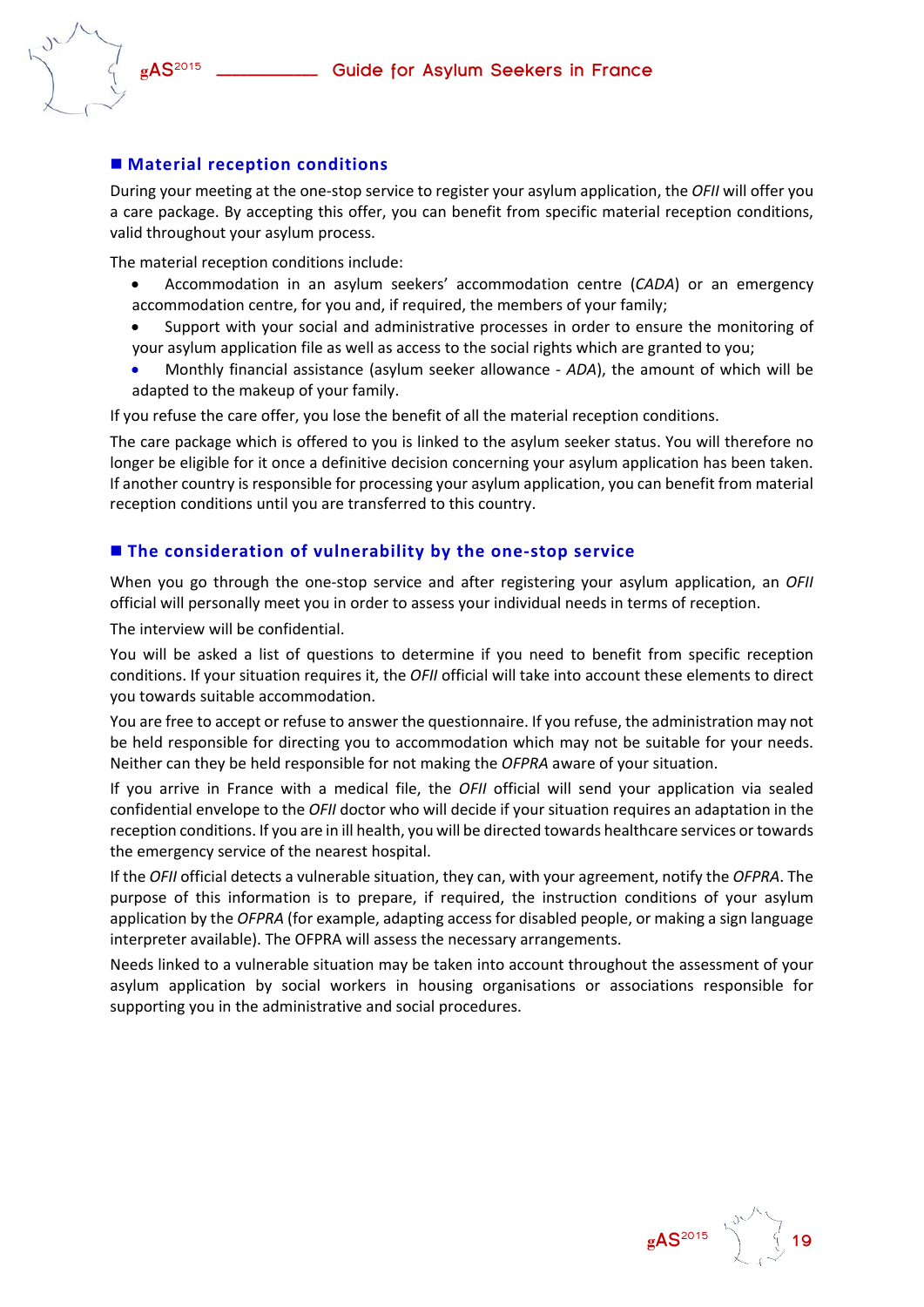

## 4.2. Asylum seeker accommodation

#### **Accommodation**

There are nearly 50,000 accommodation spaces dedicated to asylum seekers, either in *CADA*, or in emergency accommodation organisations spread throughout French territory. There are various emergency accommodation measures: apartments, collective centres and hotel rooms. All these places are only accessible to asylum seekers and their direct family.

To benefit from this accommodation, you must hold an asylum application attestation for asylum seekers. Those whose asylum application is the responsibility of another Member State of the European Union do not have access to accommodation in *CADA*.

In *CADA* and in emergency accommodation, you may have to share some rooms (kitchen, bathroom, toilets) with other people or families.

In the *CADA* and part of the emergency accommodation, you will benefit from administrative followup (support for the asylum application procedure), and social follow‐up (access to health care, schooling for children, etc.). This measure is financed and coordinated by the State. Accommodation is more often managed by the associations.

#### **Orientation towards accommodation**

The material reception conditions, which include an accommodation offer, are offered to you by the *OFII* located within the one-stop service where you have registered your asylum application. If you refuse this care offer, you cannot benefit from the asylum seeker allowance (*ADA*).

If you accept the care offer, the OFII will offer you, subject to availability, a place in a CADA or in **emergency accommodation**. In the absence of such available places, the *OFII* will direct you towards associations who will, while you wait, look for accommodation in a hotel.

Your accommodation request will be examined by the *OFII* in accordance with the places available in the department, the region or the whole of the French territory.

**Accommodation may be offered to you outside of the department or the region in which you have submitted your asylum application**. If you refuse this offer, you can no longer claim the *ADA* and no other accommodation offer in sites dedicated to asylum seekers will be offered to you.

If no solution can be offered to you, you can dial, **115, (a free phone number)** any day and from any telephone box**.** If you indicate your name and your location, you will be taken care of for the night and housed in an emergency reception centre. This number is often busy, so do keep trying until you get through.

However, if you have refused accommodation offered by the *OFII*, 115 will not welcome you unless you are in a situation of particular medical, psychological or social distress.

#### **Leaving accommodation**

If you are admitted into accommodation dedicated to asylum seekers, you will benefit from it throughout your asylum process, including, if required, during the appeal period before the *CNDA*.

If the *OFPRA*'s or the *CNDA*'s definitive decision is positive, you must leave the centre within 3 months, renewable once. If the decision is negative, you must leave the centre within one month.

**gAS**<sup>2015</sup>  $\sqrt{2}$  20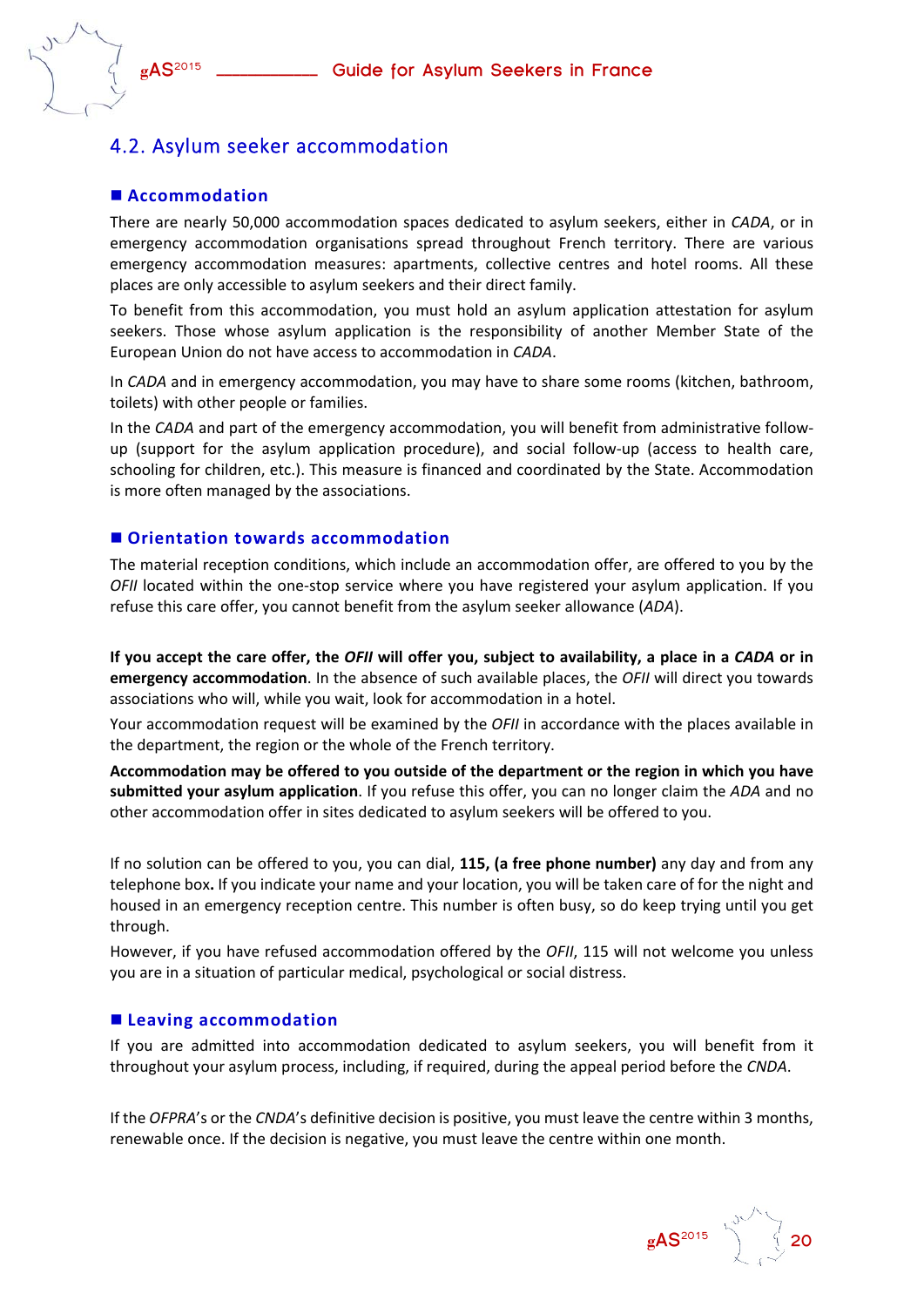



If you stay in this accommodation beyond these deadlines, the departmental prefect may give you formal notice to leave this place. If you were to still remain in this organisation, the departmental prefect may call on the administrative relief judge to order you to leave the premises.

If the definitive decision from the *OFPRA* or the *CNDA* is negative, you can benefit from voluntary return assistance (see 6.2 Assistance for return to the country of origin).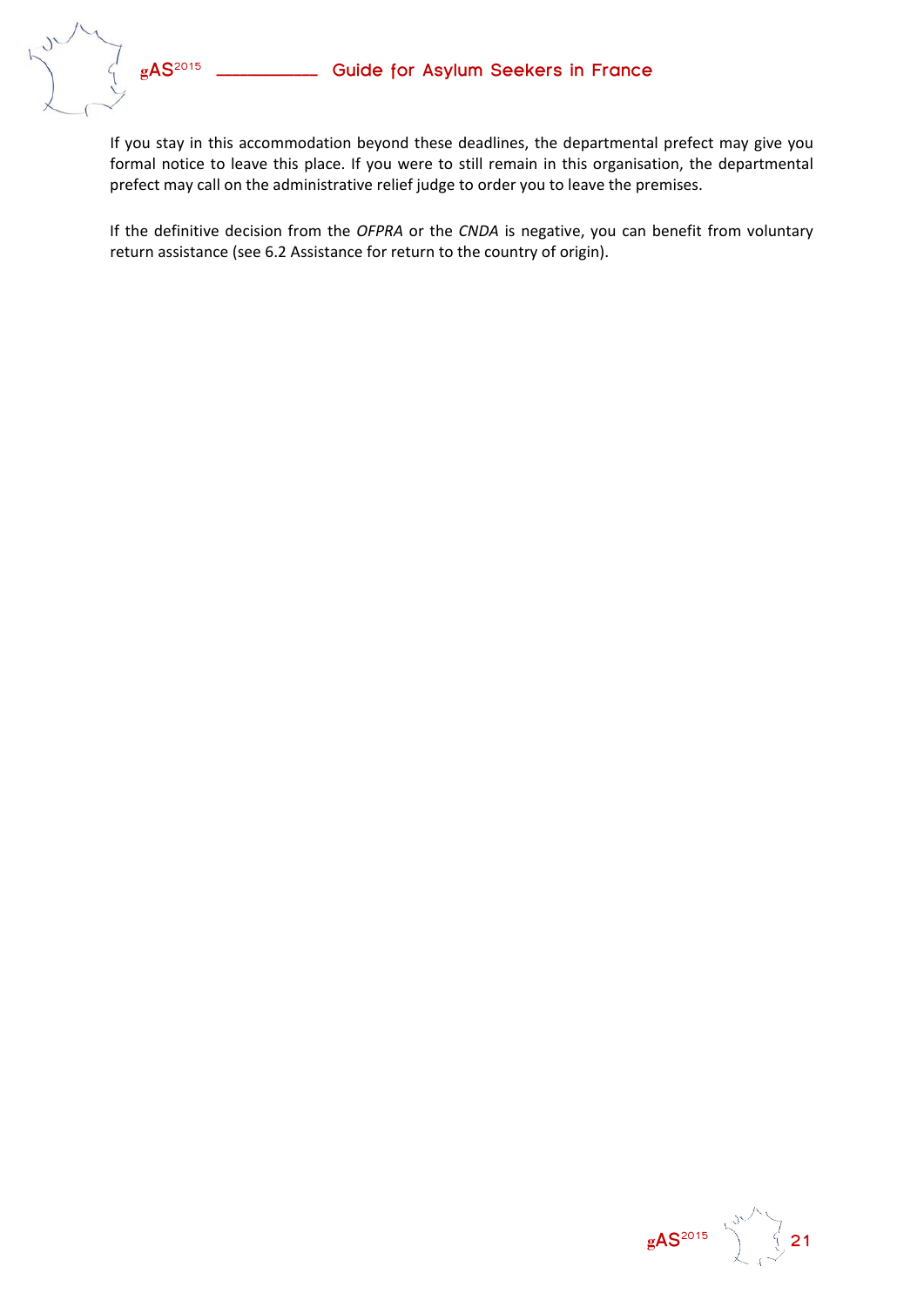

## 5. Asylum seekers' rights

## 5.1. Financial assistance – Asylum seeker allowance (*ADA*)

The asylum seeker allowance (*ADA*) was created by the law of 29th July 2015 relating to the reform of the right to asylum. It replaced, from 1<sup>st</sup> November 2015, temporary waiting allowance (ATA) and the monthly subsistence allowance (*AMS*).

The *OFII* is in charge of the management of this allowance, the payment of which is ensured by the Services and payment agency (*Agence de services et de paiement*).

It is paid during the asylum application submission period or until the transfer to another State responsible for examining your asylum application. It is also transferred to foreign nationals benefiting from temporary protection and to those for whom a temporary residency permit has been delivered in accordance with the application of article L. 316‐1 of the CESEDA (victims of human trafficking or prostitution).

#### **The conditions required in order to benefit from it**

To be able to benefit from the asylum seeker allowance, you must:

- 1‐ hold an asylum application attestation or a residency permit provided as an:
	- a) asylum seeker who has submitted their asylum application in France (article L.741‐1 of the CESEDA),
	- b) an asylum seeker subject to the "Dublin III" procedure (article L.742‐1 of the CESEDA),
	- c) a beneficiary of temporary protection (article L.743‐1 of the CESEDA),
	- d) a foreign national who is a victim of human trafficking or prostitution (article L.316‐1 of the CESEDA);
- 2‐ be at least 18 years old;
- 3‐ if you are an asylum seeker, have accepted the material reception conditions offered by the *OFII*.

#### **The formulation of the application**

If you are an asylum seeker, the right to the asylum seeker allowance is granted, after the registration of your asylum application within the one‐stop service and subject to your acceptance of the care package which will be offered to you by the *OFII*.

The payment of the allowance only begins after the submission of your asylum application with the *OFPRA*, within a maximum time period of 21 days after the recording of your asylum application.

If the categories mentioned in point 1‐ c) and d) apply to you, you must make your request with the territorial management of the *OFII* in the jurisdiction you are living in (see the list of territorial addresses of the *OFII* in the appendix).

A request form can be obtained from there. Once filled in, it must be returned to the *OFII* accompanied by proofs relating to your residency permit, your address, your family makeup and your financial means.

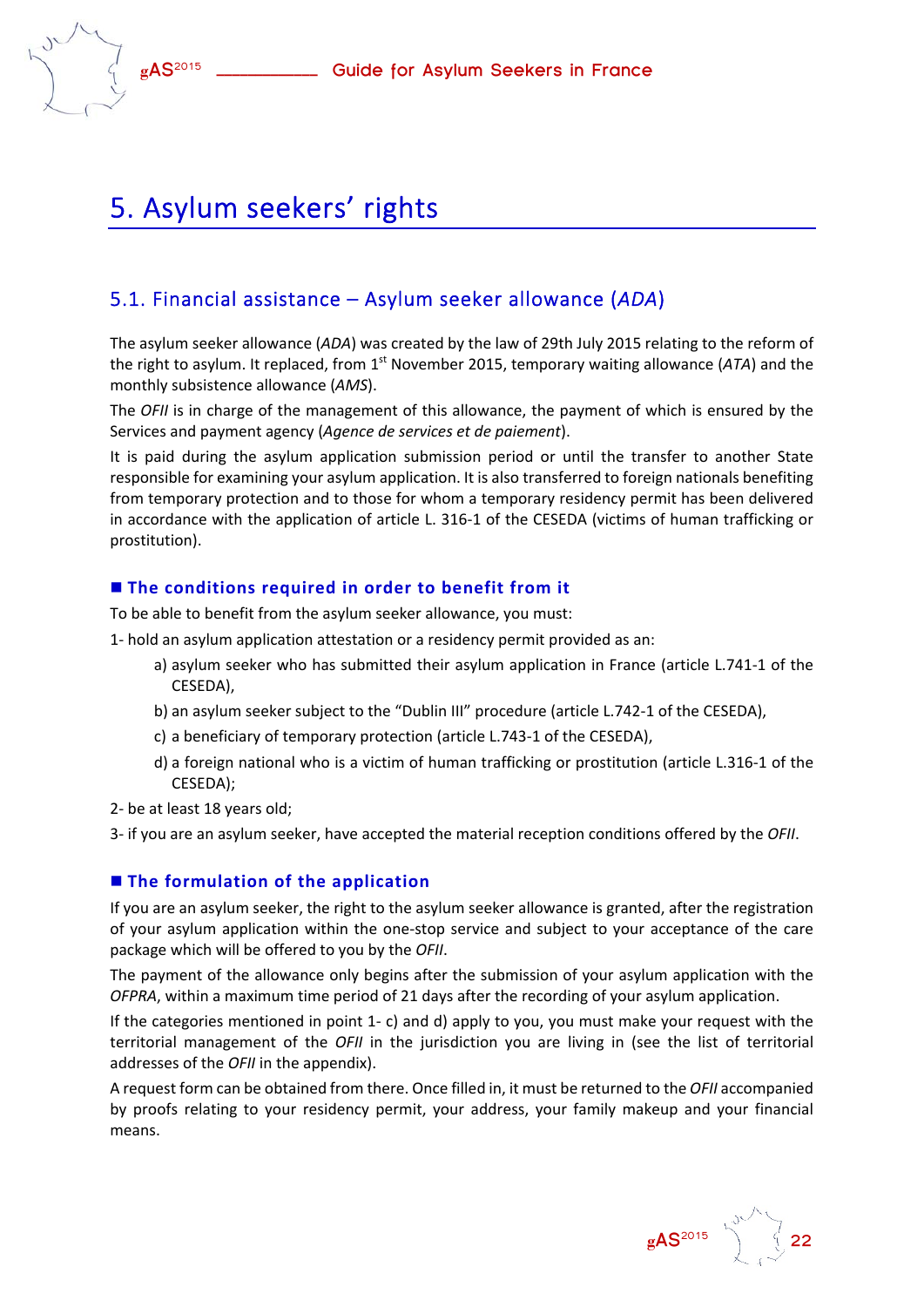

### **The amount of the allowance**

To benefit from the asylum seeker allowance, you must prove that your monthly financial means are less than the amount of the active solidarity allowance (*revenu de solidarité active* or *RSA*).

The amount of the allowance is calculated according to a scale which takes into account your family makeup, your means and your type of accommodation.

### **Payment**

The asylum seeker allowance is allocated to you until the intervention of a definitive decision on your asylum application, namely the decision letter of the *OFPRA* which has not been contested within the one month deadline (article L.731‐2 of the CESEDA), or, in the event of an appeal, the decision letter from the *CNDA*.

The allowance stops being paid after the month which follows that of the notification of the definitive decision relating to the asylum application, or from the transfer (or the flight) of an asylum seeker under the "Dublin III" procedure.

If you are under temporary protection, the allowance is paid during the protection period.

If you are a foreign national who is a victim of foreign trafficking or prostitution (article L. 316‐1 of the aforesaid code), the allowance is paid for a 12 month time period from the request and is renewable during your residency permit validity time period.

The allowance can be:

- suspended if, without a legitimate reason, you have abandoned your accommodation, you have not respected your obligation to see the authorities, you have not responded to requests for information or you have not attended the personal interview regarding the asylum process;
- withdrawn if you have hidden your financial means or provided false information relating to your family situation, or if you have committed violent behaviour or seriously breached the rules of your accommodation;
- refused if you have presented a request for reconsideration of your asylum application or if you have requested the assistance too late, without a legitimate motive.

#### **Appeal**

You must notify the *OFII* of any change in your situation, whether it is your right to residency, your family situation, your means or your employment.

In the event of an appeal against a decision relating to the *ADA* taken by the *OFII*, you must launch an informal appeal with the *OFII*, as the administrative court has jurisdiction in the event of contentious appeals.

### 5.2. Access to education

Access to the education system for asylum seeker families is identical to that reserved for French nationals.

In accordance with the French Education Code (article L. 111‐2) "Every child has the right to a school education which, in addition to what is undertaken by the family, contributes to their education".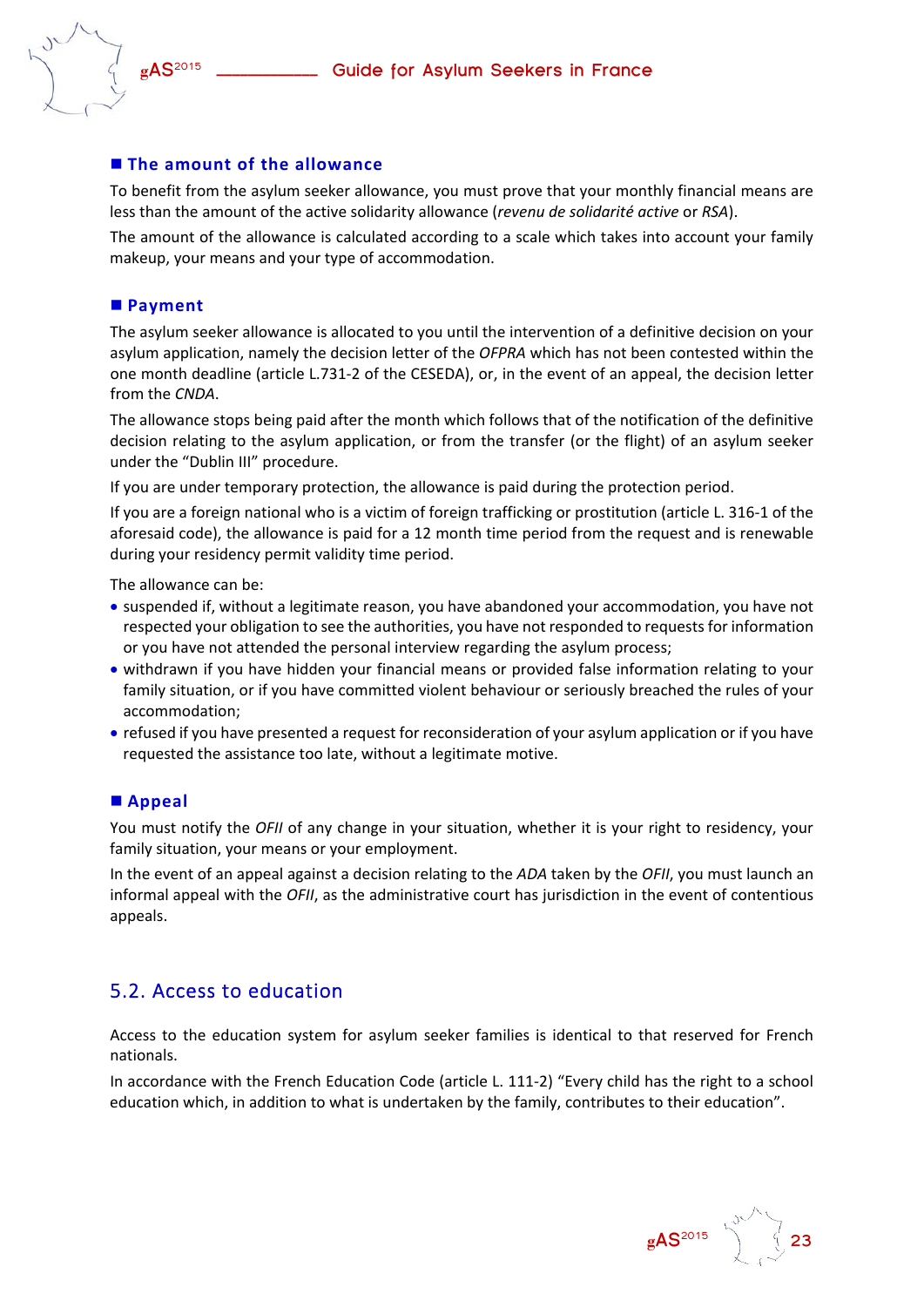

It should be noted that "Education is compulsory for children of both sexes and French and foreign nationals, between 6 and 16 years old" (article L. 131‐1 of the aforementioned code).

Registration for primary school is done at the town hall. You must present documents attesting to your relationship with the child, your address and the fact that the child is up-to-date with their vaccinations.

Registration in a secondary educational establishment (secondary school or sixth-form college) is done directly with the nearest establishment to your place of residence.

The organisation in charge of your administrative and social support, whether this is the organisation in charge of your accommodation or an association with an agreement with the *OFII*, can provide you with assistance to complete these procedures.

### 5.3. Access to health care

#### **Emergency treatment**

While waiting for the health care cover offered to asylum seekers as part of Universal Health Care Cover – *Couverture maladie Universelle* (*CMU*), you may go to hospitals where there are permanent health care access points – *Permanences d'Accès Aux Soins de Santé* (*PASS*). You will be treated by doctors and any medication will be given to you free of charge.

In addition, some associations offer dental, ophthalmological and psychological care access points without you having to have health insurance.

Depending on where you are living, the *Maisons du Département* usually house *PMIs* (*Protection Maternelle et Infantile* – mother‐and‐child clinics) responsible for regular check‐ups for children and for their vaccinations as well as the Family Planning Centres and for women's health education centres (information on contraception and pregnancy check‐ups). You can use these services even before you receive your Universal Health Care Cover (CMU).

#### **Universal Health Care Cover (***CMU***)**

As an asylum seeker, you are eligible for the basic and supplementary Universal Health Care Cover (*Couverture maladie universale = CMU*). This cover is provided from the time you file your asylum application, upon presentation of the asylum application attestation which you will have received at the one‐stop service, together with a document certifying the address where you are living.

It will cover all medical and hospital expenses for you, your spouse and your children.

The application for Universal Health Care Cover (*CMU*) must be made to your local health insurance office (*Caisse primaire d'assurance maladie = CPAM*). You can be assisted in this procedure by the organisation in which you are housed, the organisation in charge of supporting you while your asylum application is being examined, by certain associations, by a community centre or an inter-communal welfare action centre, or by a hospital social services unit.

The right to basic Universal Medical Cover (*CMU*) is permanent and effective straight away. The right to supplementary *CMU* is valid for one year. You must therefore apply for the renewal of the supplementary cover every year.

The health insurance office (*CPAM*) may also ask you for additional documents so that they can assign you a definitive personal identification number and issue an electronic health care card called a "*Carte Vitale*".

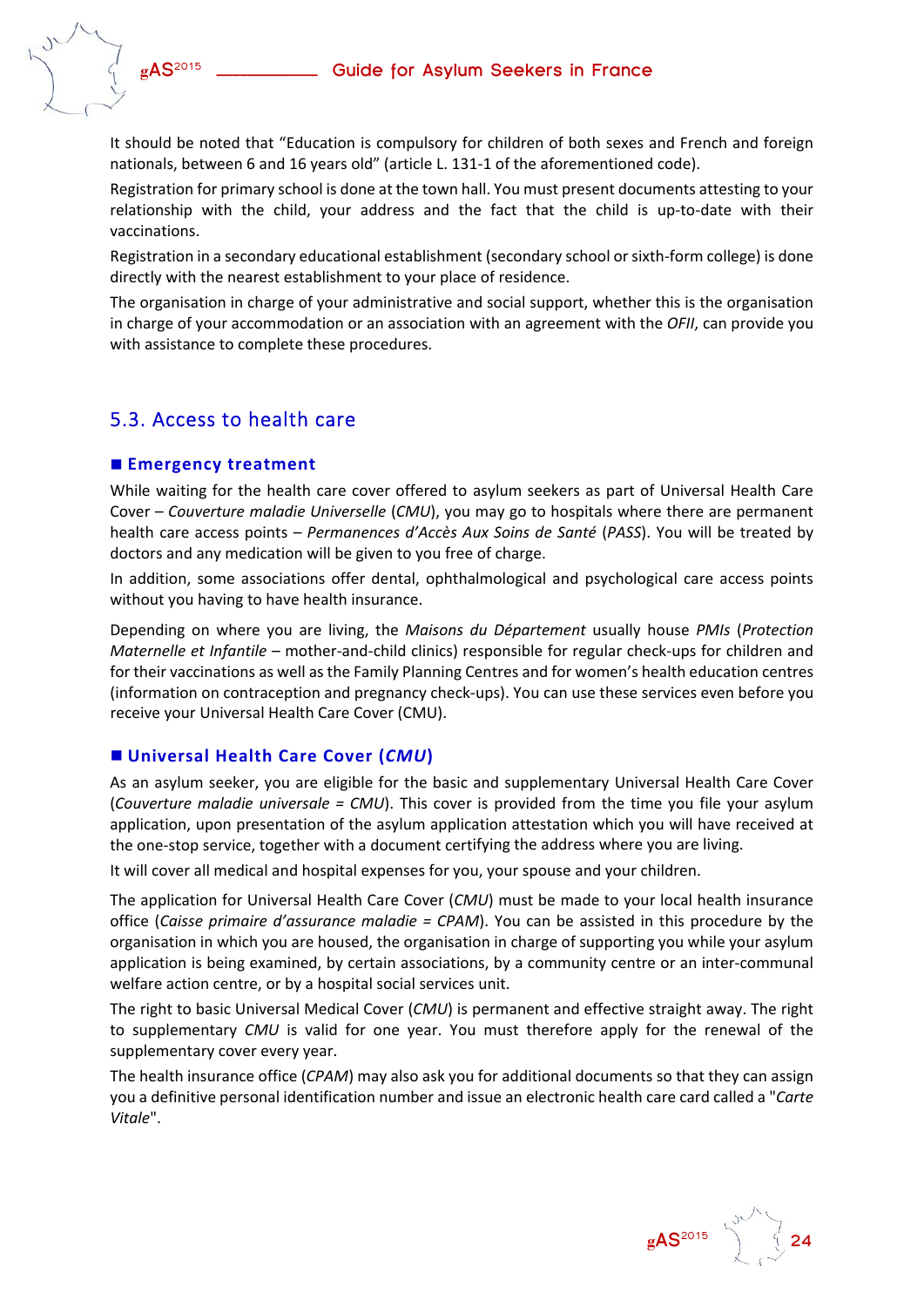

## 5.4. Access to the labour market

As an asylum seeker, you can get authorisation to work when the *OFPRA*, for reasons which are not attributable to you, has not ruled on your asylum application within 9 months from the submission of your application (article L. 744‐11 of the CESEDA).

In this case, and after confirmation that these two conditions have been met, you can, upon presentation of a work permit application formulated by your future employer, request authorisation to work from the prefecture of the department where you are living.

The decision relating to the work permit application is taken by the prefect and sent to both you and your future employer.

In the event of an agreement, the prefect will apply the work permit to contracts of a length greater than 3 months or to seasonal work contracts at the *OFII*.

You may, however, be refused this authorisation, notably with regard to the employment situation in the region or the industry concerned, unless you are applying for a job appearing on one of the lists of professions characterised by established recruitment difficulties.

If you have a provisional work permit and in the event your employment contract is ended for a reason which is not attributable to you or your fixed term contract (*contrat de travail à durée déterminée*) or temporary contract has come to an end, you can request to be registered as a job seeker with the employment centre (*Pôle emploi*).

Lastly, if you are allowed onto the labour market, you can also benefit, under the conditions set out in the French labour code, from professional training activities.

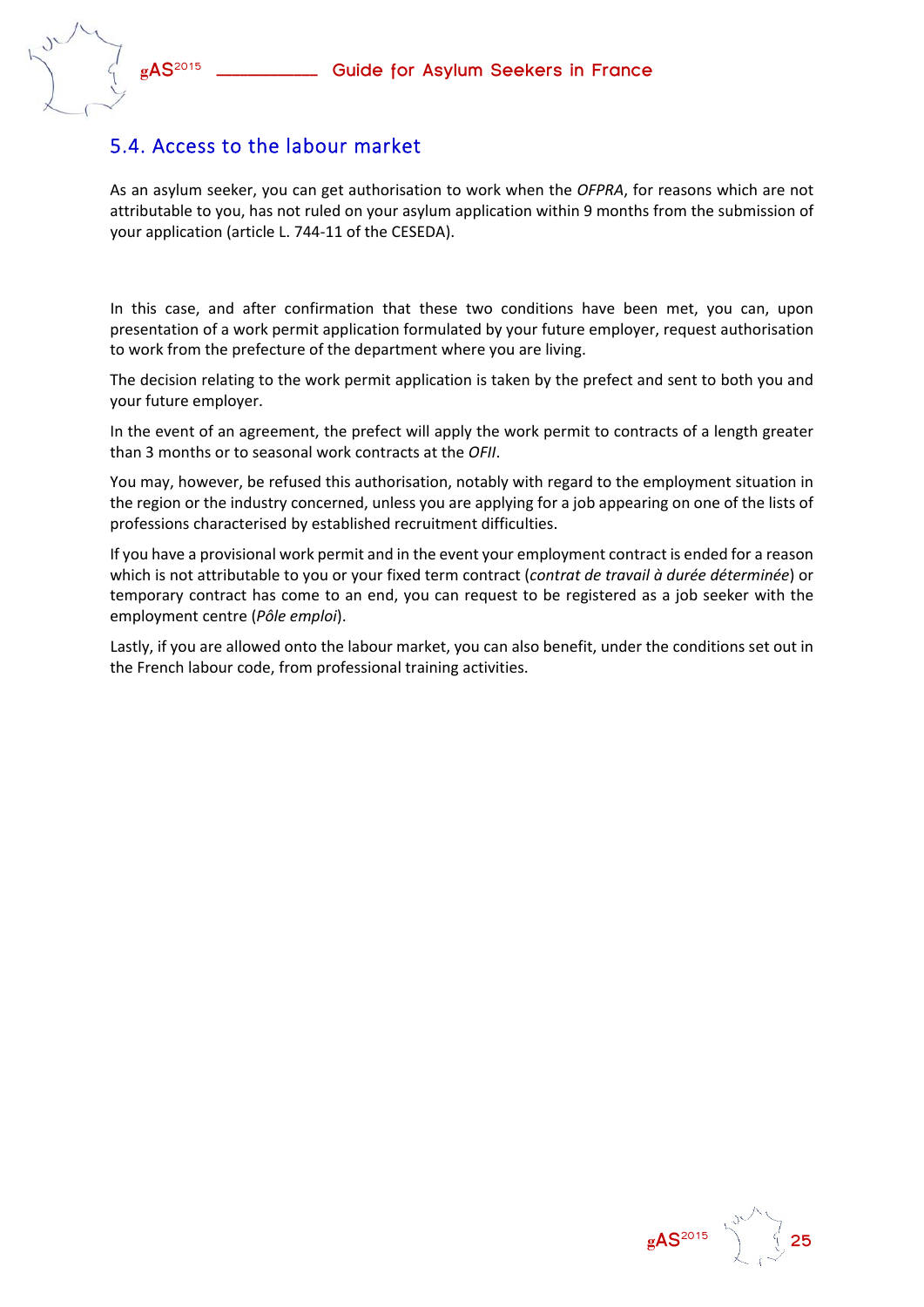## 6. Consequences of the refusal of an asylum application on the right to remain on French territory

## 6.1. Refusal decision from the *OFPRA* or the *CNDA*

If the *OFPRA* has rejected your asylum application and you have not launched an appeal or if the *CNDA* has rejected your appeal, you lose the right to remain on French territory. You must therefore leave France, even if you have launched an appeal with the Council of State against the *CNDA*'s decision.

## 6.2. Assistance for return to the country of origin

The prefecture will notify you of a refusal decision accompanied by a notice ordering you to leave French territory (*obligation de quitter le territoire française = OQTF*). This decision will specify the deadline that you have, if necessary, to leave France voluntarily (in principle one month). Within this deadline, you can, under certain cases, request to benefit from a repatriation grant for return to your country of origin. You must therefore make contact with the *OFII*.

#### $\checkmark$  The repatriation grant initiative

The repatriation grant aims to facilitate foreign nationals' departures from France, who are illegal and want to return to their country.

With the aim of supporting a dignified return, the assistance provided by the *OFII* includes:

- Administrative and material assistance to prepare for the trip to the return country, planning for the material organisation of the voluntary departure of the beneficiary and their family:
	- ‐ the booking of airplane tickets;
	- ‐ assistance obtaining travel documents;
	- ‐ transport from the accommodation in France to the departure airport in France;
	- ‐ reception and assistance during departure formalities at the airport.
- Covering of transport fees from the departure destination in France up to the arrival in the return country, including transporting luggage within set limits depending on the return country;
- Financial assistance which is paid to the foreign national in one go, as they are departing.

#### **The assistance for resettlement initiative**

In addition to, or independently of, the repatriation assistance described above, assistance with economic and social resettlement may be offered to foreigners returning to their country.

This assistance is likely to be paid, under certain conditions, to rejected asylum seeker foreign nationals and their families.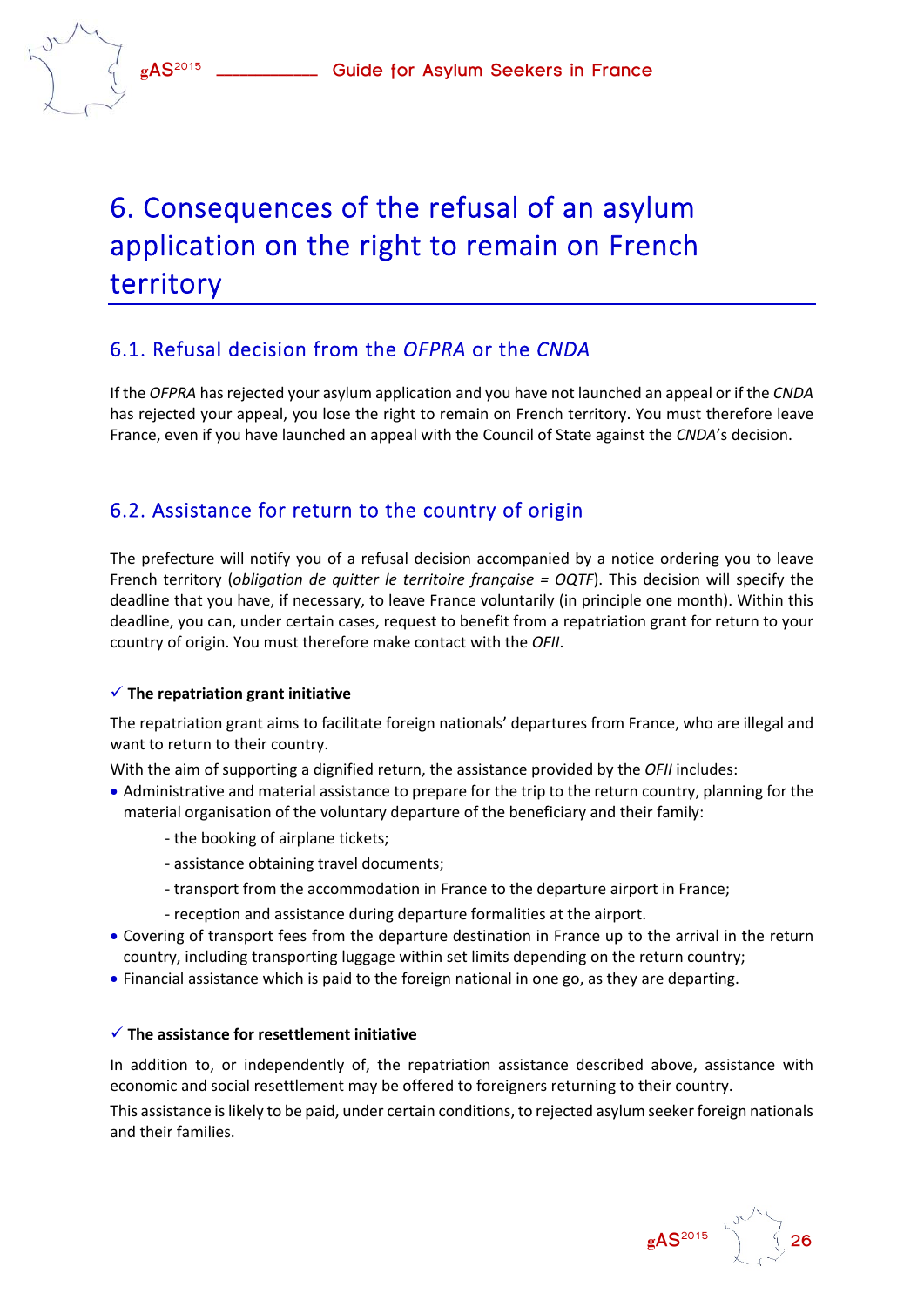

The resettlement assistance is based around an initiative with 3 levels. Depending on the situation and needs of the beneficiaries, these types of assistance can be combined together, according to the profiles of the beneficiaries:

Assistance with social resettlement upon arrival (level 1);

Emergency assistance, material or financial, which may be to improve accommodation or assistance with accommodation for a limited time, the covering of health care expenses, schooling for children or school equipment.

It can also consist of social support, for a set period of time, taking, for example, the form of a family needs assessment.

• Assistance with reinsertion via employment (level 2);

It may consist of:

- ‐ Assistance with taking up a job in the return country;
- ‐ Assistance searching for a job;
- ‐ Assistance with professional training.
- Resettlement assistance via the creation of business (level 3).

## 6.3. Forced return to country of origin

If you have a voluntary departure deadline of one month and you have not left French territory, or requested assistance with a voluntary return from the *OFII*, and you have not launched an appeal against the *OQTF*, you are illegally on French territory. You may therefore be taken back to the border by the police. This expulsion measure can be accompanied by a placement in an administrative detention centre in order to send you back to your country.

If you are subject to an *OQTF* without a voluntary departure deadline, you are here illegally from the notification of the decision and you risk being taken back to the border.

The *OQTF* can be appealed before the administrative court within the month following its notification (48 hours if the *OQTF* does not have a departure deadline). To launch this appeal, you can request to benefit from legal aid from the competent administrative court. They will have 3 months to give a ruling. However, if you have been detained, the administrative court will give its decision within 72 hours.

The appeal against the *OQTF* is suspensory: you cannot be subject to removal during the deadline that you have to form an appeal and, if the administrative court has been applied to, before they have passed judgment.

You can also be subject to an order from the prefecture to be escorted to the border (enforced by police) (*APRF*), which can be contested within a 48 hour deadline before the administrative court. The decision of the court therefore takes place within 72 hours. This appeal is also suspensory.

**gAS**<sup>2015</sup>  $\qquad$   $\qquad$   $\qquad$  27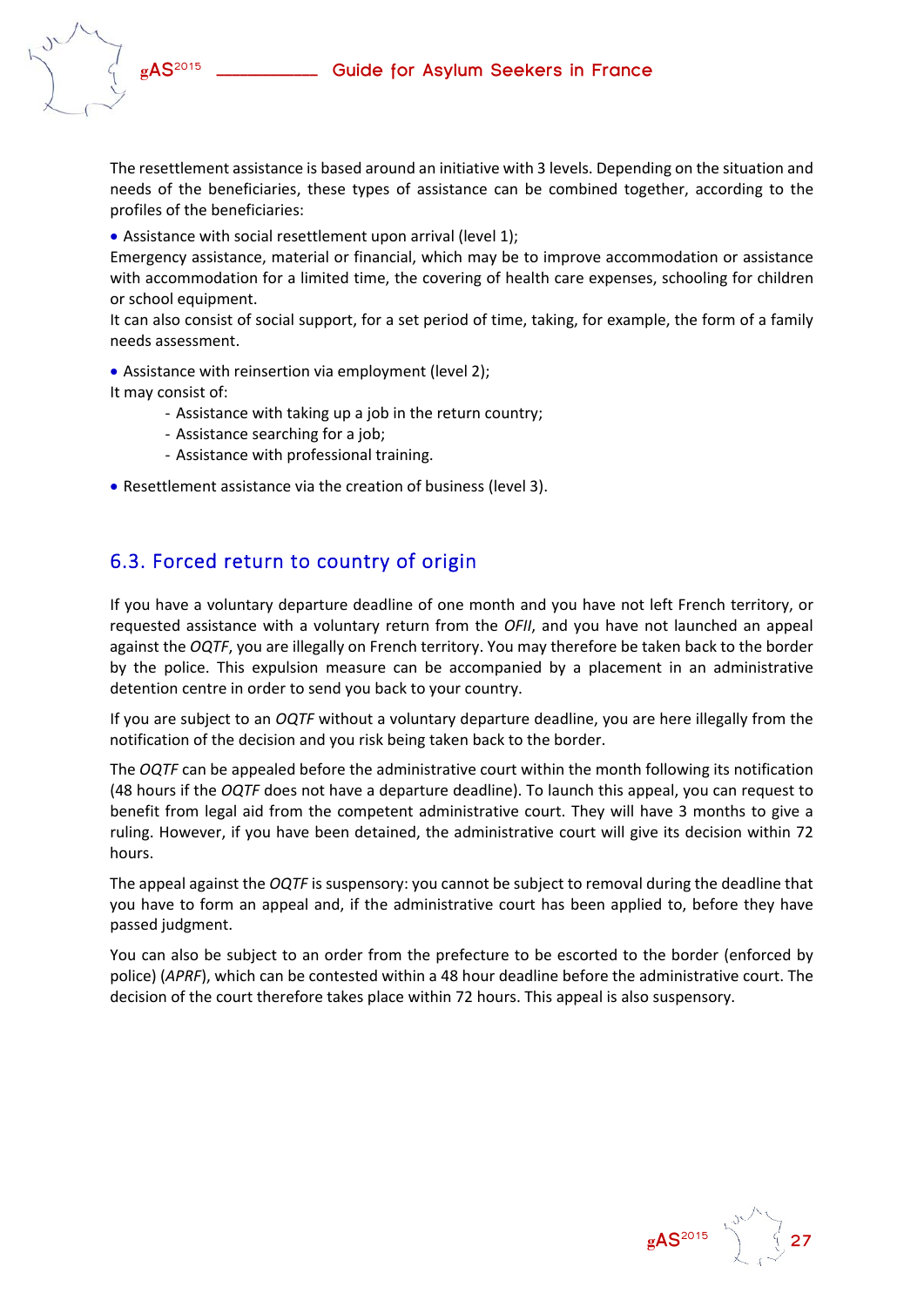

## 7. The rights of beneficiaries of protection

If you are recognised as a refugee, you have obtained the benefit of subsidiary protection or stateless person status, you are now placed under the protection of the French authorities.

If you are a refugee or a beneficiary of subsidiary protection, you can no longer contact the authorities of your country of origin, or return there due to your fears.

The *OFPRA* will ensure your administrative and legal protection, which means that it is this establishment that will provide civil status documents and administrative documents, after having reconstituted your civil status.

### 7.1. Residence in France

**As a refugee,** you will have the right to a 10‐year residency permit, automatically renewable, authorising you to move freely around French territory.

As soon as you receive the letter granting you refugee status, you should go to the prefecture of your department. Within 8 days of your residency permit request, the prefecture will give you a first residency permit application acknowledgement (*récépissé*) valid for 6 months and renewable with the "recognised refugee" ("*reconnu réfugié*") notice. This residency permit application acknowledgement gives you the right to exercise the profession of your choice. It will be renewed until you are issued with a resident card.

**As a beneficiary of subsidiary protection**, you have the right to a temporary residency permit valid for one year, which is then renewable for a 2 year period, allowing you to move freely on French territory.

Assoon as you receive the letter recognising the subsidiary protection, you should go to the prefecture of your department. Within 8 days of your residency permit request, the prefecture will give you a first residency permit application acknowledgement (*récépissé*) valid for 6 months and renewable with the "has obtained the benefit ofsubsidiary protection" ("*a obtenu le bénéfice de la protection subsidiaire*") notice. This residency permit application acknowledgement gives you the right to exercise the profession of your choice.

This document will be renewed until the definitive granting of your residency permit. Before its expiration, you must ask the prefecture to renew your document.

Under certain conditions, your residency permit may be withdrawn if the *OPFRA* or the *CNDA* put a stop to the protection or if you give it up yourself.

**As a stateless person**, you have the right to a temporary residency permit valid for one year and renewable, allowing you to move freely on French territory.

As soon as you receive the letter recognising the protection, you should go to the prefecture of your department. The prefecture will give you a first residency permit application acknowledgement (*récépissé*) valid for 6 months and renewable with the "recognised stateless person" ("*reconnu apatride*") notice. This residency permit application acknowledgement gives you the right to exercise the profession of your choice.

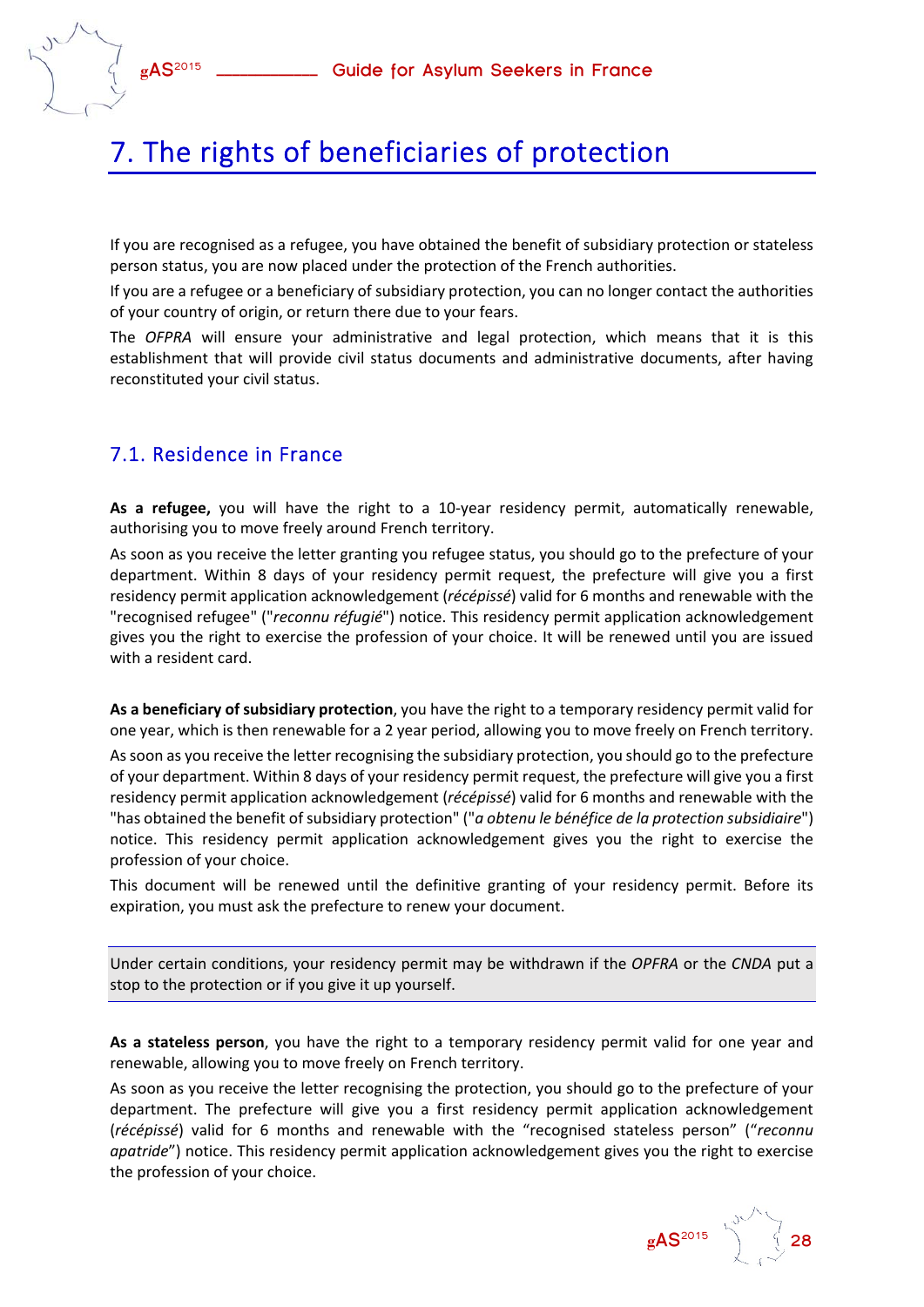

This residency permit application acknowledgement will be renewed until the definitive granting of your residency permit. Before it expires, you must ask the prefecture to renew the document.

After 3 years of regular residence in France, you can claim a residence card valid for 10 years and fully renewable.

In any case, the prefecture may refuse to grant your residency permit if they deem that your presence in France constitutes a threat to public order.

## 7.2. Residence of family

#### **Right of residence of family members**

**If you're a refugee**, the following people can fully benefit from a resident card valid for 10 years:

- Your spouse or your partner with whom you are joined via a civil partnership, if they are at least 18 years old and if the marriage or civil partnership is prior to the submission of your asylum application or, failing that, if you have been joined for at least a year and communal living has not stopped;
- Your common‐law spouse, if they are at least 18 years old and with whom you have had, prior to the submission date of your application, a sufficiently stable and continuous life together;
- Your children, in the year which follows them turning 18 or 16 if they want to travel;
- Your parents (first‐degree relatives in the direct ascending line), if you are still a minor and unmarried.

The members of your family must write to the prefecture where you live.

Your spouse, partner or common‐law spouse as well as your children under 18 can also gain refugee status from the *OFPRA*, in application of the principle of a family unit. This principle does not apply to adult children or to ascendants.

**If you are a beneficiary of subsidiary protection**, the following people can fully benefit from a temporary resident card valid for one year:

- Your spouse or your partner with whom you are joined via a civil partnership, if they are at least 18 years old and if the marriage or civil partnership is prior to the submission of your asylum application or, failing that, if you have been joined for at least a year and communal living has not stopped;
- Your common‐law spouse, if they are at least 18 years old and with whom you have had, prior to the submission date of your application, a sufficiently stable and continuous life together;
- Your children, in the year which follows them turning 18 or 16 if they want to travel;
- Your parents (first‐degree relatives in the direct ascending line), if you are still a minor and unmarried.

The members of your family must write to the prefecture where you live.

The principle of the family unit does not apply to family members of the beneficiary of subsidiary protection.

**If you are a stateless person**, the following people can fully benefit from the same residency permit as you:

- Your spouse or your partner with whom you are joined via a civil partnership, if they are at least 18 years old and if the marriage or civil partnership is prior to the submission of your asylum application or, failing that, if you have been joined for at least a year and communal living has not stopped;
- Your common‐law spouse, if they are at least 18 years old and with whom you have had, prior to the submission date of your application, a sufficiently stable and continuous life together;

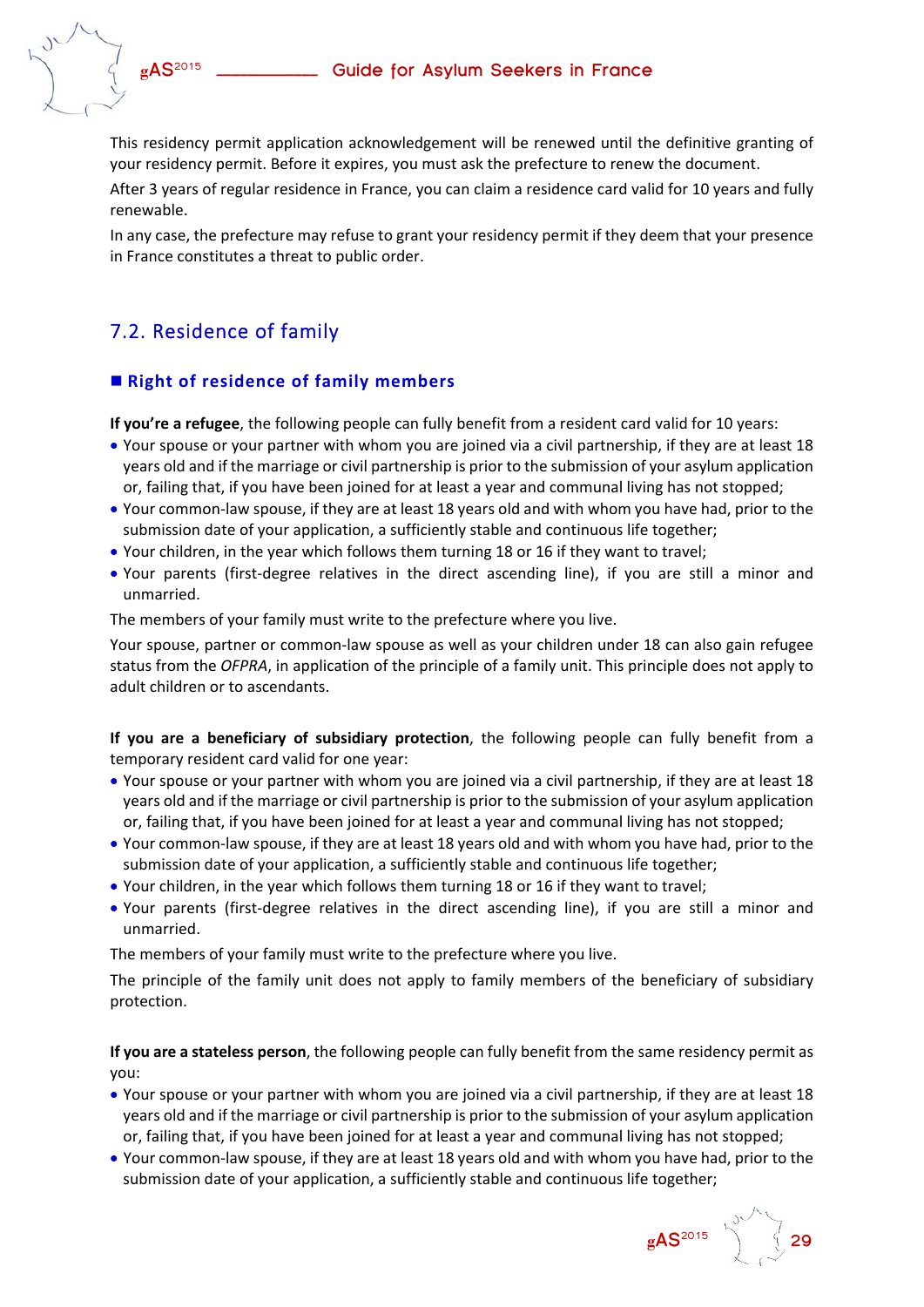- - Your children, in the year which follows them turning 18 or 16 if they want to travel;
	- Your parents (first‐degree relatives in the direct ascending line), if you are still a minor and unmarried.

The members of your family must write to the prefecture where you live.

The principle of the family unit does not apply to family members of a stateless person.

## **The right to family reunification**

If your family is outside of France when you obtain protection, you can bring them to France via the family reunification procedure once you have obtained protection and without a guarantee of means or accommodation. The people to whom this right applies are:

- Your spouse or your partner with whom you are joined via a civil partnership, if they are at least 18 years old and if the marriage or civil partnership is prior to the submission of your asylum application;
- Your common-law spouse, if they are at least 18 years old and with whom you have had, prior to the submission date of your application, a sufficiently stable and continuous life together;
- Your children, if they are, at most, 19 years old and unmarried;
- Your parents (first-degree relatives in the direct ascending line), if you are still a minor and unmarried.

To enter France, the members of your family must request an entry visa for a stay over 3 months from the diplomatic or consular authorities, who will rule on this request as soon as possible.

Family reunification may be refused if you do not meet the essential principles which, in accordance with the laws of the French Republic, govern family life in France. In the same way, any member of your family may be excluded from family reunification if their presence in France would constitute a threat to public order.

If your marriage is after the submission of your asylum application, you must submit a request for family reunification to the *OFII*.

## 7.3. Integration

### **Signature of the welcome and integration contract with the French Office for Immigration and Integration (***OFII***)**

As a refugee or beneficiary of subsidiary protection, you must sign a welcome and integration contract (*contrat d'acceuil et d'intégration* = *CAI*). This contract, signed between yourself and the State, aims to make your integration into French society easier, notably via personalised support for accessing employment and education.

This contract gives you access to:

- Civic education, namely, an information day on the French institutions, the values of the French Republic, the organisation and workings of the State;
- An information session on life in France, during which you will be given practical information on daily life (education and employment, accommodation, health, early childhood and care arrangements, school and associative life, etc.);
- Language training depending on your level. Following this training, you will sit the first‐level French exam (*Diplôme initial de langue française* = *DILF*);

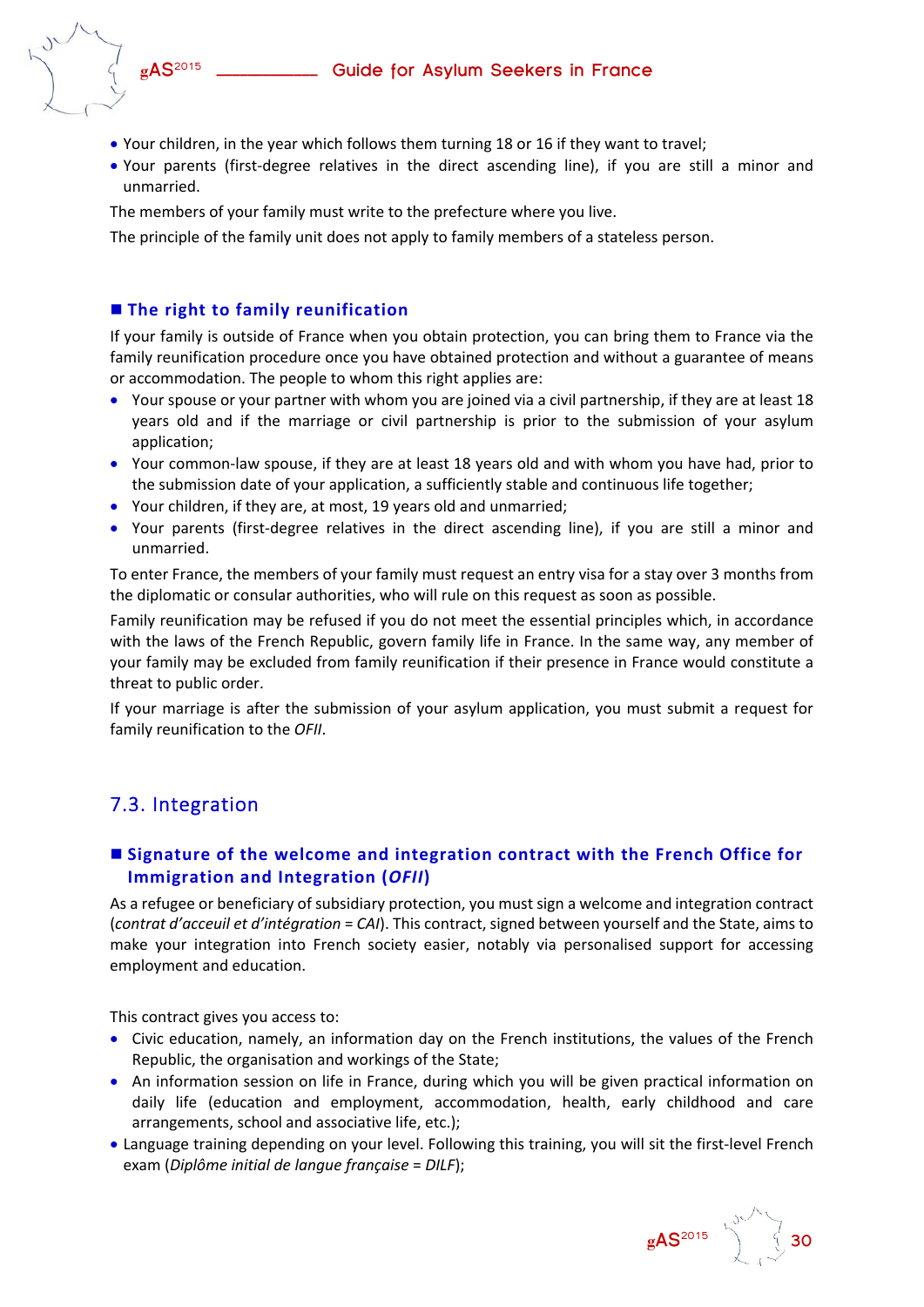

- A professional skills assessments which will allow you to summarise your skills, your abilities, your potential and your professional and personal motivationsin order to set out a coherent professional plan and determine your training needs;
- **S** Social support, depending on your situation, by the social department of the *OFII* or of another authorised body.

For more information, you can contact the territorial management of the *OFII* where you live.

## 7.4. Social rights

#### **Access to accommodation**

If you have been housed in a *CADA* or in another centre as part of the national reception initiative during your asylum procedure, after obtaining your protection you are accorded the right to stay in this centre for 3 months, renewable once with the agreement of the prefect.

As a protected person, you can request to benefit from a space in a temporary accommodation centre (*CPH*) at the *OFII*. If you meet the admission conditions and a space is available, you will be housed there for a period of 9 months and renewable for 3 months.

The team at the centre will support you in your integration measures via a global approach to your individual situation.

In addition, you can benefit from direct access to private accommodation or social housing by submitting an application to the authorised institutions or bodies.

#### **Access to the labour market**

**If you are granted refugee status,** you will have free access to the labour market once you have obtained the first residency permit application acknowledgement marked "*Reconnu refugié*" – Granted refugee status.

**If you are granted subsidiary protection,** you will also be able to work once you have obtained the first residency permit application acknowledgement marked "*A demandé la délivrance d'un premier titre de séjour*" – "Has applied for an initial residency permit".

You will be able to enter an employment contract, either fixed-term (*CDD*) or open-ended (*CDI*). You will be able to register on the list of job seekers with an Employment Centre and benefit from personalised counselling. You will be able to follow a training course.

Some occupations are regulated and subject to conditions concerning qualifications and/or nationality.

A residency permit issued in a department or territory of Overseas France does not entitle the holder to work in mainland France.

#### **Access to health care**

If you have been accepted for residence during your asylum procedure, you already have the basic Universal Health Care Cover (*CMU*).

This cover continues. You will still have to inform your local health insurance office (*CPAM*) that you have been accepted for residence.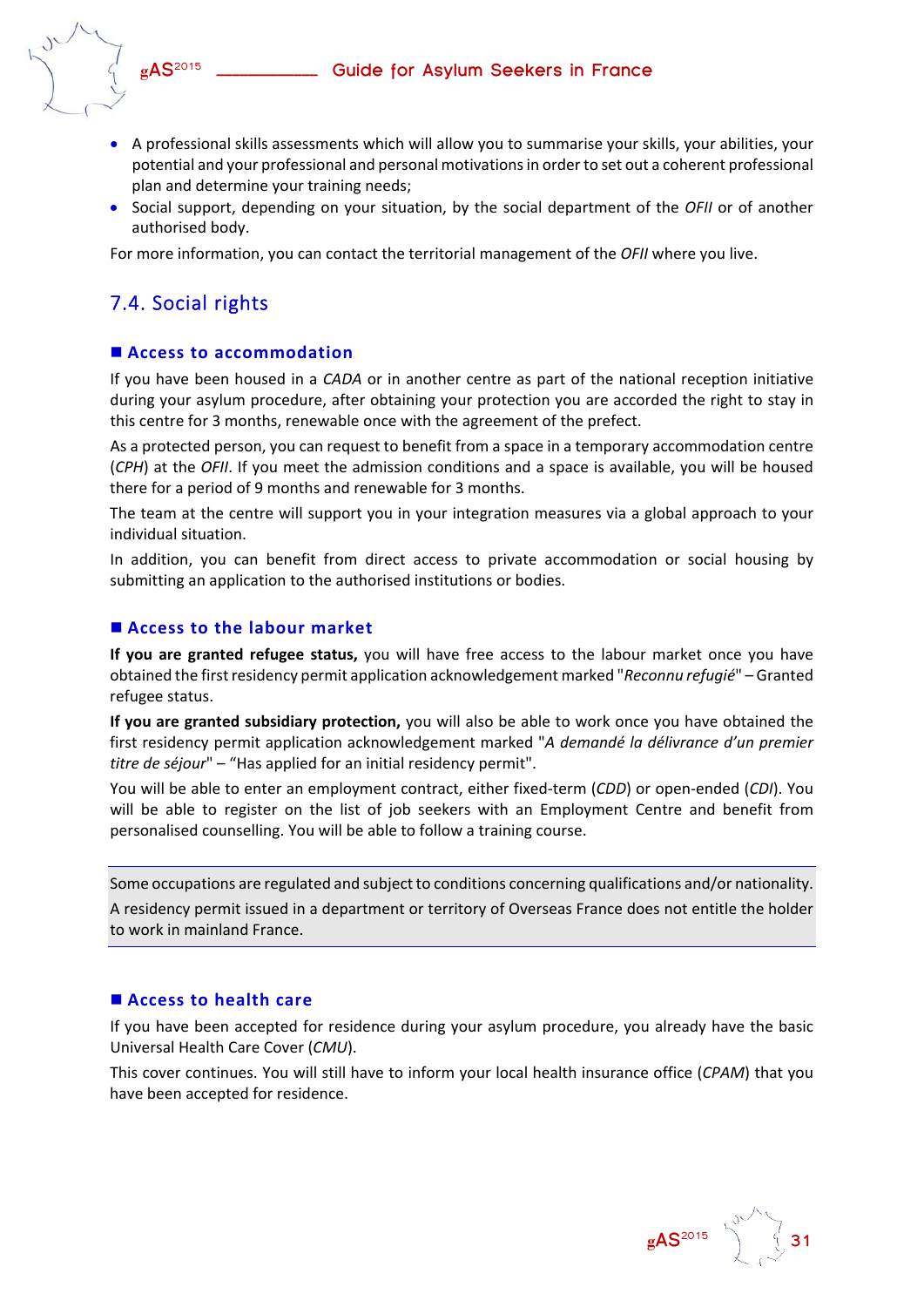

If you have not been granted these rights but you are an asylum seeker, you can request for them to be granted.

Gaining refugee status or the benefit of subsidiary protection will lead to your definitive registration with social security and the issuance of your *carte vitale* health insurance card, which will substitute the attestation of rights provided by the *CPAM*.

If you find paid employment, you will have to contact your local health insurance office (*CPAM*) to join the basic system for employees.

#### **Welfare and family benefits**

As a protected person, you can obtain various financial allowances by applying to the local family allowance office – *Caisse d'allocations familiales* (*CAF*) and to other organisations in your place of residence.

If you meet the required conditions, you will therefore be able to apply for active solidarity allowance (*Revenu de solidarité active* = *RSA*), family allowance, housing allowance, single‐parent allowance, caring for pre‐school child(ren) allowance, or again a disabled adult's allowance.

Information on the rights to these social services can be obtained at the local family allowance offices (*CAF*), based in one hundred sites throughout French territory.

To benefit from social services, you must go to the local family allowance office (*CAF*) or to a social action centre in your local area and fill in an income declaration (for the last two years). You will also find the corresponding form on the internet (www.caf.fr).

Moreover, you must have a bank account.

### 7.5. Travelling abroad

If you benefit from a protection and you want to travel outside of France, you can obtain a travel permit which will be delivered to you by the prefecture of your local area.

**If you are a refugee**, you will receive a travel permit for refugees, valid for 2 years.

**If you are a beneficiary ofsubsidiary protection**, you will receive an identity and travel document valid for one year.

N.B.: these travel documents do not authorise you to go to your country of origin. Nevertheless, in the case of exceptional circumstances (death or illness of a close relative, for example) you will be able to apply to the prefecture to be issued with a laissez-passer of a maximum duration of 3 months. This will authorise you to make a short visit to your country of origin.

**If you have stateless person status**, you will receive a travel permit for stateless persons allowing you to go to any country, valid for one year if you are the holder of a temporary residency permit, or 2 years if you are the holder of a residence card.

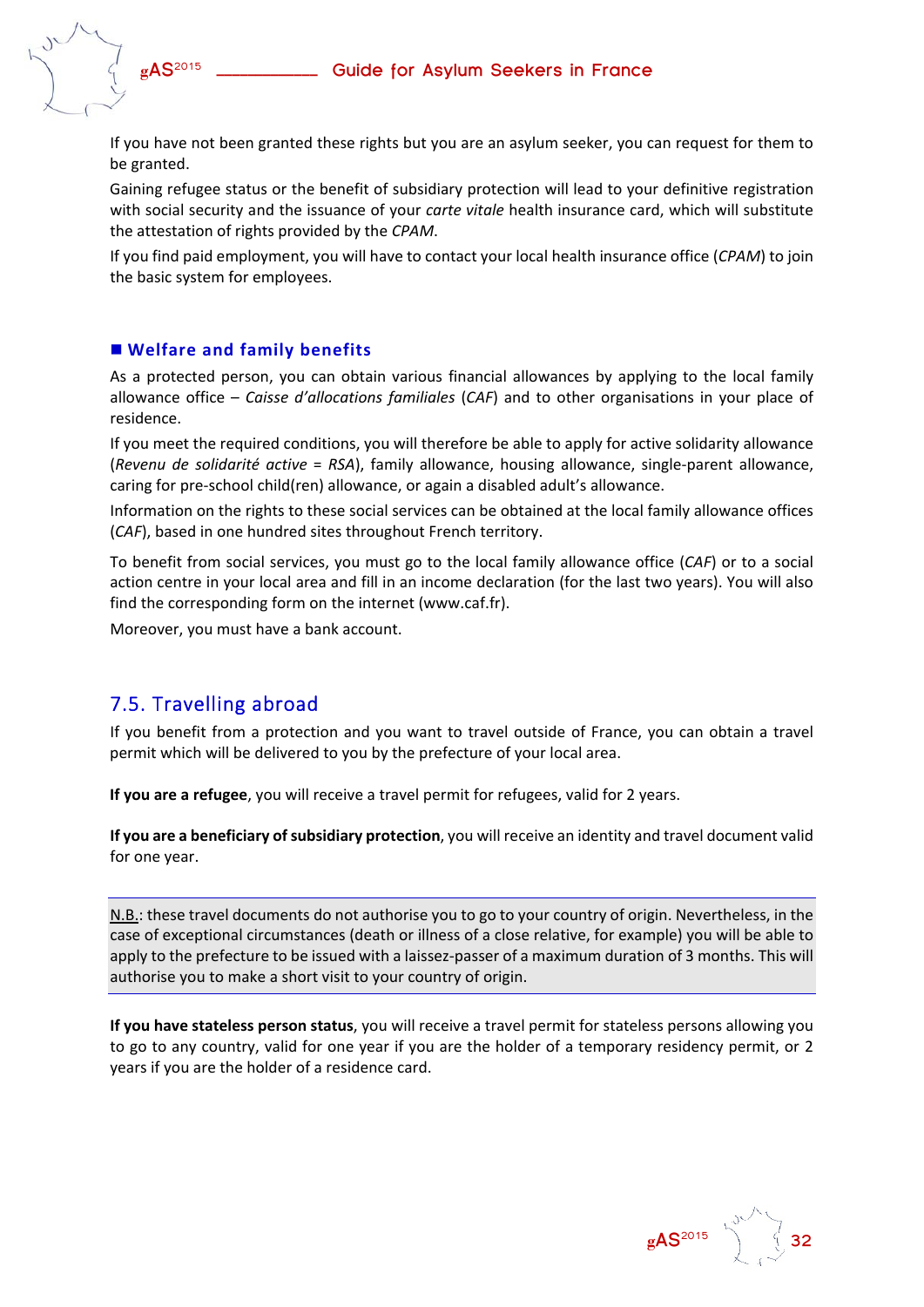

These travel documents cannot be renewed at French diplomatic and consular stations. Before travelling, you must therefore ensure that your travel document is valid for the length of your trip.

If your travel document expires when you are outside of France (or if you lose it or it is stolen), you must consult the French diplomatic or consular authorities posted in the country where you are, to obtain a consular laissez-passer which, supported by your valid resident permit, will allow you to return to France.

If you are a refugee or beneficiary of subsidiary protection and you have a foreign national child under 18 who is on French territory and who cannot benefit from protection in terms of asylum, they may be given a travel document valid for one year.

## 7.6. Naturalisation

**If you are recognised as a refugee,** you can apply for French nationality once you have acquired the status.

**If you have obtained the benefit of subsidiary protection or stateless person status**, you will have to prove 5 years' authorised residence in France before applying for naturalisation.

You must meet certain conditions (e.g.: knowledge of the French language) to apply for naturalisation.

You must submit your application to a naturalisation centre.

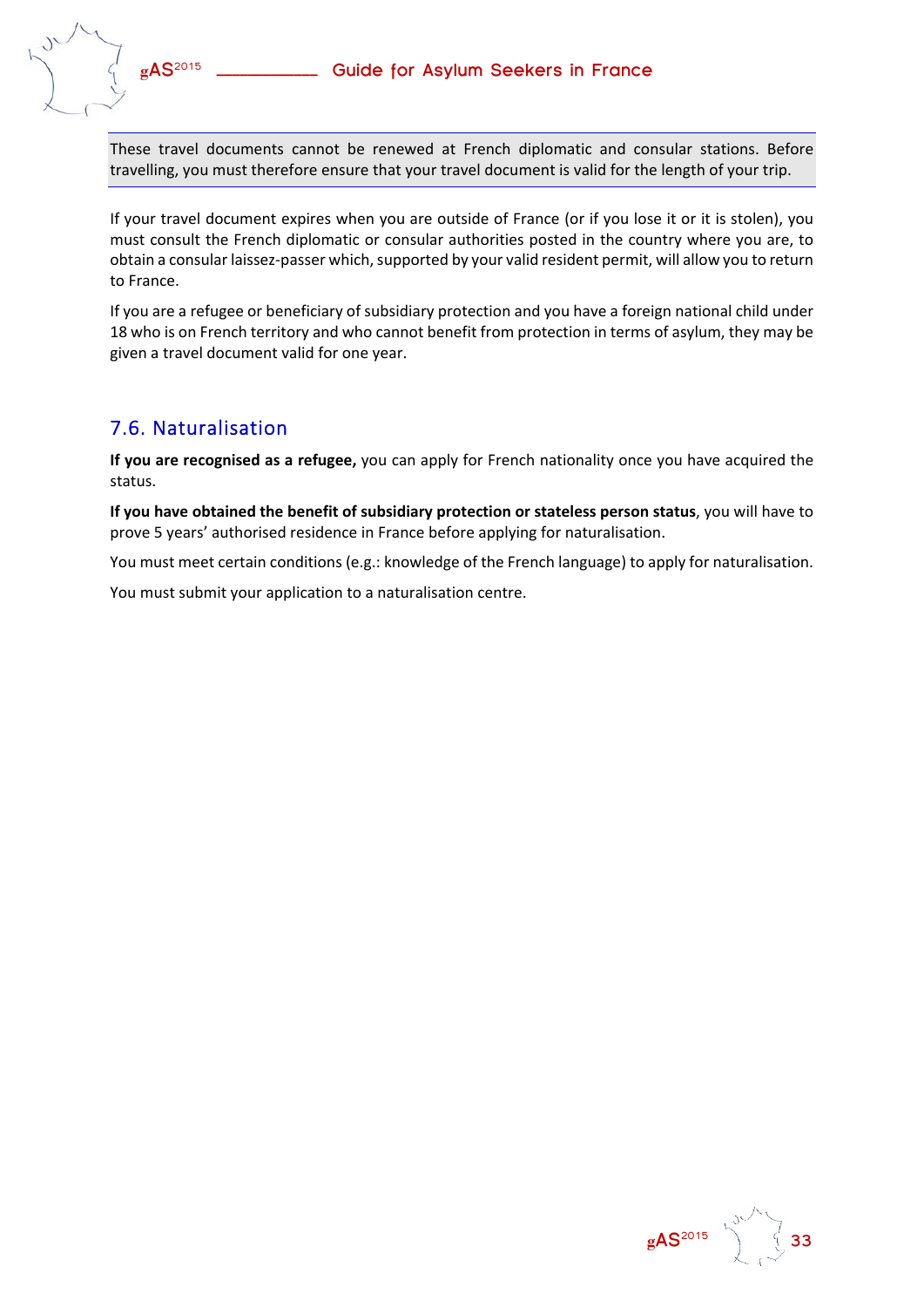

## APPENDIX: useful addresses

#### *This list is not exhaustive*

## 1. National addresses

#### **Office français de protection des réfugiés et apatrides (OFPRA)**

201, rue Carnot 94 136 FONTENAY‐SOUS‐BOIS CEDEX tel.: 01 58 68 10 10 fax : 01 58 68 18 99 http://www.ofpra.gouv.fr/

#### **Cour nationale du droit d'asile (CNDA)**

35, rue Cuvier 93 558 MONTREUIL‐SOUS‐BOIS Cedex tel.: 01 48 10 40 00 fax : 01 48 18 41 97 http://www.commission‐refugies.fr/

#### **Haut Commissariat des Nations‐Unies pour les Réfugiés (HCR)**

9, rue Keppler 75 116 PARIS tel.: 01 44 43 48 58 fax : 01 40 70 07 39 http://www.unhcr.org/

### **Office français de l'immigration et de l'intégration (OFII)**

44, rue Bargue 75 015 PARIS tel.: 01 53 69 53 70 fax : 01 53 69 53 69 http://www.ofii.fr

#### **Associations**

#### **Association des chrétiens pour l'abolition de la torture (ACAT)**

7, rue Georges Lardennois 75 019 PARIS tel.: 01 40 40 42 43 / fax : 01 40 40 42 44 http://www.acatfrance.fr/

#### **Act'up**

45, rue Sedaine 75 011 PARIS tel.: 01 48 06 13 89 / fax : 01 48 06 16 74 http://www.actupparis.org/

#### **Amnesty International ‐ section française**

76, boulevard de la Villette 75 019 PARIS tel.: 01 53 38 65 16 / fax : 01 53 38 55 00 http://www.amnesty.fr/

#### **Association Primo Lévi**

107, avenue Parmentier 75 011 PARIS tel.: 01 43 14 08 50 / fax : 01 43 14 08 28 http://www.primolevi.asso.fr/

### **Association d'accueil aux médecins et personnels de santé réfugiés en France (APSR)**

Hôpital Sainte Anne 1, rue Cabanis 75 014 PARIS tel.: 01 45 65 87 50 / fax : 01 53 80 28 19 http://www.apsr.asso.fr

#### **Comité d'aide exceptionnelle aux intellectuels réfugiés (CAEIR)** 43, rue Cambronne 75 015 PARIS tel.: 01 43 06 93 02 / fax : 01 43 06 57 04 **Centre d'action sociale protestant (CASP)**

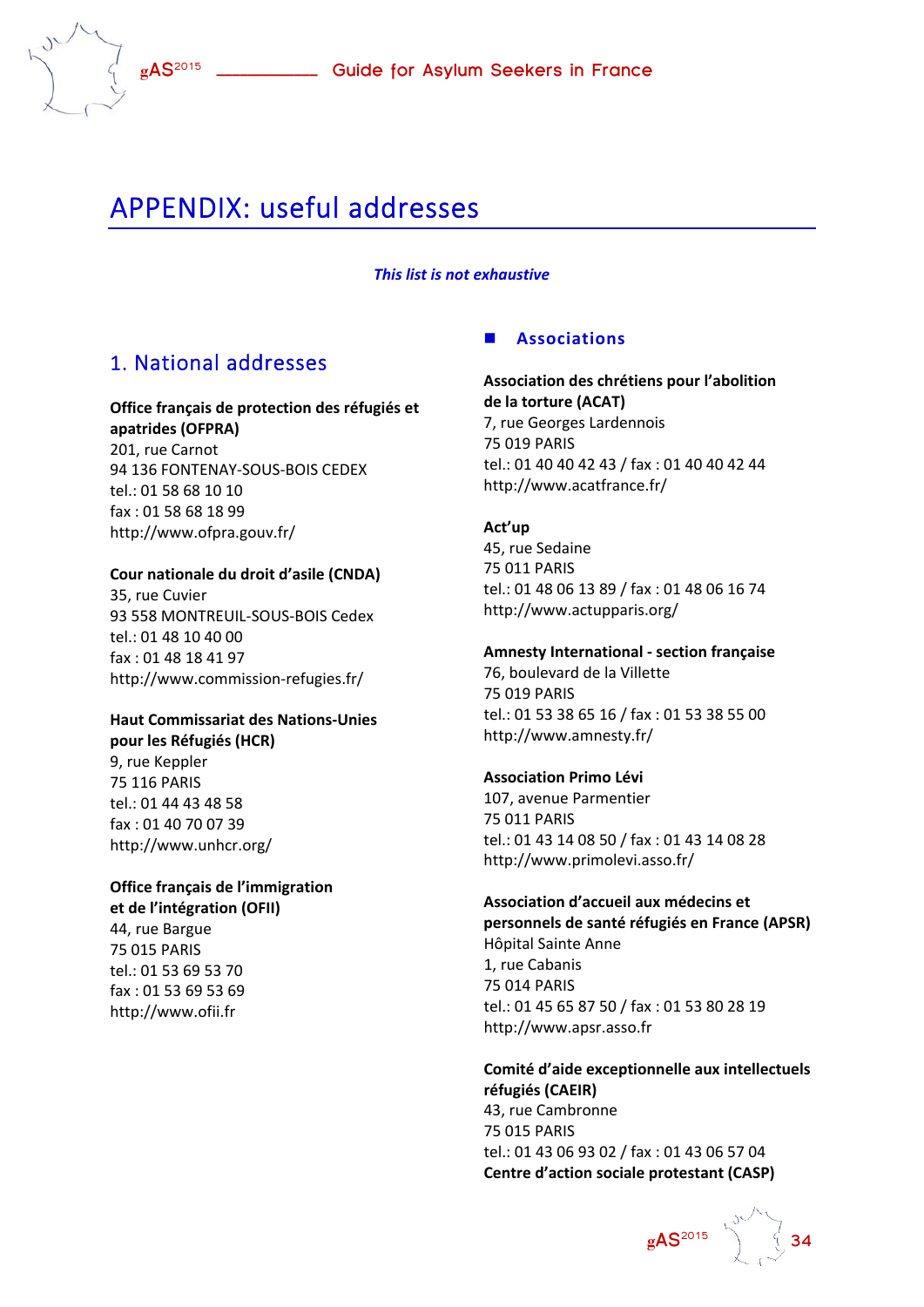

20, rue Santerre 75 012 PARIS tel.: 01 53 33 87 50 / fax : 01 43 44 95 33 http://www.casp.asso.fr

#### **CIMADE ‐ Service œcuménique d'entraide**

64, rue Clisson 75 013 PARIS tel.: 01 44 18 60 50 / fax : 01 45 56 08 59 http://www.cimade.org

#### **Comité médical pour les exilés (COMEDE)**

Hôpital de Bicêtre 78, rue du Général Leclerc BP 31 94 272 LE KREMLIN BICÊTRE tel.: 01 45 21 38 40 / fax : 01 45 21 38 41 http://www.comede.org

#### **Croix rouge française**

1, place Henry Dunant 75 008 PARIS tel.: 01 44 43 11 00 fax : 01 44 43 11 69 http://www.croix‐rouge.fr

#### **Fédération des associations de soutien aux travailleurs immigrés (FASTI)**

58, rue des Amandiers 75 020 PARIS tel.: 01 58 53 58 53 / fax : 01 58 53 58 43 http://www.fasti.org

#### **Forum réfugiés**

28, rue de la Baïsse ‐ BP 1054 69 612 VILLEURBANNE CEDEX tel.: 04 72 97 05 80 / fax : 04 72 97 05 81 http://www.forumrefugies.org

**France Terre d'Asile (FTDA)** 24, rue Marc Seguin 75 018 PARIS tel.: 01 53 04 39 99 / fax : 01 53 04 02 40 http://www.france‐terre‐asile.org

#### **Groupe accueil solidarité (GAS)**

17, place Maurice Thorez 94 800 VILLEJUIF tel.: 01 42 11 07 95 / fax : 01 42 11 09 91 http://pagesperso‐orange.fr/gas.asso **Groupe d'information et de soutien des immigrés (GISTI)**

3, villa Marcès 75 011 PARIS tel.: 01 43 14 60 66 / fax : 01 43 14 60 69 http://www.gisti.org

**Ligue des droits de l'homme (LDH)** 138, rue Marcadet 75 018 PARIS tel.: 01 56 55 51 00 / fax : 01 56 55 51 21 http://www.ldh‐france.org

#### **Mouvement contre le racisme et pour l'amitié entre les peuples (MRAP)**

43, boulevard Magenta 75 010 PARIS tel.: 01 53 38 99 99 / fax : 01 40 40 90 98 http://www.mrap.asso.fr

#### **Secours catholique**

23, boulevard de la Commanderie 75 019 PARIS tel.: 01 48 39 10 92 / fax : 01 48 33 79 70 http://www.secours‐catholique.asso.fr

#### **Service national de la pastorale des migrants** dVhU h@

58, avenue de Breteuil 75007 PARIS tel.: 01 72 36 69 47 / fax : 01 46 59 04 89 http://migrations.catholique.fr



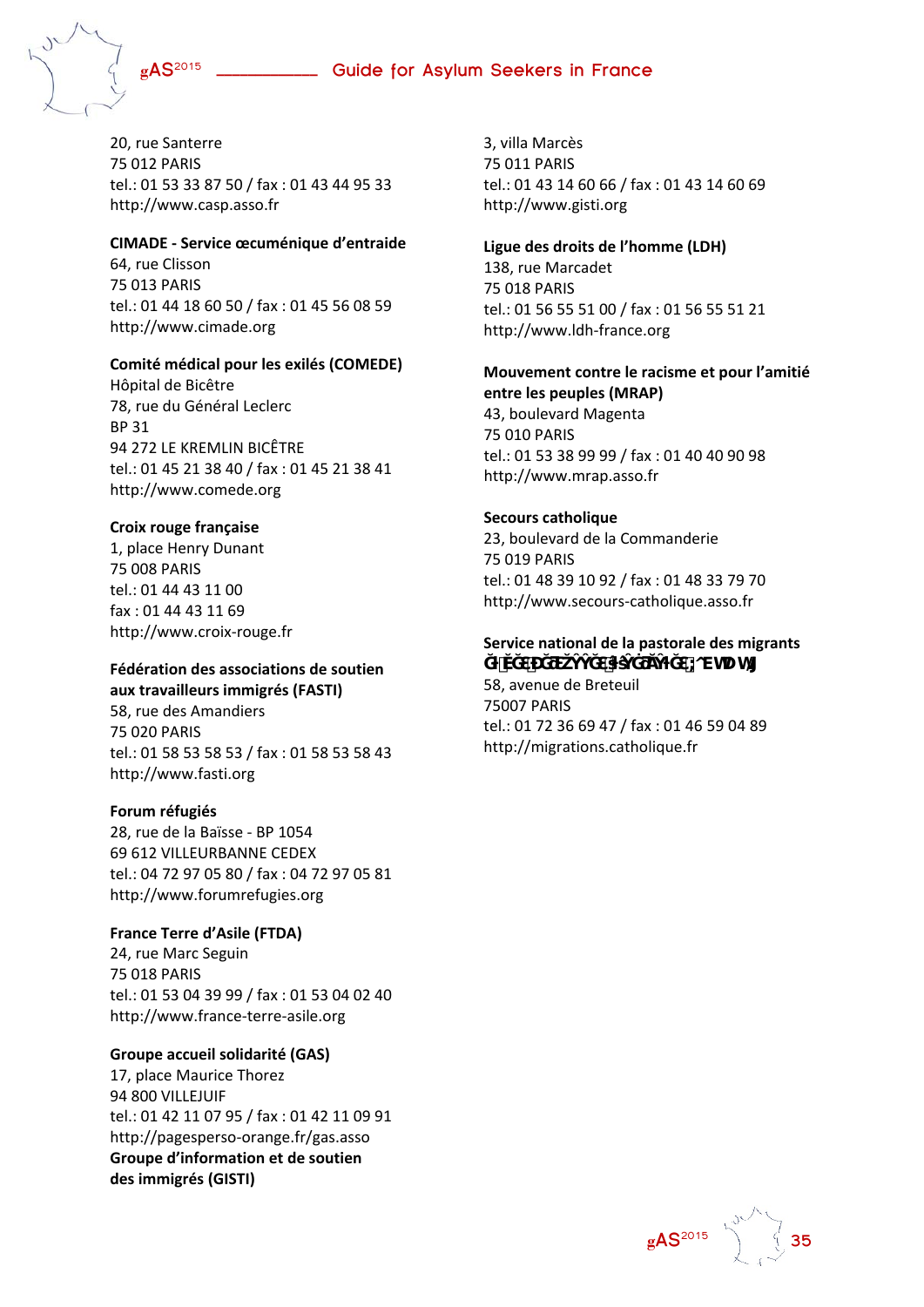## 2. Local addresses

#### **One‐stop services**

#### ALSACE

Haut‐Rhin : 7, rue Bruat, 68 020 Colmar

#### Bas‐Rhin

5, place de la République, 67 073 Strasbourg

#### AQUITAINE

 2, esplanade Charles de Gaulle, 33 000 Bordeaux

#### AUVERGNE

 18, boulevard Desaix, 63 000 Clermont‐Ferrand

#### BOURGOGNE

- Saône‐et‐Loire 196, rue de Strasbourg, 71 000 Mâcon
- Côte d'Or, Nièvre, Yonne 53, rue de la préfecture, 21 041 Dijon

#### **BRETAGNE**

3, avenue de la préfecture, 35 026 Rennes

#### **CENTRE**

181, rue de Bourgogne, 45 042 Orléans

#### CHAMPAGNE‐ARDENNE

 38, rue Carnot, 51 036 Châlons‐en‐Champagne

#### FRANCHE**‐**COMTÉ

8 bis, rue Charles Nodier, 25 035 Besançon

#### GUADELOUPE

 Palais d'Orléans, rue Lardenoy 97 109 Basse‐Terre, Guadeloupe

#### ILE‐DE‐FRANCE

- Paris 92, boulevard Ney, 75 018 Paris
- Seine-et-Marne
- 12, rue des Saints Pères, 77 000 Melun
- Yvelines 1, rue Jean Houdon, 78 000 Versailles
- Essonne Boulevard de France, 91 000 Évry
- Hauts-de-Seine 167‐177 Av. Frédéric et Irène Joliot Curie, 92000 Nanterre
- Seine-Saint-Denis 13, rue Marguerite‐Yourcenar, 93 000 Bobigny
- Val‐de‐Marne 13/15 Rue Claude Nicolas Ledoux, 94 000 Créteil
- Val d'Oise 5, avenue Bernard Hirsch, 95 010 Cergy‐Pontoise

#### LANGUEDOC‐ROUSSILLON

 34, place des Martyrs de la résistance, 34 000 Montpellier

#### LIMOUSIN

• 19, rue Cruveilhier, 87 000 Limoges

#### LORRAINE

9, place de la Préfecture, 57 000 Metz

#### MIDI‐PYRÉNÉES

● 1, place Saint-Étienne, 31 038 Toulouse

#### NORD‐PAS‐DE‐CALAIS

- Nord
- 12/14, rue Jean Sans Peur, 59 039 Lille
- Pas-de-Calais 9, esplanade Jacques Vendroux, 62 100 Calais

#### BASSE‐NORMANDIE

• rue Daniel Huet, 14 038 Caen cedex 09

#### HAUTE‐NORMANDIE

7, place de la Madeleine, 76 000 Rouen

#### PAYS DE LOIRE

- Loire‐Atlantique, Vendée 6, quai Ceineray, 44 035 Nantes
- Maine‐et‐Loire, Mayenne, Sarthe Place Michel Debré, 49 934 Angers

#### PICARDIE

• 1, place de la Préfecture, 60 000 Beauvais

#### POITOU‐CHARENTES

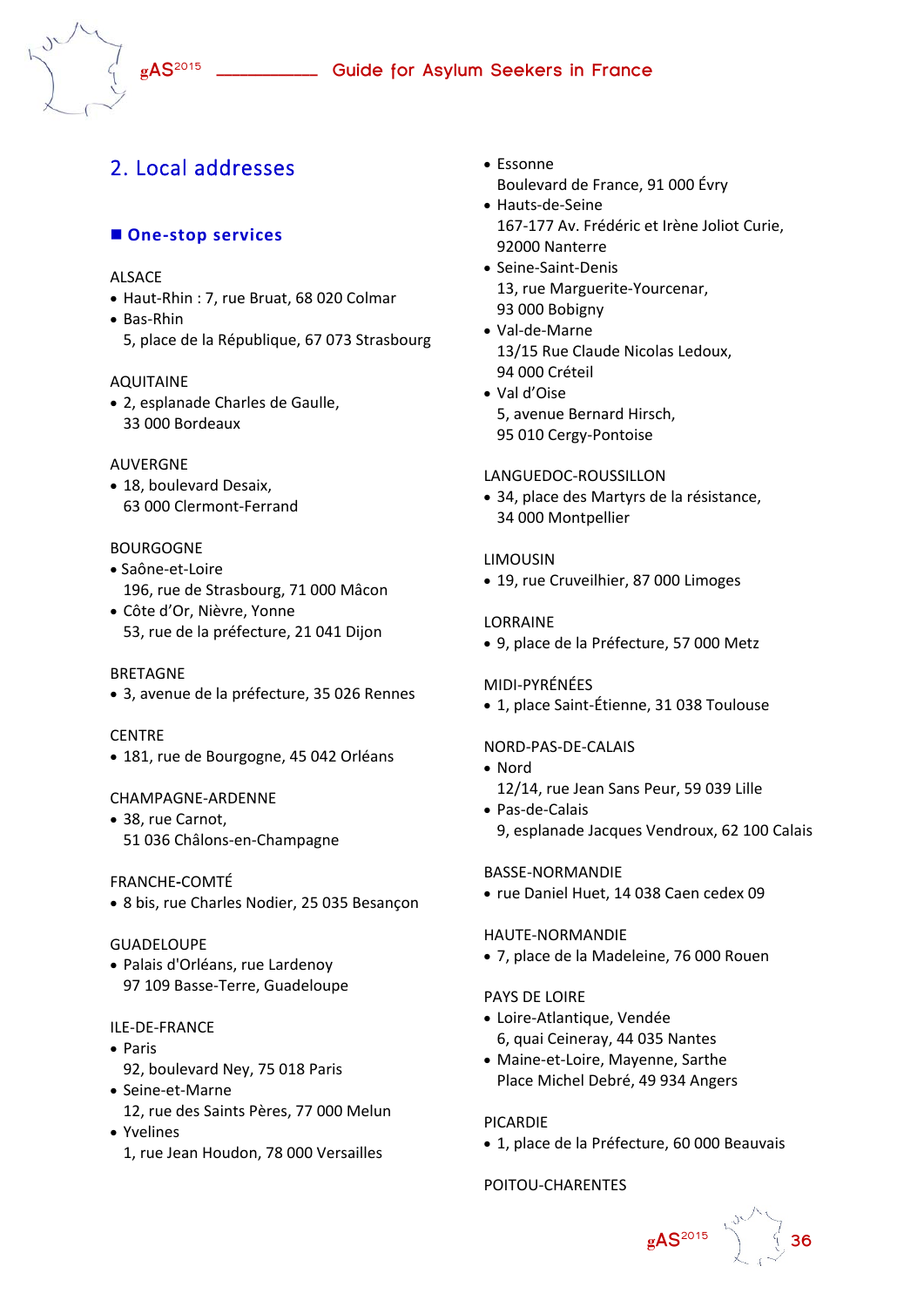

 Bâtiment Haussmann ‐ Impasse des Écossais, 86 000 Poitiers

#### PROVENCE‐ALPES‐CÔTE‐D'AZUR

- Bouches‐du‐Rhône, Vaucluse 66, bis rue Saint‐Sébastien, 13 006 Marseille
- Alpes‐de‐Haute‐Provence, Hautes‐Alpes, Alpes‐Maritimes, Var 147, boulevard du Mercantour, 06 200 Nice

#### RHÔNE‐ALPES

- Isère, Savoie, Haute-Savoie, Drôme 12, place de Verdun, 38 000 Grenoble
- Ain, Ardèche, Loire, Rhône 97, rue Molière, 69 003 Lyon

#### **Prefectures**

#### ALSACE

Haut‐Rhin

7, rue Bruat, 68 020 Colmar

 Bas‐Rhin 5, place de la République, 67 073 Strasbourg

#### AQUITAINE

- Gironde
	- 2, esplanade Charles de Gaulle, 33 000 Bordeaux
- Dordogne 2, rue Paul Louis Courier, 24 000 Périgueux
- Landes 24, rue Victor Hugo, 40 021 Mont‐de‐Marsan
- Lot‐et‐Garonne Place de Verdun, 47 920 Agen
- Pyrénées-Atlantiques 2, rue du maréchal Joffre, 64 021 Pau

#### AUVERGNE

- Puy‐de‐Dôme 18, boulevard Desaix, 63 000 Clermont‐Ferrand
- Allier
- 2, rue Michel de l'Hospital, 03 000 Moulins Cantal
	- 2, cours Monthyon, 15 000 Aurillac
- Haute-Loire 6, avenue du Général de Gaulle 43 000 Le Puy‐en‐Velay

#### BOURGOGNE

- Saône‐et‐Loire
	- 196, rue de Strasbourg, 71 000 Mâcon
- Nièvre
- 40, rue de la Préfecture, 58 000 Nevers Yonne
- Place de la Préfecture, 89 000 Auxerre
- Côte d'Or 53, rue de la Préfecture, 21 041 Dijon

#### **BRETAGNE**

- Ille-et-Vilaine
	- 3, avenue de la Préfecture, 35 026 Rennes
- Côtes d'Armor 1, place Général de Gaulle, 22 000 Saint‐ Brieuc
- Finistère 42, boulevard Dupleix, 29 000 Quimper
- Morbihan 24, place de la République, 56 000 Vannes

#### **CENTRE**

- Loiret
- 181, rue de Bourgogne, 45 042 Orléans
- Cher Place Marcel Plaisant, 18 000 Bourges
- Eure-et-Loir Place de la République, 28 000 Chartres
- Indre
	- Place de la Victoire et des Alliés, 36 000 Châteauroux
- Indre-et-Loire
- 15, rue Bernard Palissy, 37 925 Tours
- Loir‐et‐Cher Place de la république, 41 000 Blois

#### CHAMPAGNE‐ARDENNE

- Ardennes Esplanade du Palais de Justice, 08 000 Charleville‐Mézières
- Aube
	- 2, rue Pierre Labonde, 10 000 Troyes
- Haute‐Marne 89, rue Victoire de la Marne, 52 011 Chaumont

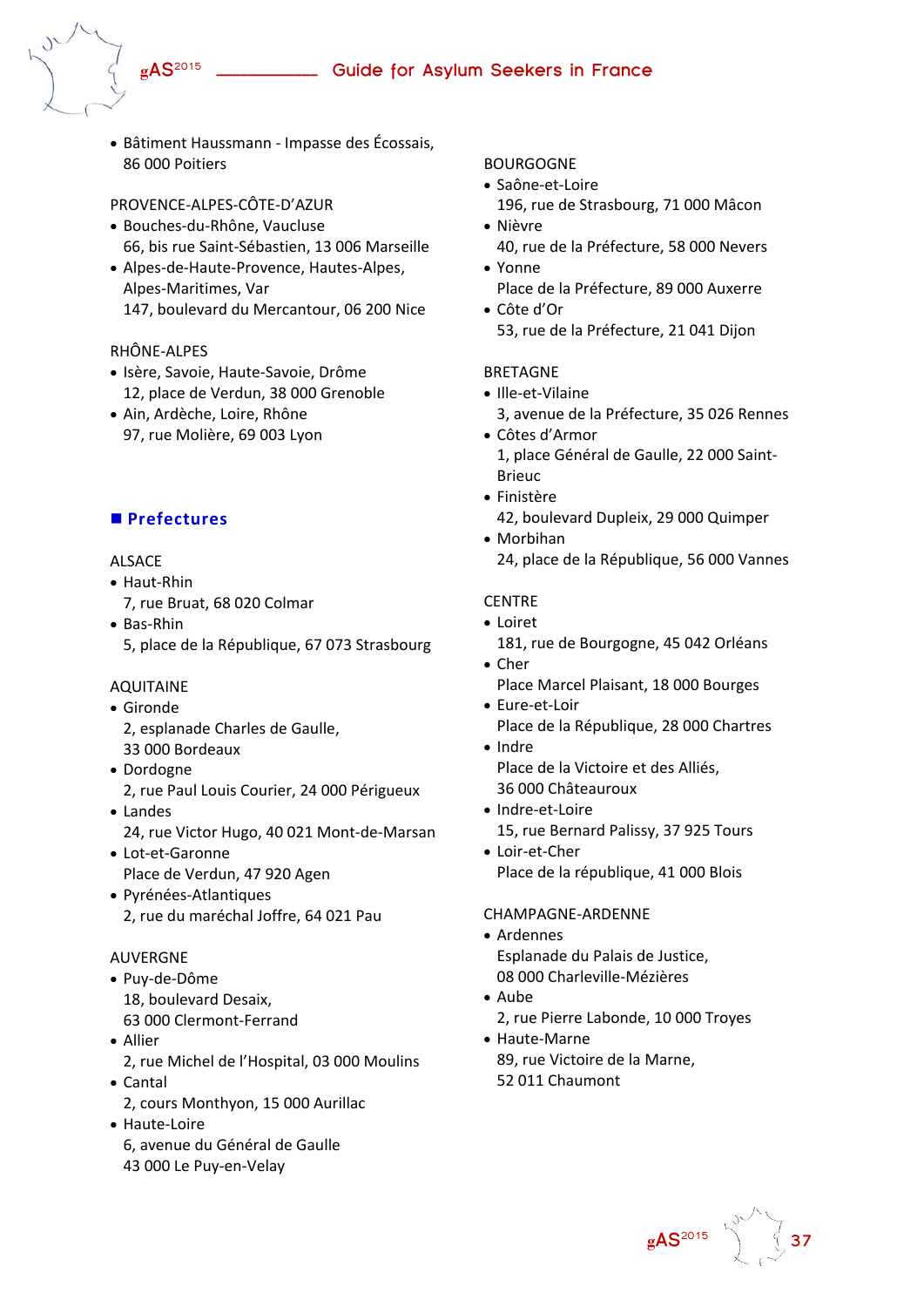

• Marne

38, rue Carnot, 51 036 Châlons‐en‐Champagne

#### FRANCHE‐COMTÉ

- Doubs
- 8, bis Rue Charles Nodier, 2 5035 Besançon Jura
- 8, rue de la Préfecture, 3 9000 Lons‐le‐ Saunier
- Haute‐Saône 1, rue de la Préfecture, 70 013 Vesoul
- Territoire de Belfort Place de la République, 90 000 Belfort

#### GUADELOUPE

 Palais d'Orléans, Rue Lardenoy, 97 109 Basse‐Terre 97109, Guadeloupe

#### ILE‐DE‐FRANCE

- Paris : 92, boulevard Ney, 75 018 Paris
- Seine-et-Marne
- 12, rue des Saints Pères, 77 000 Melun Yvelines 1, rue Jean Houdon, 78 000 Versailles
- Essonne Boulevard de France, 91 000 Evry
- Hauts‐de‐Seine 167‐177, avenue Frédéric et Irène Joliot Curie, 92 000 Nanterre
- Seine-Saint-Denis 1, esplanade Jean Moulin, 93 007 Bobigny
- Val‐de‐Marne 21‐29, avenue du Général De Gaulle, 94 038 Créteil cedex
- Val d'Oise 5, avenue Bernard Hirsch, 95 010 Cergy‐ Pontoise

#### LANGUEDOC‐ROUSSILLON

- Hérault : 34, place des Martyrs de la résistance, 34 000 Montpellier
- Aude : 52, rue Jean Bringer, 11 000 Carcassonne
- Gard : 10, avenue Feuchères, 30 000 Nîmes
- Lozère : rue du faubourg Montbel, 48 005 Mende
- Pyrénées‐Orientales : 120, avenue Emile Roudayre, 66 000 Perpignan

#### Corrèze : 1, rue Souham, 19 000 Tulle

- Creuse : 4, place Louis Lacrocq, 23 000 Guéret
- Haute‐Vienne : 1, rue de la Préfecture, 87 000 Limoges

#### LORRAINE

- Moselle : 9, place de la Préfecture 570 00 Metz
- Meuse
	- 40, rue du Bourg, 55 000 Bar‐le‐Duc
- Meurthe‐et‐Moselle 1, rue Préfet Claude Erignac, 54 000 Nancy
- Vosges : Place Foch, 88 026 Epinal

#### MIDI‐PYRÉNÉES

- Haute-Garonne
	- 1, place Saint‐Étienne, 31 038 Toulouse
- Ariège 2, rue de la préfecture Préfet Claude Erignac, 09 000 Foix
- Aveyron
	- 7, place Général de Gaulle, 12 000 Rodez
- Gers 7, rue Arnaud de Moles, 32 000 Auch
- Lot Cité Bessières, Rue Pierre Mendes France, 46000 Cahors
- Hautes‐Pyrénées Place du Général de Gaulle, 65 000 Tarbes
- Tarn
	- Place de la Préfecture, 81 013 Albi
- Tarn‐et‐Garonne

2, allée de l'Empereur, 82 013 Montauban

#### NORD‐PAS‐DE‐CALAIS

- Nord
- 12/14, rue Jean sans Peur, 59 039 Lille ● Pas-de-Calais
- 9, esplanade Jacques Vendroux, 62 100 Calais

#### BASSE‐NORMANDIE

- Calvados
- Rue Daniel Huet, 14 038 Caen cedex 09 Manche Place de la Préfecture, 50 002 Saint‐Lô
- Orne
- 39, rue Saint‐Blaise, 61 018 Alençon
- HAUTE‐NORMANDIE ● Seine-Maritime
	- 7, place de la Madeleine, 76 000 Rouen

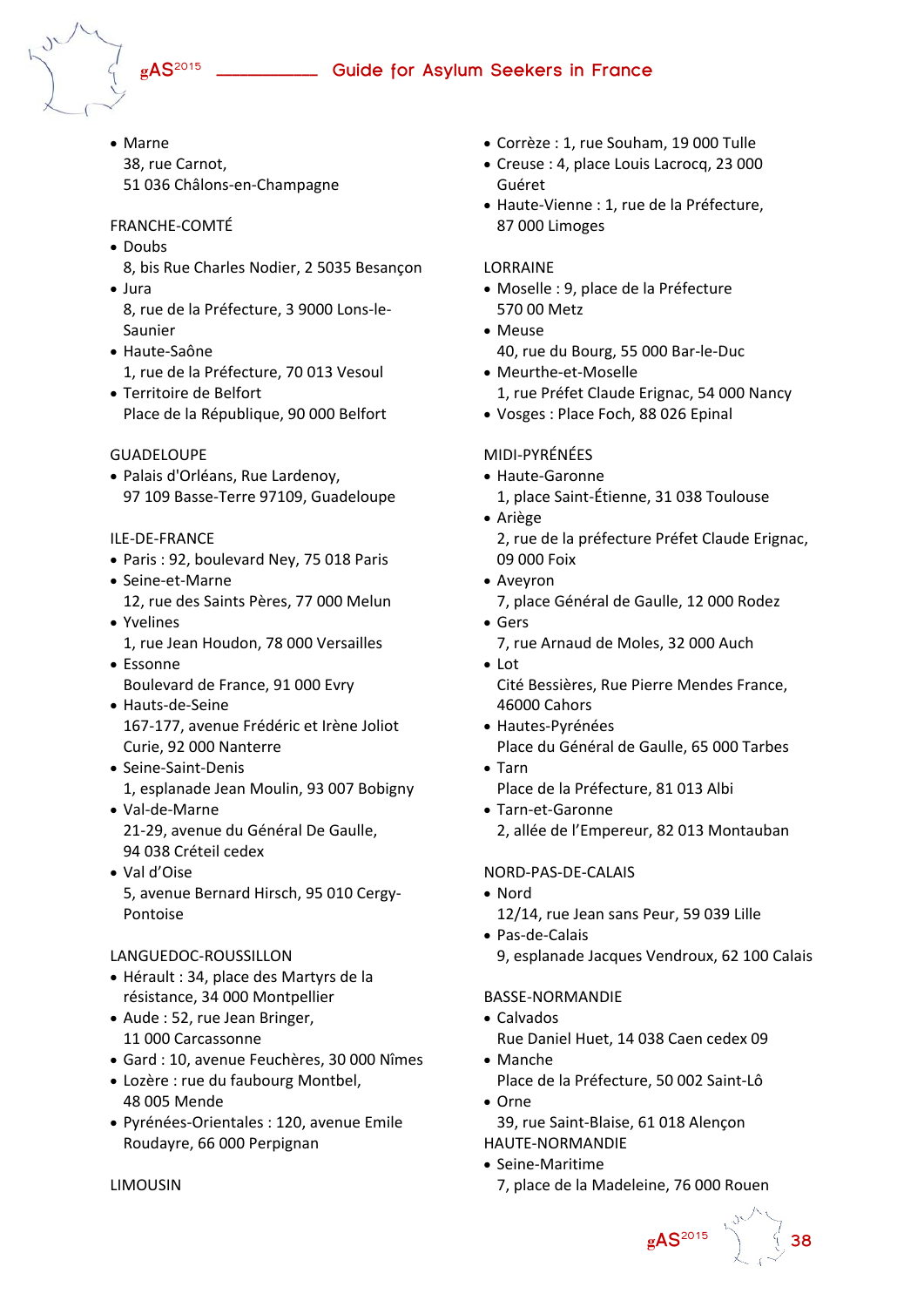- - Eure Boulevard Georges Chauvin, 27 000 Evreux

#### PAYS DE LOIRE

- Loire‐Atlantique
- 6, quai Ceineray, 44 035 Nantes Vendée
- 29, rue Dellile, 85 009 La Roche‐sur‐Yon
- Maine-et-Loire Place Michel Debré, 49 934 Angers
- Mayenne 46, rue Mazagran, 53 015 Laval
- Sarthe Place Aristide Briand, 72 041 Le Mans

#### PICARDIE

- Oise
- 1, place de la Préfecture, 60 000 Beauvais Aisne
- 27, rue Paul Doumer, 02 000 Laon
- Somme 51, rue de la République, 80 000 Amiens

#### POITOU‐CHARENTES

- Charente 7‐9, rue de la Préfecture, 16 023 Angoulême
- Charente‐Maritime 38, rue Réaumur, 17 000 La Rochelle
- Deux‐Sèvres 4, rue Duguesclin, 79 099 Niort
- Vienne 7, place Aristide Briand, 86 000 Poitiers

#### PROVENCE‐ALPES‐CÔTE‐D'AZUR

- Bouches‐du‐Rhône 66 bis, rue Saint‐Sébastien, 13 006 Marseille Vaucluse :
	- 28, boulevard Limbert, 84 000 Avignon
- Alpes‐Maritimes 147, boulevard du Mercantour, 06 200 Nice
- Alpes‐de‐Haute‐Provence Avenue Demontzey, 04 002 Digne les Bains
- Hautes-Alpes 28, rue Saint‐Arey, 05 000 Gap
- Var Boulevard du 112e régiment d'infanterie, 83 070 Toulon
- RHÔNE‐ALPES
- Isère 12, place de Verdun, 38 000 Grenoble
- Savoie Château des Ducs de Savoie, 73 018 Chambéry
- Haute-Savoie Rue Louis Revon, 74 000 Annecy
- Rhône 106, rue Pierre Corneille, 69 003 Lyon
- Ain 4,5 avenue Alsace Lorraine, 01 012 Bourg en Bresse
- Ardèche
- 5, rue Pierre Filliat, 07 000 Privas
- Drôme 3, boulevard Vauban, 26 000 Valence
- Loire 2, rue Charles de Gaulle, 42 022 Saint‐Etienne

### **Territorial addresses of the French Office for Immigration and Integration (***OFII***)**

Direction centrale 44, rue Bargue 75 732 Paris Cedex 15 tel.: 01 53 69 53 70

Amiens (02, 60, 80) 275, rue Jules Barni – Bât. D 80 000 Amiens tel.: 03 22 91 28 99 / amiens@ofii.fr

Besançon (25, 70, 39, 90) 3, avenue de la Gare d'Eau 25 000 Besançon tel.: 03 81 25 14 39 / besancon@ofii.fr

Bobigny (93) 13, rue Marguerite Yourcenar 93 000 Bobigny tel.: 01 49 72 54 00 / Seine‐saint‐denis@ofii.fr

Bordeaux (24, 33, 40, 47,6 4) 55, rue Saint Sernin, 33 002 Bordeaux Cedex tel : 05 57 14 23 00 / bordeaux@ofii.fr Caen (14, 50, 61) Rue Daniel Huet 14 038 Caen Cedex 9

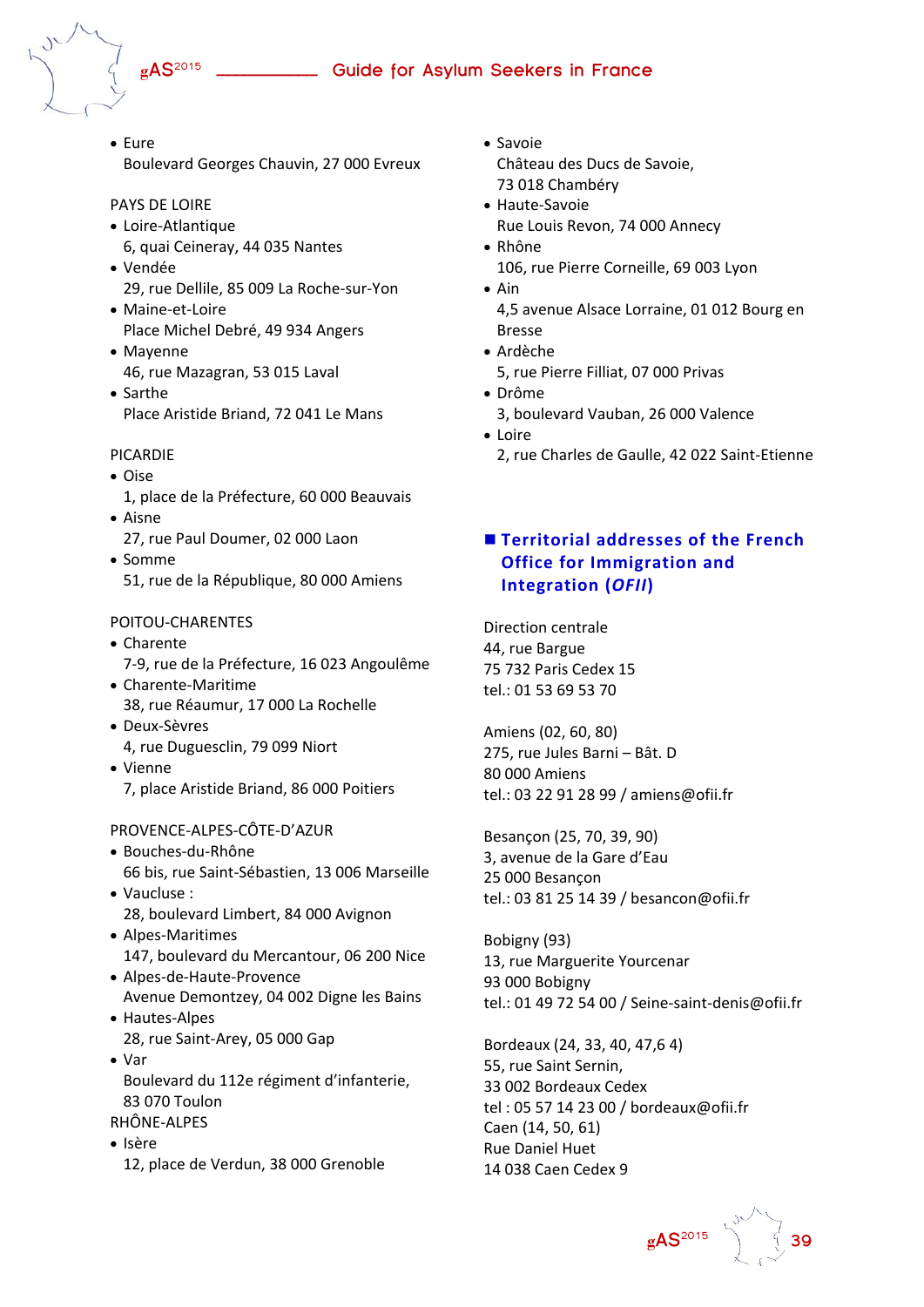

tel.: 02 31 86 57 98 / Caen@ofii.fr

Cayenne (973 17/19, rue Lalouette BP 245 97 325 Cayenne tel.: 05 94 37 87 00 / cayenne@ofii.fr

Cergy (95) Immeuble « Ordinal » Rue des Chauffours, 95 002 Cergy Pontoise Cedex tel.: 01 34 20 20 30 / cergy@ofii.fr

Clermont‐Ferrand (03, 15, 63, 43) 1, rue Assas 63 033 Clermont Ferrand tel.: 04 73 98 61 34 / Clermont‐ferrand@ofii.fr

Créteil (91, 94) 13/15, rue Claude Nicolas Ledoux 94 000 Créteil tel.: 01 41 94 69 30 / creteil@ofii.fr

Dijon (21, 58, 71, 89) Cité administrative Dampierre 6, rue du Chancelier de l'Hospital 21 000 Dijon tel.: 03 80 30 32 30 / dijon@ofii.fr

Grenoble (74, 38, 73 Parc Alliance ‐ 76, rue des Alliés 38 100 Grenoble tel.: 04 76 40 95 45 / grenoble@ofii.fr

Lille (59, 62) 2, rue de Tenremonde 59 000 Lille tel.: 03 20 99 98 60 / lille@ofii.fr

Limoges (23, 19, 87) 19, rue Cruveihier 87 000 Limoges tel.: 05 55 11 01 10 / limoges@ofii.fr

Lyon (01, 07, 26, 42, 69) 7, rue Quivogne 69 286 Lyon Cedex 02 tel.: 04 72 77 15 40 / Lyon@ofii.fr Marseille (13, 20, 04, 05, 83, 84) 61, boulevard Rabatau 13 295 Marseille Cedex 08 tel.: 04 91 32 53 60 / Marseille@ofii.fr Antenne Mayotte OFII (976) N15 Espace Coralium, RN1 – CS 80058 Kaweni, 97 600 Mamoudzou tel.: 02 069 62 23 54 / mayotte@ofii.fr

Melun (77) 2 bis, avenue Jean Jaurès 77 000 Melun tel.: 01 78 49 20 00 / Melun@ofii.fr

Metz (54, 55, 57, 88) 2, rue Lafayette 57 000 Metz tel.: 03 87 66 64 98 / metz@ofii.fr

Montpellier (30, 34, 48, 66) Le Régent ‐ 4, rue Jules Ferry 34 000 Montpellier tel.: 04 99 77 25 50 / montpellier@ofii.fr

Montrouge (92, 78) 221, avenue Pierre Brossolette 92 120 Montrouge tel.: 01 41 17 73 00 / montrouge@ofii.fr

Nantes (44, 53, 49, 72, 85) 93 bis, rue de la Commune de 1871 44 400 Rezé tel.: 02 51 72 79 39 / nantes@ofii.fr

Nice (06) Immeuble SPACE‐ Bât. B 11, rue des Grenouillères 06 200 Nice tel.: 04 92 29 49 00 / nice@ofii.fr

Orléans (18, 28, 36, 37, 45, 41) 4, rue de Patay 45 000 Orléans tel.: 02 38 52 00 34 / orleans@ofii.fr

Paris (75) 48, rue de la Roquette 75 11 Paris tel.: 01 55 28 19 40 / paris@ofii.fr

Pointe‐à‐Pitre (971, 972) Immeuble Plazza ‐ Boulevard Chanzy 97 110 Pointe à Pitre tel.: 05 90 90 01 83 / guadeloupe@ofii.fr